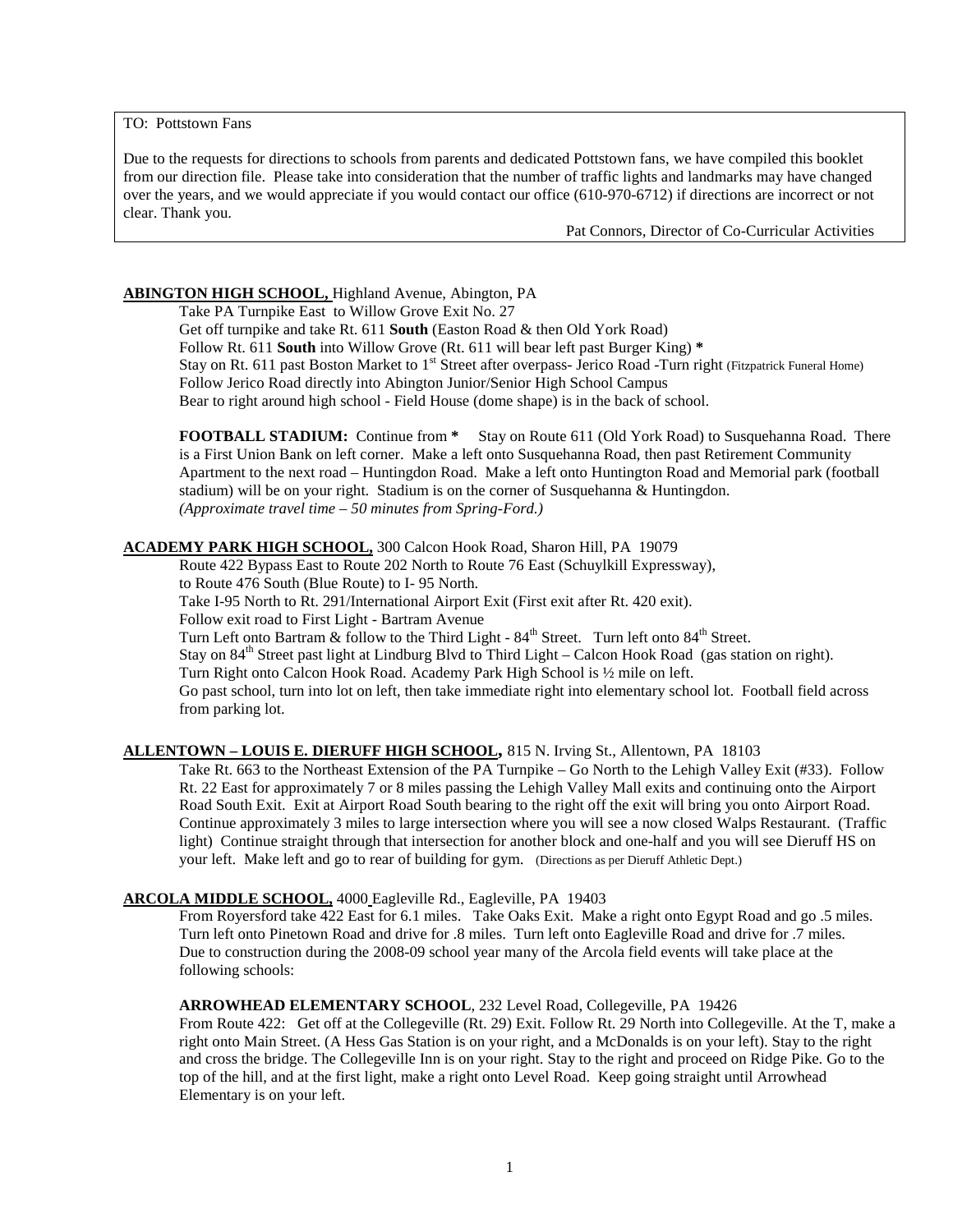**REDTAIL FIELD,** Eagleville Road and Redtail Rd., Eagleville, PA 19408. On Redtail Rd. just off Eagleville Road behind the Ball Fields

**From Route 422:** Get off at the Collegeville (Rt. 29) Exit. Follow Rt. 29 North into Collegeville. At the T, make a right onto Main Street. (A Hess Gas Station is on your right, and a McDonalds is on your left). Stay to the right and cross the bridge. The Collegeville Inn is on your right. Stay to the right and proceed on Ridge Pike. Go to the top of the hill, and at the first light, make a right onto Level Road. Keep going straight until you bear left onto Arcola Road. Continue to the intersection of Eagleville and Arcola Road. Turn right onto Eagleville Road. Make left onto Redtail Rd. Enter parking area 100 yards on the right.

#### **EVANSBURG POINT PARK,** Level Road & Landis Mill Road, Collegeville PA, 19426

**From Route 422:** Get off at the Collegeville (Rt. 29) Exit. Follow Rt. 29 North into Collegeville. At the T, make a right onto Main Street. (A Hess Gas Station is on your right, and a McDonalds is on your left). Stay to the right and cross the bridge. The Collegeville Inn is on your right. Stay to the right and proceed on Ridge Pike. Go to the top of the hill, and at the first light, make a right onto Level Road. The field is one mile on your left. There is a sign "Evansburg Park" and "Warrior Field". If you reach Arrowhead Elementary on your left, you've gone too far.

#### **GAUGLER FIELD,** 100 Parklane Drive, Eagleville, PA 19403

**From Route 422:** Get off at the Collegeville (Rt. 29) Exit. Follow Rt. 29 North into Collegeville. At the T, make a right onto Main Street. (A Hess Gas Station is on your right, and a McDonalds is on your left). Stay to the right and cross the bridge. The Collegeville Inn is on your right. Stay to the right and proceed on Ridge Pike. Continue on Ridge Pike. Make a left on Parklane Drive across from the Brother Paul's restaurant. There is a sign here for Lower Providence Township.

#### **ARTHUR ASHE TENNIS CENTER,** Main Street, Manayunk, PA

Take Schuylkill Expressway East (Rt. 76) to the Bellmont Avenue exit. At traffic light at end of ramp, turn left and go about ½ mile and turn right at traffic light onto Main Street. Continue on Main Street and the Arthur Ashe building (light blue in color) is on the left side of the street. There are about 8 parking spots on the Philadelphia side of the building. All other parking is street parking.

#### **AVON GROVE HIGH SCHOOL** , 237 E State Road, West Grove, PA

Route 422 East – Route 202 South – Route 1 South. Follow Route 1 South to Route 841. Turn left at end of ramp. Follow Route 841 through West Grove (Rt. 841 will turn right then left) to State Road. Turn left, school will be on right  $1/4$  to  $1/2$  mile down road. Fields are behind school – park near tennis courts.

#### **BAYARD RUSTIN HIGH SCHOOL** , 1100 Shiloh Road, West Chester, PA 19382

Route 422 East to Route 202 South. Follow 202 South to the Westtown Rd. Exit. Turn left onto Westtown Rd. Follow Westtown Rd. to Five Points Rd. (stop sign) and turn right. Follow Five Points Rd. to dead end (Little Shiloh Rd.) and turn left. Go to next stop sign and turn right onto Shiloh Rd. Follow Shiloh to school on the right.

#### **BELMONT PLATEAU** , Philadelphia, PA

These are directions for the Cross country team to complete in the Triple Threat Invitational. Take Rt. 76 East. Get off at City Line Avenue and go right off of ramp. Left onto Belmont Avenue. Left onto Montgomery Avenue. Park on left up on hill.

#### **BENSALEM HIGH SCHOOL** , 4319 Hulmeville Rd., Bensalem, PA 19020

PA Turnpike East to Exit 28, Philadelphia Rt. 1. Take Rt. 1 South for a short distance to Street Road Exit. Go east on Street Road for approximately 1-2 miles past Neil A. Armstrong Middle School to Hulmeville Road (Rt. 513). Turn left at light, you will pass an Elementary School and Middle School on both sides of road, continue straight on Hulmeville Road. You will pass Byberry Street and Galloway Street. School will then be on right go to driveway past school. Turn right and go straight to end of building drop off kids (tennis courts on right). Scrimmage is in gym #1.

Basketball games have been placed at Neil A. Armstrong Middle School (see those directions) in the past. **PRACTICE FOOTBALL FIELD:** 

Take PA turnpike East to Exit 28, Philadelphia Rt. 1. Bear Right and take Route 1 South.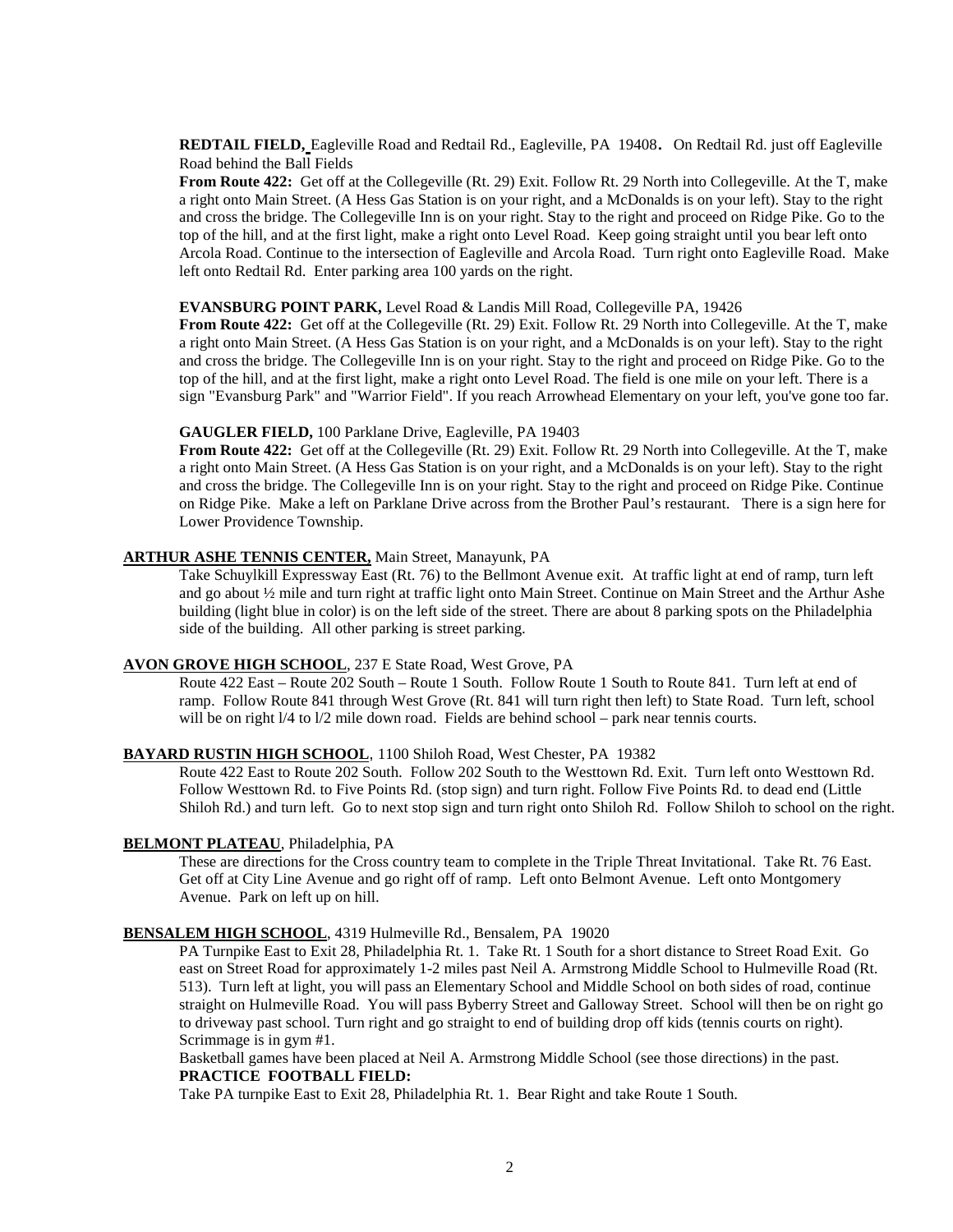Go to Street Road (Rt. 132) exit - turn right. Go approximately 2+ miles on Street Road (Rt. 132) to Hulmeville Road turn left. Follow Hulmeville Road to Byberry Road – turn right (if you past the high school you went too far to turn onto Byberry). Practice football field will be on the left.

**NEIL A. ARMSTRONG MIDDLE SCHOOL,** 2201 Street Rd., Bensalem**:**

PA Turnpike East to Exit 28, Philadelphia Rt. 1. bear right and take Rt. 1 South for a short distance to Street Road (Rt. 132) Exit- turn right. Go east on Street Road for approximately 1-2 miles Neil A. Armstrong Middle School will be on left across from Bensalem Plaza.

#### **BISHOP SHANAHAN HIGH SCHOOL** , 220 Woodbine Road, Downingtown, PA 19335

Take Rt. 100 South to Business 30 (Exton). Go Right on Business 30 (5-6 miles) to Woodbine Road on left to School.

# **BOYERTOWN HIGH SCHOOL**, 4TH & Monroe Streets, Boyertown, PA 19512

Take Route 100 North to Rt. 73. At end of exit ramp turn left onto Rt. 73.

Go two blocks after passing the Town Plaza Shopping Center (Ames), and make a right at the light at Madison Street. Go straight on Madison Street and at stop sign cross over 4<sup>th</sup> Street - it takes you directly into the school parking lot.

#### **BOYERTOWN JR. HIGH EAST** , 2020 Big Road, Gilbertsville, PA 19525

Approaching Boyertown via Rt. 100, you should get off at the Boyertown exit and make a right turn onto Rt. 73. Continue on Rt. 73 past Zern's sale and stay on Rt. 73 when the road bears right at Bermont Motors (car dealer). The school is several miles down the road on the right hand side.

----- or -------

When coming from Spring-Ford, it is a shorter distance to take Swamp Pike from the intersection of the Limerick Diner and Ridge Pike. Go on Swamp Pike until the traffic light at Rt. 663 (National Penn Bank on right) and make a right onto Rt. 663. When Rt. 663 connects with Rt. 73, make a left onto Rt. 73. The Boyertown East High School will be less than a mile on the lefthand side of the road.

# **BOYERTOWN JR. HIGH ,WEST CENTER** , South Madison Street, Boyertown, PA 19512

Take Route 100 North to Rt. 73. At end of exit ramp turn left onto Rt. 73. Go about 2 blocks after passing the Town Plaza Shopping Center (Acme), and make a LEFT at the first light which is at Madison Street. School is about l/2 mile down the road on the left-hand side. The Junior High West is the second school building – the first school building is the Boyertown Elementary School.

#### **BRANDYWINE HEIGHTS MIDDLE SCHOOL** , 200 W. Weis Street Topton, PA 19562

Route 422 West to Route 12 North to Route 61 North to Route 222 north, turn right at light in Maiden Creek (Route 73), turn left at next light (in Blandon). Follow road through Fleetwood and into Topton -- Middle School is on hill on right as you enter Topton

#### **CAPE HENELOPEN HIGH SCHOOL ,** 1250 Kings Highway, Lewes, DE 19958

Go southeast on Rt. 422 to Rt. 202 East. Take 202 to I-76 East to Rt. 476 south. Take 476 to I-95 South to Route 1 South. Take Route 1 South to Route 9 East (Lewes). The high school is 1.5 miles east on Route 9. Turn right into the school. Follow the road around to the front of the school.

#### **CENTRAL BUCKS EAST HIGH SCHOOL,**  2804 Holicong Rd., Doylestown, PA 18901

Take the Pennsylvania Turnpike East to Route 611 – Willow Grove Exit 27. Take Route 611 North towards Doylestown. Right before Doylestown is the 611 bypass. Bear left to get on the bypass, then follow it to the Route 202 North exit. Follow Route 202 North to the town of Buckingham (approximately 4 miles). Turn left on Route 413 North. Go ¼ mile to the top of the hill to the first street on the right which is Anderson Road. Turn right. Go approximately 1 mile to the high school which is on the left. There is parking off of Anderson Road as well as around the corner on Holicong Road.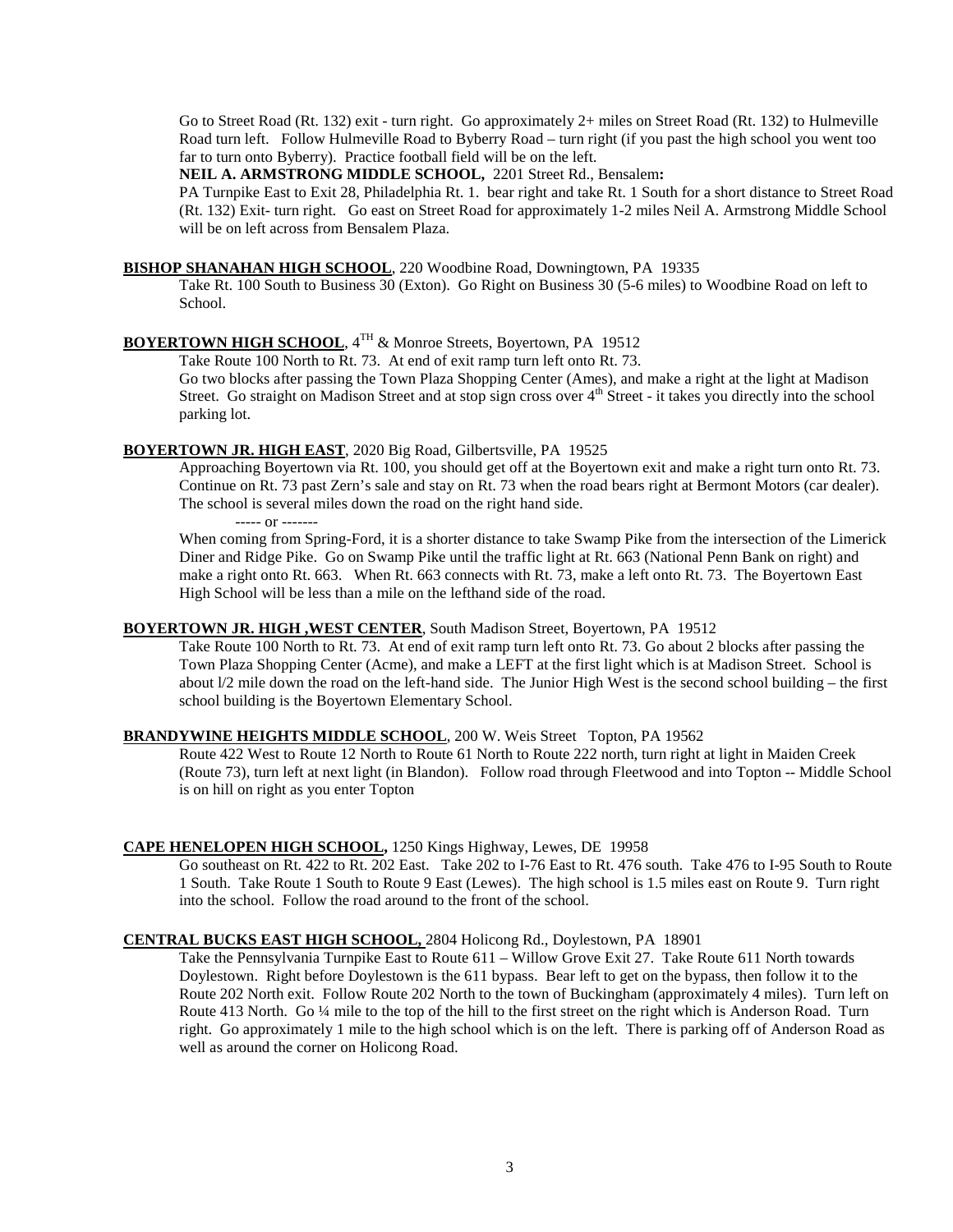**LOOKAWAY GOLF COURSE**: From the intersection of Routes 202 and 413, head south on Route 413. Go 1.3 miles to Upper Mountain Road and turn right. Go .5 miles to the entrance of the course on the left. Parking for school buses, vans and cars transporting golfers is to the right next to the maintenance barn/building.

# **CENTRAL BUCKS EAST & WEST FOOTBALL STADIUM**

(Directions to War Memorial Stadium Located at C.B. West H.S.)

#### *Spectators:*

PA Turnpike East to Exit 27 – Willow Grove. Take Route 611 North for approximately

8-10 miles. At this point Route 611 North bypass goes off to left and business road bears right into Doylestown. Stay on bypass and go to 2nd exit – **Doylestown Hospital Route 202** go up ramp and turn left and go past hospital. Go to next right, \* Memorial Drive. Take Memorial Drive and stadium will be on left.

#### *Band and Sport Buses:*

• *Instead of turning right at Memorial Drive, go straight and make right at next street after Memorial Drive. Then make a quick right at the first right you come to (this will be School Lane – name of street to be changed to McFarlane Lane the summer of 1998). Continue down road and people will be there to park buses.*

# **CENTRAL BUCKS SOUTH HIGH SCHOOL** , 16 Weldon Drive, Doylestown, PA 18901

Take the Turnpike East to Willow Grove Exit. Take Route 611 North to Bristol Road (approximately 6 miles). Make a left onto Bristol Road; go approximately 2 miles and make a left onto Folly Road. School is on the right.

# CHESTER HIGH SCHOOL, 200 W. 9<sup>th</sup> Street, Chester, PA 19013

Route 422 East to Route 76 East (Schuylkill Expressway) to Route 476 South (Blue Route) to Route 95 South. Stay in right lane and get off at 1<sup>st</sup> exit - Widener - Chester Business Exit

(Exit 6) and go to stop sign at end of ramp.

Make left onto Chestnut Street and come to next stop sign, continue straight.

At next stop sign bear left and go about 15 feet to another stop sign.

Go right onto Morton Avenue and follow to red light.

Make right onto  $9<sup>th</sup>$  Street – Chester High School on right about 5-6 blocks after traffic light.

# **CHELTENHAM HIGH SCHOOL ,** 599 Carlton Avenue, Wyncote, PA 19095-1998

Pennsylvania Turnpike East to Fort Washington Exit (Route 309). After paying toll go approximately 100 yards and enter onto Route 309 South. Stay on Route 309 South for approximately 5 miles. Make left at 1st light (nearing light when passing cemetery, Arcadia College) and go 100 feet to another light. 5 point intersection bear left (11:00 o'clock direction) and go to the second street and school is on left.

#### **CHEYNEY UNIVERSITY OF PENNA**., Cheyney & Creek Road, Cheyney, PA 19319

Route 422 East to Route 202 South. Route 202 South to Route 926 East. Turn left onto Route 926 East and drive approximately 2.2 miles over bridge. Turn right on to Westtown Road (intersection is past bridge). Cheyney University will be 1mile. Swimming is held in Cope Hall.

#### **CHICHESTER HIGH SCHOOL ,** 333 Chichester Avenue, Boothwyn, PA 19061

Rt. 76 East (Schuykill Expressway) to Blue Route 476 south to 95 South. Get off 95 South at Chichester Avenue. Go right on Chichester Avenue and follow until Willowbrook Shopping Center on left – Chichester High School will be on the right a few hundred feet ahead.

#### **CHICHESTER MIDDLE SCHOOL ,** 925 Meetinghouse Rd., Boothwyn, PA 19061

Rt. 76 East (Schuykill Expressway) to Blue Route 476 south to 95 South. Get off 95 South at Chichester Avenue. Go right on Chichester Avenue for about one block to Meetinghouse Road. Make Right onto Meetinghouse Road, the school is on the right side of the road.

#### **CHRISTOPHER DOCK HIGH SCHOOL** , 1000 Forty Foot Road, Lansdale, PA 19446

Take Business 422 from Limerick to Collegeville. In Collegeville, turn left onto Rt. 113. Go on Rt. 113 until Rt. 63. Make Right onto Rt. 63 to Kulpsville. Go past turnpike entrance to second light where 63 turns left, proceed left and follow Rt. 63 for about one mile and school is on the left.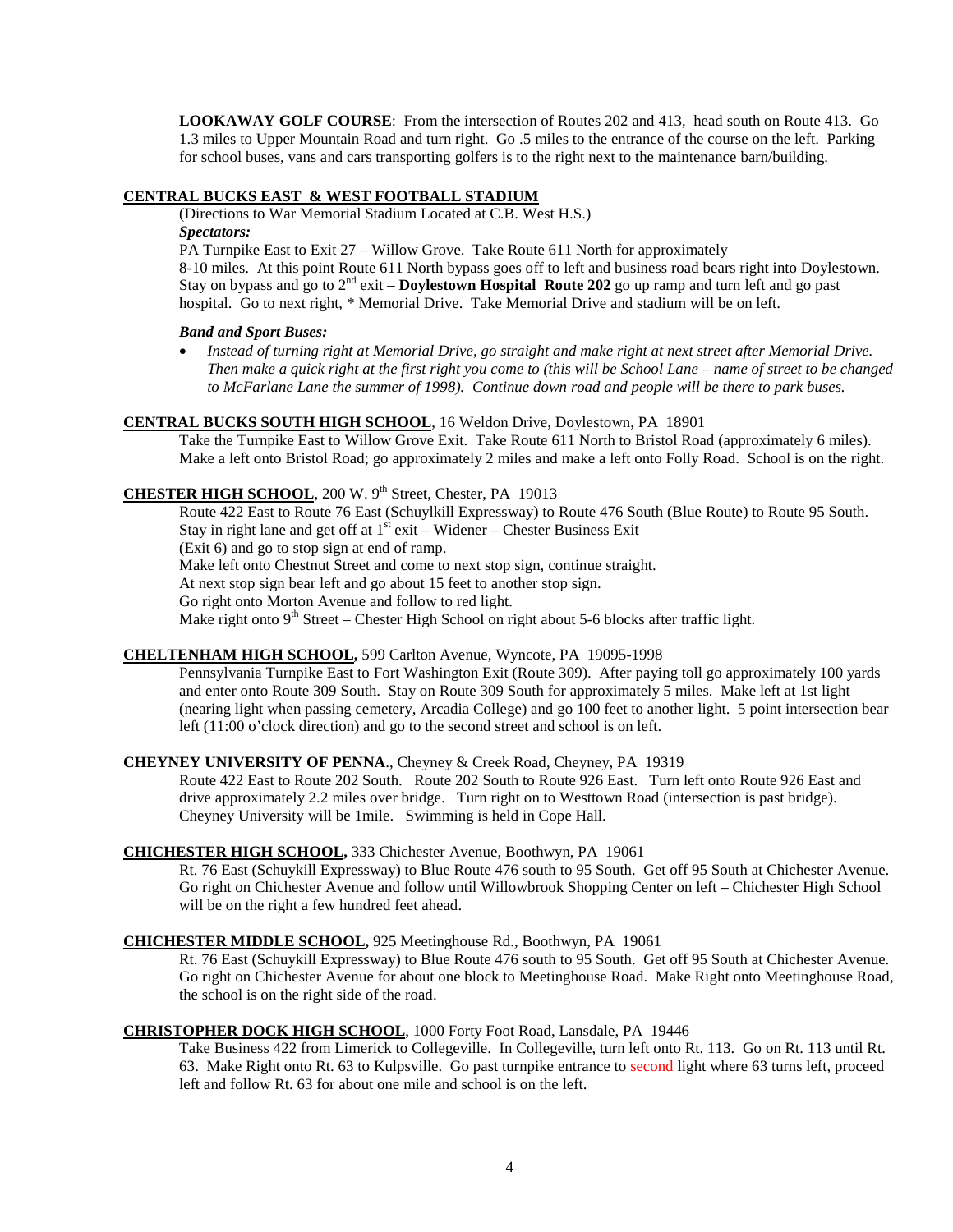**COATESVILLE AREA HIGH SCHOOL (11-12 Gr. Center)** , 1445 E. Lincoln Highway, Coatesville, PA 19320 & **COATESVILLE 9-10 CENTER** , 1425 E. Lincoln E. Highway, Coatesville, PA 19320 (has blue stripe around top of this school.) These two buildings are next to each other.

Rt. 113 South toward Downingtown through Lionville. Take Rt. 30 Bypass West toward Coatesville (if you go into Downingtown you missed by bypass). Get off Rt. 30 Bypass at the VA Hospital/Brandywine Hospital Exit. Go left at the end of the ramp and go to stop sign and make another left onto Reeceville Road. Go through traffic light and at the fork in the road you will bear to your left and go down Caln Hill. As the road levels out, you'll come to a traffic light – make a right onto old business Rt. 30. You'll pass a MacDonald's and a Dairy Queen on your left. Right after the Dairy Queen is a traffic light – make a right on Veterans Drive and you will enter our campus. Take the first left and follow the road around – you will pass our soccer, filed hockey, lacrosse, softball and baseball fields. On your right you will pass our administration bldg. And our senior high school. On your left you will pass our intermediate building (blue stripe around the top.) Continue following the road around and you will come to the front of the senior high school with our stadium on your left.

**TENNIS COURTS**: Follow the directions above, but instead of turning right at Veterans Drive (@ the Dairy Queen) go straight over the bridge and go to the second traffic light  $(10<sup>th</sup>$  Ave. & Lincoln Highway). The tennis courts will be on your right at this intersection.

**BASEBALL/SOFTBALL NIGHT GAMES @ CALN PARK** : Follow the directions above to Rt. 30 By-Pass. You will exit at the 340/Thorndale exit. Go left at the end of the ramp. Go to the first traffic light and make a right on G.O. Carlson Blvd. Make a left at the first stop sign and Caln Field will be on your left. Parking is limited at the field, but there is plenty of parking across the street at the shopping center.

**GOLF @ COATESVILLE COUNTRY CLUB**: Follow the directions above to the Rt. 30 By-Pass, but get off at the Rt. 82 exit. Take 82 North to Rt. 340 and turn left. Go about 2.5 miles to Water Works Road and turn left. (Please note: Water Works Road is the 3rd intersection past the Wagontown Fire House). Follow Water Works Road straight (do not bear to your left) to the Coatesville Country Club parking lot.

**9th GR. FOOTBALL at SCOTT FIELD:** Follow directions for tennis above. Scott Field is directly behind the tennis courts.

**REECEVILL PARK,** Rt. 113 South toward Downingtown through Lionville. Take Rt. 30 Bypass West toward Coatesville (if you go into Downingtown you missed by bypass). Get off Rt. 30 Bypass at the VA Hospital/Brandywine Hospital Exit. Go left at the end of the ramp and go to stop sign and make a right onto Reeceville Road. The field is about ¼ to ½ mile on the left side.

# **COLONIAL MIDDLE SCHOOL,**  716 Belvoir Road, Plymouth Meeting 19462-2577

Route 422 East to Schuylkill Expressway, Route 76 East. Follow Rt. 76 East to Route 476 North (Blue Route). Take Rt. 476 North to Ridge Pike Exit. At the end of ramp turn left and go approximately ½ mile to Belvoir Avenue. Turn right and go approximately 1 mile – school is on left. Buses pull in 1<sup>st</sup> driveway and spectators pull in  $2<sup>nd</sup>$  driveway.

#### **CONESTOGA HIGH SCHOOL** , Conestoga & 200 Irish Roads, Berwyn, PA 19312

Rt. 422 East to Route 202 South to Valley Forge Road Exit. Exit merges onto Swedesford Road (Rt. 252 South) and go to first traffic light. Turn left onto Cassatt Road. Follow Cassatt Road approximately 1 ¼ miles to first traffic light. Turn right onto Conestoga Road (Tredyffrin Easttown Middle School is straight ahead). High School is approximately ¼ mile on your right. Turn right onto Irish Road, which will bring you to the front of the school. Turn left into the main parking lot.

# **CONESTOGA VALLEY HIGH SCHOOL** , 2110 Horseshoe Road, Lancaster, PA 17601

Points East of Lancaster area via Route 30 West. Turn right off of Rt. 30 onto Oakview Road at the State Police Barracks and East Towne Mall traffic light. Travel about 1 mile to a "T" intersection, turn left onto Route 340 West (Old Philadelphia Pike) and travel a short distance to a traffic light, turn right onto Horseshoe Road. Conestoga Valley High School is on the right about 1 mile.*(Approximate time from S-F 1 hr. 10 min.)*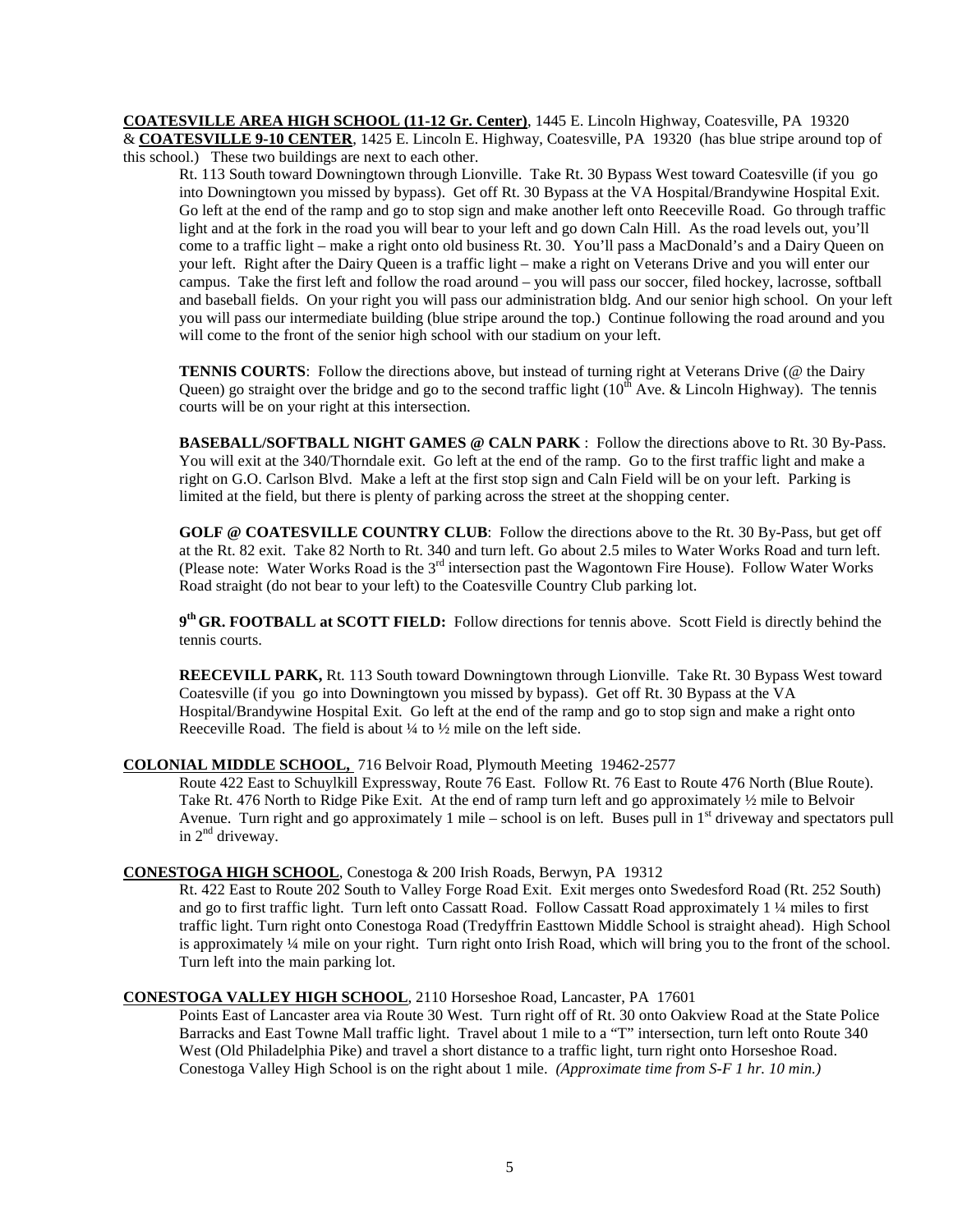#### **CONNIE BATDORF PARK** - (This Park used by Owen J. Roberts)

Route 422 West to Route 100 South. Follow Route 100 South and stay on Route 100 South when crossing over Route 23. Connie Batdorf Park will be on left 500 yards beyond Route 23. Bravo and Dunkin' Donuts on right

- **COUNCIL ROCK HIGH SCHOOL, NORTH** , 62 Swamp Road, Newtown, PA 18940 (Approximate time 1 hour, 15 minutes) Turnpike East to Exit #28. U.S. Rt. 1 North about 4 or 5 miles. Exit right onto Rt. 413. Rt. 413 North through Langhorne, go beneath underpasses, St. Mary's hospital on right, George School on left, Summit Square Shopping Center on right. As approaching Summit Square Shopping Center, get in left lane. At light turn left onto Rt. 413 bypass. Go past two lights. After passing the second light, take first right onto Swamp Road (St. Andrew's Church). Softball field will be on the left. You can see the school from the exit.
- **COUNCIL ROCK HIGH SCHOOL, SOUTH** , 2002 Rock Way, Holland, PA 18966 (Approximate time 1 hour, 20 minutes) Go east on PA Turnpike and get off at Philadelphia Exit #28. Take US Rt. 1 North toward Trenton, NJ. After passing Neshaminy Mall on right, the road will "Y". Go straight and look for signs that say 413 North. Get off at 413 North and follow this road through Langhorne, past St. Mary's Hospital on the right and George School on left. (5th light) Turn left at traffic light past George School (Newtown Bypass). Go to 2nd traffic light and turn left onto Newtown Richboro Road. At the 2nd traffic light, turn left onto Rock Way.

# **CUMBERLAND VALLEY HIGH SCHOOL,**  6746 Carlisle Pike, Mechanicsburg, PA 17050-1796

Pennsylvania Turnpike West to the Carlisle Exit (Exit 226) take Rt. 11 North. Go about 5 miles and you will come to a traffic light at the main entrance, turning left onto the CV complex.

#### **DANIEL BOONE HIGH SCHOOL** , Chestnut St., Birdsboro, PA 19508

Take Rt. 422 west, past Michael's Diner. Continue on Rt. 422 past the light at the Doll Museum, and go about one mile and you will see signs for 82 South. Make a left onto 82 South (there is a Lawn & Garden Center on the corner called Mottas). Go to the 3rd light (Rt. 724), make a left. Go to Route 345, make a right. (This is Chestnut Street). School is three blocks on left.

#### **DANIEL BOONE HOMESTEAD**

Route 422 West through Douglassville towards Mt. Penn. After road splits look for Daniel Boone Road (Star Auto Sales) – Turn Right. Follow signs for Daniel Boone Homestead.

#### **DOWNINGTOWN HIGH SCHOOL – West Campus** , 445 Manor Avenue, Downingtown

*(Raymond DiSeraino Stadium located here. Football and evening tournament soccer games held here.)* Take Rt 113 South to Downingtown. Make Right onto Rt. 30 Bypass West. Go to Rt. 322 and Manor Road exit. Make left at end of ramp onto Rt. 322. School about three blocks on left.

#### **PARKSIDE FIELDS (9th girls' lacrosse & soccer fields)**

**From Route 202**: Route 202 to Route 30 by-pass WEST. Get off at Rte. 282/Wallace Avenue. Turn left at end of ramp onto Norwood Road and follow to stop sign at Rte. 282. Make a right onto Rte. 282. Parkside Avenue is the first left. Follow to fields. Or

**From PA Turnpike:** PA Turnpike to the Downingtown Exit. Out of exit take Route 100 SOUTH, toward West Chester, approximately 1 mile. Turn right onto Route 113. Approximately 4 miles on Route 113, coming down a steep grade, make a right onto Route 30 WEST. Once on Route 30, get off at the first exit—Rte. 282/Wallace Avenue. Turn left at end of ramp onto Norwood Road and follow to stop sign at Rte. 282. Make a right onto Rte. 282. Parkside Avenue is the first left. Follow to fields.

#### **DOWNINGTOWN HIGH SCHOOL- East Campus,** 50 Devon Drive, Exton, PA 19341

*(Day time Soccer, Boys & Girls' Basketball, Wrestling, Indoor Track & Tennis played here.)* Take Rt. 113 South after crossing over Rt. 100 (Pottstown Pike), go four traffic lights. Make left onto Devon Drive. School is on right.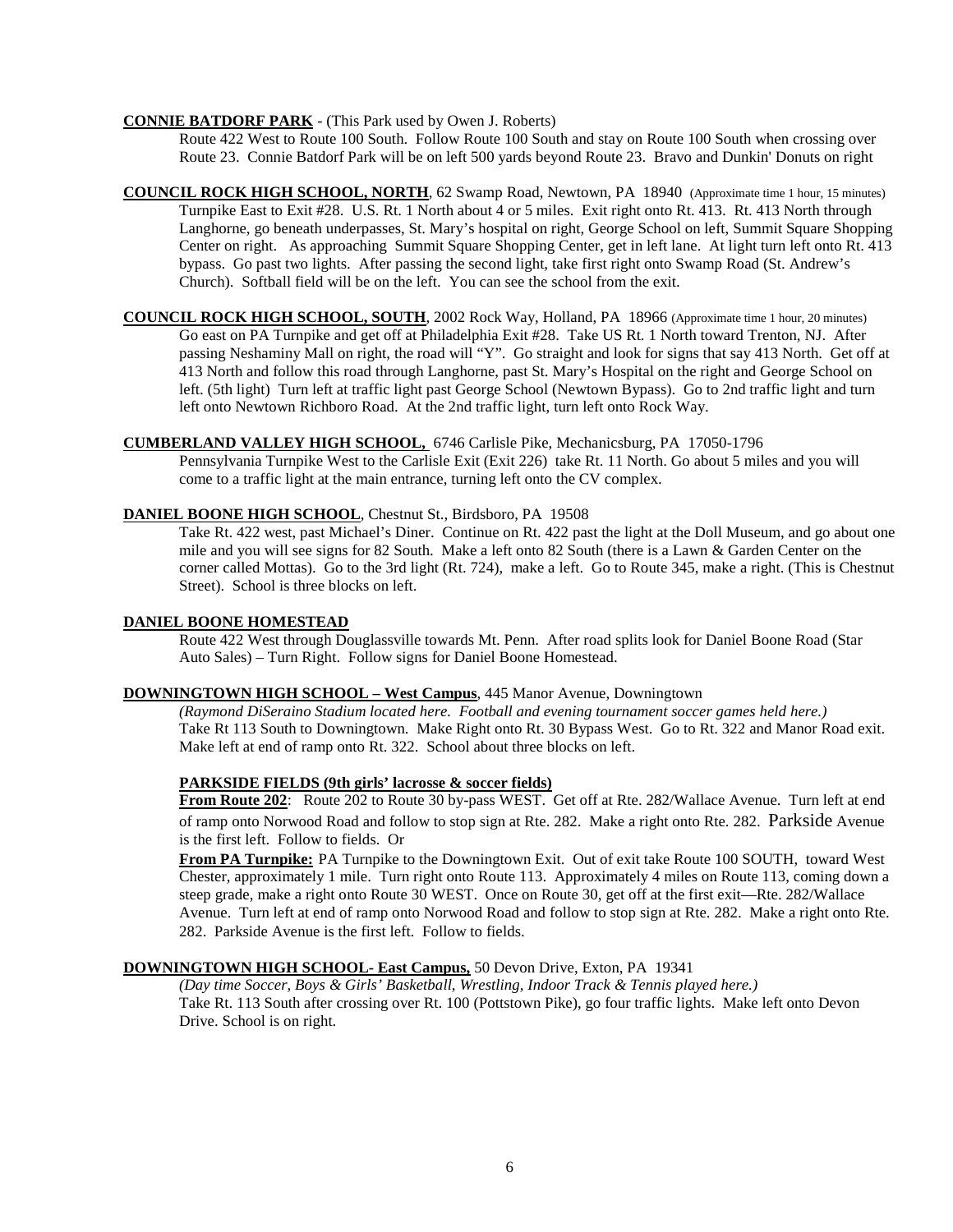# **DOWNINGTOWN 9<sup>th</sup> GRADE CENTER**, 335 Manor Avenue, Downingtown *(High School Eastball Stadium site behind the 0<sup>th</sup> Crade Center)*

*(High School Football Stadium sits behind the 9 Grade Center.)*

Take Rt 113 South to Downingtown. Make Right onto Rt. 30 Bypass West. Go to Rt. 322 and Manor Road exit. Make left at end of ramp. Go about one mile, school on lefthand side. Driveway is before school. (When you pass St. Joseph's Church, look for the driveway.)

#### **DOWNINGTOWN MIDDLE SCHOOL,** 115 Rock Raymond Rd., Downingtown, PA 19335

Take Rt 113 South to Downingtown. Make Right onto Rt. 30 Bypass West. Go to Rt. 322 and Manor Road exit. Make left at end of ramp. Go under the underpass, through  $1<sup>st</sup>$  traffic light (Lloyd Avenue) to  $2<sup>nd</sup>$  traffic light in which you turn left onto Rock Raymond Road. School is on the right hand side of road.

#### **EASTON HIGH SCHOOL** , 2601 William Penn Highway, Easton, PA 18045

Rt. 422 – Route 100 North – Rt. 22 East. Travel through Allentown and Bethlehem on Rt. 22 into Easton. Exit at 25<sup>th</sup> Street (school is visible on right from exit) – turn right. High school on right.

**TRACY ELEMENTARY SCHOOL,** 1243 Tatamy Road, Easton, 18045 – Location for Boys' Lacrosse. West 422, Turn right onto North 100, go 20.4 miles. Stay straight to go onto Chestnut St/PA-29. Continue to follow Chestnut St for 3.5 miles. Turn slight left onto Main (.6 miles). Main St. becomes State Road (.7 miles). State Road becomes Lehigh Street (.7 miles). Merge onto I-78 toward Bethlehem/Quakertown- go 13.4 miles. Merge onto PA-33 North via Exit 71 toward US-22/Stroudsburg (3.7 miles). Merge onto US-22 East toward Easton (2.0 miles). Take the exit toward Olendon. \*Turn left onto South  $25<sup>th</sup>$  Street. South  $25<sup>th</sup>$  Street becomes Nazareth Road/PA-248. Turn right onto Park Avenue. Park Avenue becomes Tatamy Road (1.1 miles). End at Tracy Elementary School. Total Est. Distance: 58 miles. Total Est. Time: 1 hour, 17 minutes.

\*Take Route 22 East to 25<sup>th</sup> St. exit. Make left at stop light (Burger King). Follow Rt. 248 for 4 stop lights (stay in right lane entire way). Make right at  $4<sup>th</sup>$  stop light (Park Avenue Market on right). Palmer Park Mall will on your left now. Follow this road through one stop light, up small hill and to the next light (blinking light/stop sign). Continue up hill and school is on right. Field is behind school.

# **EISENHOWER MIDDLE SCHOOL (Norristown School District),**  1601 Markley St., Norristown, PA 19401-2993 Take 422 East to the Audubon exit. Follow the signs toward Audubon/Norristown. Bear right on Egypt Road and follow to West Main Street. Turn RIGHT onto West Main Street. Turn LEFT onto Markley Street. The school is located at 1601 Markley Street. (Driving time is approx. 25 min.)

or

Route 422 East to Route 202 North. Follow Route 202 North into Norristown, cross over Dannehower Bridge. Route 202 North also becomes Markley Street. Follow Markley Street to school which is on left. (Elmwood Zoo sits behind school)

# **EMMAUS HIGH SCHOOL ,** 500 Macungie Avenue, Emmaus, PA 18049

Rt. 422 West to Rt. 100 North. Follow Rt. 100 North through Boyertown and Bally. Rt. 100 North will then join with Rt. 29 North. Follow to Ice Cream Parlor (Countryside), Rt. 100 North will bear left, stay straight on Rt. 29 and follow to Cedar Crest Boulevard (McDonalds), turn left and school will be down on right.

# **EPHRATA HIGH SCHOOL,** 803 Oak Blvd. Ephrata, PA 17522

Rt. 422 West (take left-hand exit) to Rt. 222 South. On Rt. 222 South get off at Ephrata exit. Turn right onto Rt. 322 West. Go to 4<sup>th</sup> traffic light (Ephrata Square). Turn left onto State Street. Go about 1.5 miles (Turkey Hill on right). Turn right onto Old Mill Road. Go about ½ mile. The school is on the right and the field is behind the school.

---- or -----

Rt. 422 West Bypass to Rt. 100 South (sign at exit "West Chester"). Go south on Rt. 100. Make a right onto Rt. 23 West. Stay on Rt. 23 West past Shady Maple Restaurant (on left). At traffic light in Blue Ball turn right onto Rt. 322. Travel on Rt. 322 past the Walmart store, go down a sharp hill as you enter Ephrata Square (Rt. 322 is now Main Street), there is a light at the bottom of the hill, post office on left, at the next light –Turn left onto State Street. Go about 1.5 miles (Turkey Hill on right). Turn right onto Old Mill Road. Go about ½ mile. The school is on the right and the War Memorial Field is behind the school. *(Estimated travel time 60+ minute.).*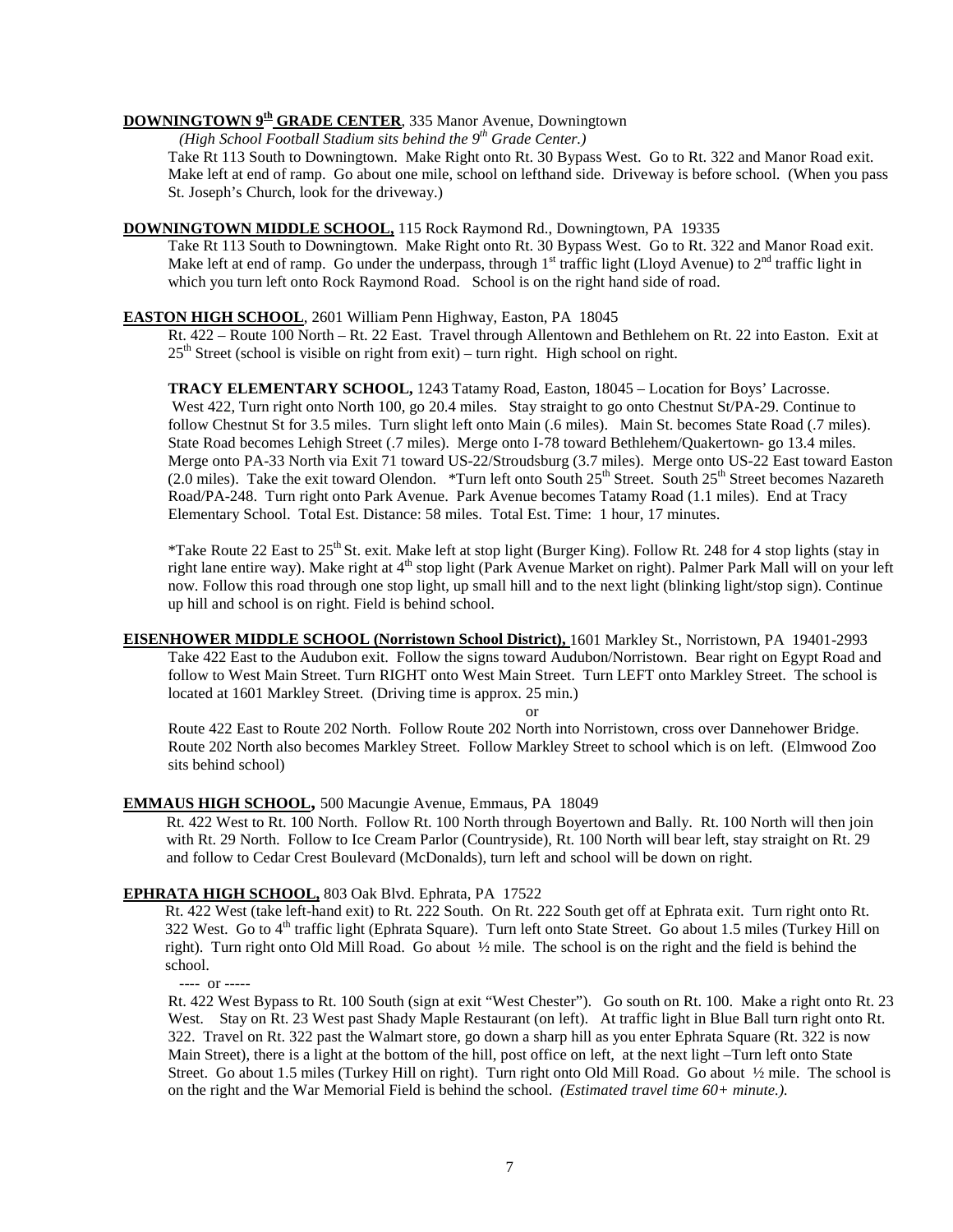# **EXETER TOWNSHIP HIGH SCHOOL**, 201 E. 37<sup>th</sup> Street, Reading, PA 19606

Route 422 Bypass West. Go straight onto Rt. 422 Business (Boscov's Department store will be on your left). Go to the second traffic light and make a Right onto  $37<sup>th</sup>$  Street. Go to stop sign. High School will be directly ahead. Football stadium is behind school.

# **FAITH CHRISTIAN ACADEMY,**  700 N. Main Street, Sellersville, PA 18960-1830

Route 113 North through Souderton to Route 309 North. Follow Route 309 North to 2nd exit (Lawn Avenue). Turn left onto Lawn Avenue and follow to Route 563 and turn right, Follow Route 563 to next traffic light(Comcast Cable) and turn right onto Main Street. School will be on left. Turn in driveway and stay to right go around building and school will be in back.

# **FATHER JUDGE HIGH SCHOOL** , 3301 Solly Avenue, Philadelphia, PA 19136-2396

Rt. 422 East to Rt. 76. Rt. 76E to Route 1 North – Exit 34 of the Schuylkill Expressway. Route 1 North to East Roosevelt Blvd. (you will bear right onto Roosevelt Blvd.). Take Roosevelt Blvd. to Rhawn (make a right onto Rhawn) and then a left onto Rowland Avenue. ½ mile to the school which is on 3301 Solly Avenue. (Distance 38 miles from Spring-Ford, approximate time 55 minutes.)

# **FRENCH-ROUSSEAU PARK, SKIPPACK TOWNSHIP**

From Collegeville: Take Ridge Pike East to Collegeville Inn. Bear left on Germantown Pike. Take Germantown Pike East (Past Superior Tube Company) to the first traffic light. Turn left at the traffic light (Evansburg Road) Evansburg Field & Stream & Evansburg Library are on the corner. Continue on Evansburg Road – past barn. Continue straight (Evansburg Road will turn into Township Line Road). Field is approximately ½ mile on right. There is a sign at the driveway entrance French-Rousseau Park.

# **FRIENDS' CENTRAL MIDDLE SCHOOL** , 1101 City Avenue, Wynnewood, PA 19096-3490

Rt. 422 East to Rt. 76 East (Schuylkill Expressway). Take the Exit for City Avenue, Route 1. Go south on Rt. 1. Stay on Rt. 1 for about 4 miles. You will past St. Joe's University. After you cross over Rt. 30 Lancaster Avenue go about ½ mile and the school entrance is on the right. There are two stone pillars with Friends' Central sign on it. If you see McDonald's or Haverford Road you went too far.

# **GARDEN SPOT HIGH SCHOOL** , P. O. Box 609, New Holland, PA 17557

Rt. 422 West Bypass to Rt. 100 South (sign at exit "West Chester"). Go south on Rt. 100. Make a right onto Rt. 23 West. Stay on Rt. 23 West past Shady Maple Restaurant (on left). At traffic light in Blue Ball cross over Rt. 322 and go straight on Rt. 23 for approximately 1 mile to traffic light (Yoder's Store & Fulton Bank). Turn right onto Tower Road to enter Garden Spot High School. *(Estimated travel time 45-50 minute.).* 

# **GARNET VALLEY HIGH SCHOOL** , 552 Smith Bridge Road, Glen Mills, PA 19342-1556

Route 422 East to Route 202 South. Stay on Route 202 South and cross over Route 1. Approximately 1.5-2 miles from Route 202 & Route 1 intersection turn left onto Smith Bridge Road. Follow Smith Bridge Road for approximately 2.5 miles and Garnet Valley High School will be on right.

#### **GERMANTOWN ACADEMY,** P. O. Box 287, Fort Washington, PA 19034

Route 113 North to Route 73 East. Turn right and follow Route 73 East for approx. 7 miles to North Wales Road. Turn left and follow for approx. 1 ½ miles to Morris Road. Turn right and follow for approx. 6 miles, Germantown Academy will be on right. Take first drive way to right which goes behind school and follow to the end at the field house.

### **GETTYSBURG HIGH SCHOOL** , 1130 Old Harrisburg Road, Gettysburg, PA 17325-8548+

Turnpike (Rt. 76W) to Gettysburg exit (Rt. 15 south). Take Rt. 15 South to Hunterstown exit. Turn right from ramp. Turn left at 4-way stop onto Old Harrisburg Road (Business Rt. 15). Go 3 miles to traffic light, school is on the right. **Field/Game Locations**: Cross country course is located behind the high school. Field Hockey field is located behind the auditorium of the high school. The soccer field is located behind the high school. Volleyball contests are played in the high school gymnasium.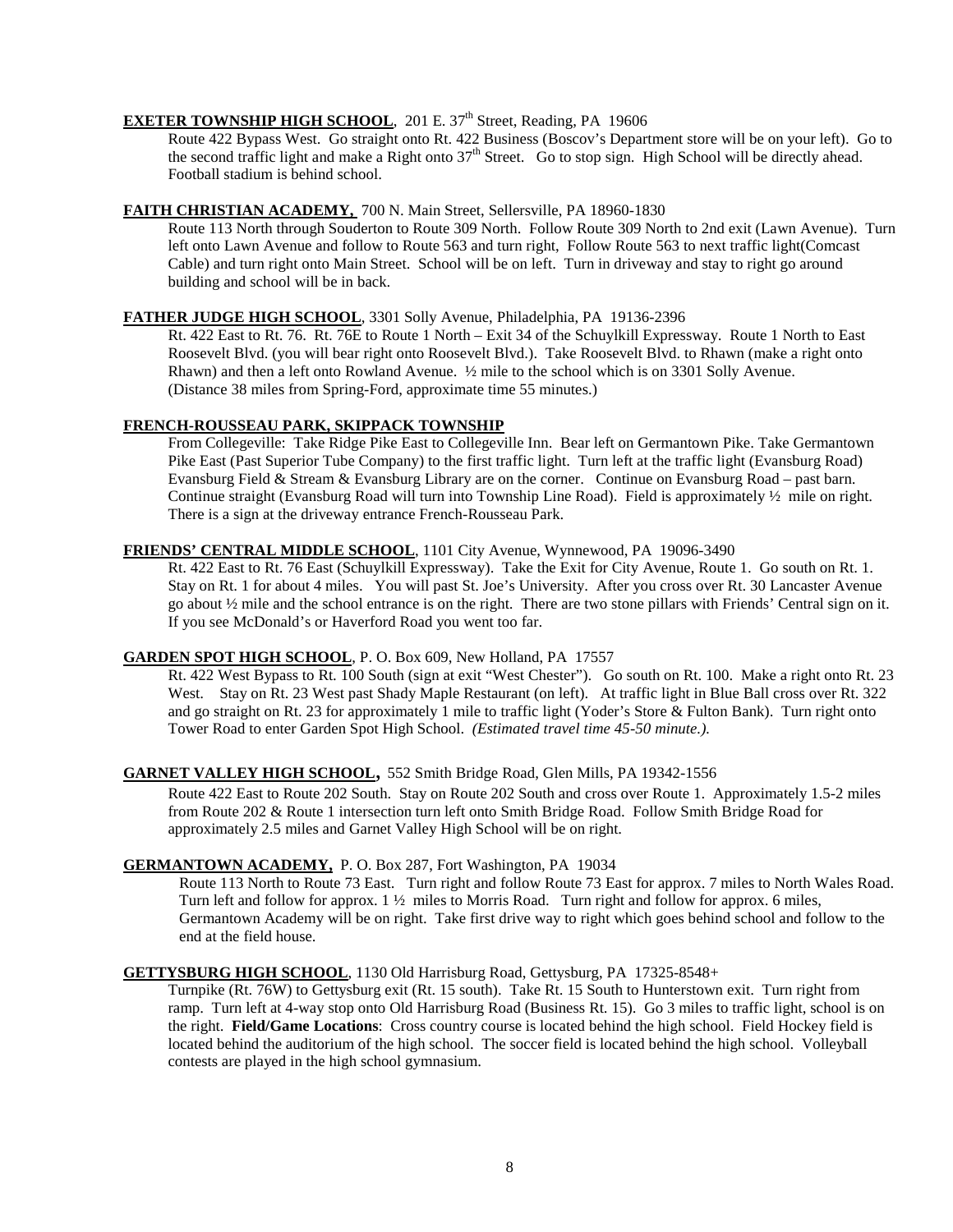#### **GLEN MILLS SCHOOLS**, Glen Mills Rd., Concordville, PA 19331

IILLS SCHOOLS, Glen Mills Rd., Concordville, PA 19331<br>Rt. 202 South to Route 1 – Make a left (Rt. 1 North). Follow to 5<sup>th</sup> traffic light, make a left on Cheyney Road. Go to  $3<sup>rd</sup>$  stop sign and make a right onto Glen Mills Road. Follow for a mile – school on left.

#### **GORDON MIDDLE SCHOOL** , 351 Kersey St.,Coatesville, PA (Coatesville School District)

Rt. 113 to Rt. 30 ByPass. Take Rt. 82 Exit. Go South on Rt. 82 to Red Light (Business Rt. 30) Turn Left. Go to 4<sup>th</sup> Avenue, Turn Right onto 4<sup>th</sup> Avenue. Go 2 blocks, Turn right onto Kersey St. School is right there.

#### **GOVERNOR MIFFLIN HIGH SCHOOL** , 10 S. Waverly St., Shillington, PA 19607

Take 422 Bypass West to Reading. At Mt. Penn stay in left lane as you do NOT want to take Rt. 422 Business. Go about 5 miles. Exit left lane for Lancaster Avenue (Rt. 222 South). Go down ramp at bottom, there is a light, turn left. \* Go 1.7 miles - past Shillington Shopping Center which is on the left, after the shopping center the school is on the left – turn onto Waverly Street. Senior High is on the left and the Middle School is on the right.

**INTERMEDIATE SCHOOL,** 600 Governor Drive, Shillington: \*Go 1.6 miles to the Shillington Shopping Center and turn left at the shopping center onto Elkins Avenue. Go 6 blocks to Intermediate School. Pool is at this location. Baseball field is on the right-hand side of the Intermediate School.

#### **GREAT VALLEY HIGH SCHOOL** , 225 N. Phoenixville Pike, Malvern, PA l9355

Take Rt. 422 East to Rt 202 South. Follow Rt. 202 South to Route 401 exit. Turn right at exit. Follow Rt. 401 to Phoenixville Pike. Turn right at light, school on right.

 **------- or --------**

Rt. 724 East past Phoenixville Hospital to Rt. 29 (turn right). Travel on Rt. 29 through and past Phoenixville for several miles. When Rt. 29 turns left, you go straight onto Phoenixville Pike. School is 2 miles further on the left.

#### **LOCATION OF 2004 SPRING HIGH SCHOOL EVENTS:**

BASEBALL: Varsity – Great Valley High School Junior Varsity – Playing Site - Malvern Monument Grounds Field Ninth Grade – Great Valley Little League Field

TRACK & FIELD: Great Valley High School

GIRLS' LACROSSE: Varsity & Jr. Varsity – Great Valley High School 9<sup>th</sup> Grade– Battle of the Clouds Field

BOYS' LACROSSE: Varsity – Great Valley High School District

Junior Varsity – Playing site – Great Valley Middle School (inside practice track)

- SOFTBALL: Varsity: Great Valley High School
- Junior Varsity -Battle of the Clouds Field

BOYS' TENNIS: Great Valley High School

**"BATTLE OF THE CLOUDS" Field** – Rt. 724 East past Phoenixville Hospital to Rt. 29 (turn right). Travel on Rt. 29 through and past Phoenixville for several miles. When Rt. 29 turns left, you go straight onto Phoenixville Pike. School is 2 miles further on the left. Continue past high school on Rt. 29 (Phoenixville Pike) for about  $\frac{1}{2}$ mile to the intersection of Rt. 401 – cross over and continue straight on Phoenixville Pike for about 1 mile and the fields are on your left.

**CHESTER VALLEY GOLF CLUB** – Go 202 south get off at Rt. 401, turn right and go to first intersection take left onto Moores Road and then the very next left onto Church Road. Go past railroad tracks and golf course is on the right.

**GENERAL WAYNE ELEMENTARY SCHOOL** (9<sup>th</sup> Grade Field Hockey played here in Fall of 2001) Take Route 100 south to the Paoli Pike East Exit (West Chester). Take Paoli Pike East approximately 7-8 miles, when you come to the traffic light at Warren Avenue & Paoli Pike (Malvern Prep School on left) continue through traffic light until you encounter a Y in the road. This is Devon Road. Bear right onto Devon Road and go to the stop sign. General Wayne Elementary will be on your right.  $or -$ 

Rt. 422 East to Route 202 South. Take Route 202 South to the Paoli Exit. Follow this road until you come to Route 30 (Lancaster Avenue). Cross over Route 30 and turn right at Darby Road. Go approximately ¼ of a mile and turn left onto Devon Road. Proceed to Grubb Road. General Wayne Elementary School will be on the left.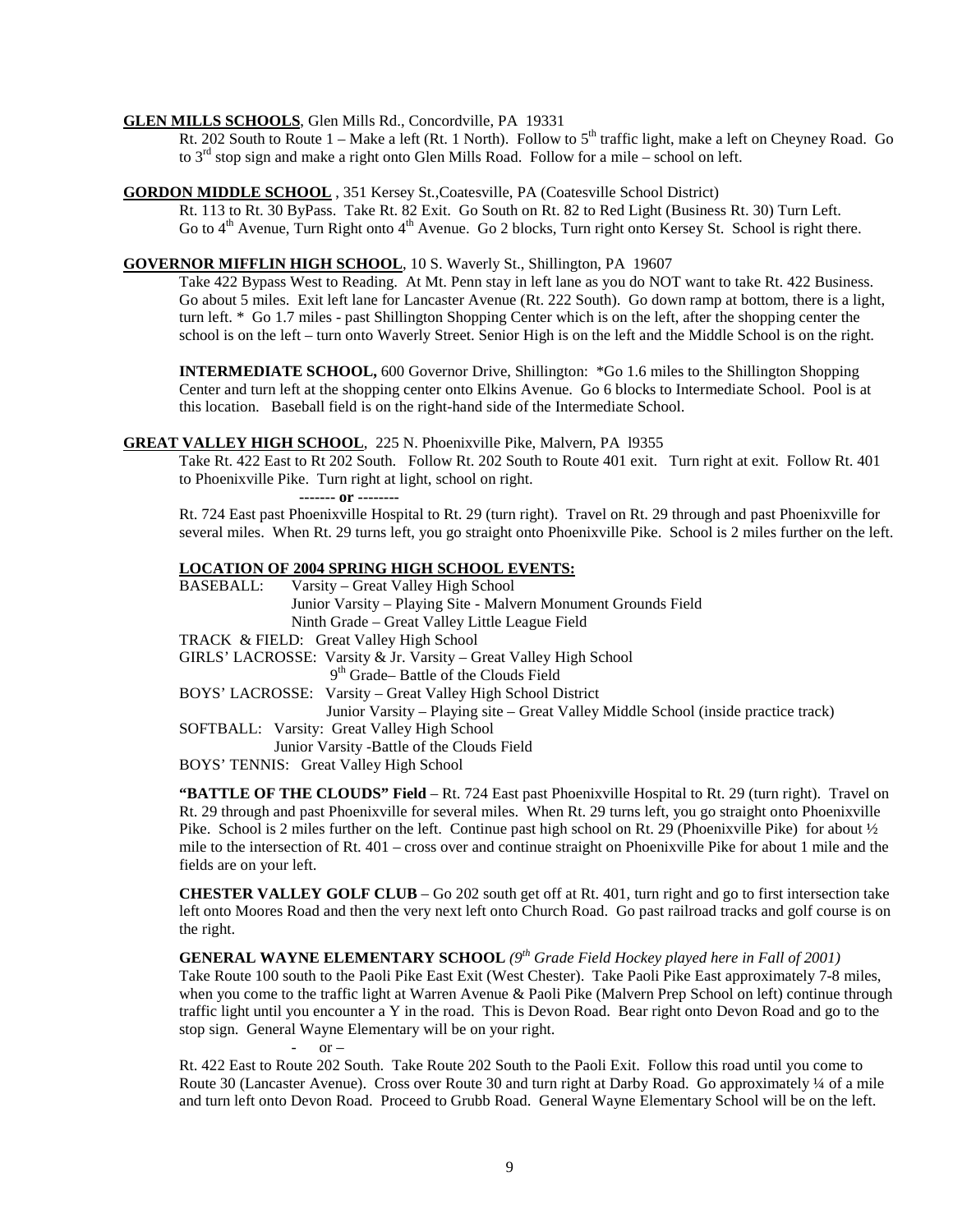#### **GENERAL WAYNE MIDDLE SCHOOL,** Devon & Grubb Rd., Malvern, PA 19355

Route 422 East to Route 202 South. Follow Rt. 202 South to the Paoli Exit. Follow the exit onto the road and follow until you come to Route 30 (Lancaster Ave.). Cross over Route 30 and turn right at Darby Road (the first traffic light). Go approximately ¼ of a mile and turn left onto Devon Road. Proceed to Grubb Road. General Wayne Middle School will be on the left.

# **GREAT VALLEY LITTLE LEAGUE FIELD** *(9th grade Baseball plays here)*

Rt. 422 East to Route 202 South. Take Route 202 South to Route 401 Exit. Bear right at the end of the ramp, proceed through the traffic light. Go to the next traffic light and turn left. This will be Phoenixville Pike, continue about 1 mile to the intersection of Route 30. Turn left onto Route 30 and go to the first traffic light. Turn right onto Route 352, go under the railroad bridge and proceed to the first traffic light (King Road). Turn right onto King Road. Go approximately one mile and Great Valley Little League field will be on your left past Immaculata College.

**GREATER CHESTER VALLEY SOCCER ASSOC. SPORTS COMPLEX** – Route 422 East to Route 202 South. Follow Route 202 South for 12.2 miles to Boot Road Exit. At top of ramp turn left and continue on Boot Road for 2.1 miles to light at Paoli Pike (Sunoco on right). Turn left and follow Paoli Pike (go through two traffic lights and when you see wooden fence on left, Line Road is next intersection) for 1.6 miles to Line Road. Turn right onto Line Road and go .3 of a mile and the field complex is on your left.

**MALVERN MONUMENT FIELD** – Route 422 East to Route 202 South. Take Route 202 South to the Malvern Exit. Go up the ramp to the stop sign. Turn right and go to the traffic light (this will be Route 29). Turn right onto Route 29 and go to the intersection of Route 30. Turn left onto Route 30 and go to the first traffic light and turn right. This will be Old Lincoln Highway. Stay on Old Lincoln Highway till you come to Bridge Street. Turn right onto Bridge Street, go up over the bridge and turn right onto King Street. Go to the first traffic light and turn left (this will be Warren Avenue). Proceed to the first street on the right which will be Monument Avenue. Turn right onto Monument Avenue and go approximately ½ mile and Monument Field will be on your left.

**SUGARTOWN ELEMENTARY SCHOOL** – Go past Great Valley High School to Rt. 401, turn left and go until you come to Route 30. Turn left onto Route 30 and go two traffic lights and turn right onto Old Lincoln Highway. Stay on Old Lincoln Highway till you come to Bridge Street. Turn right onto Bridge Street, go up over the bridge and turn right onto King Street. Go to the first traffic light and turn left (this will be Warren Avenue). Proceed to the next traffic light and turn right (this will be Paoli Pike). Proceed to the next traffic light and turn left (this will be Sugartown Road). Sugartown Elementary School will be on the left.

---------- or --------------

Take 202 South to Route 29 South, follow 29 to Route 30. Turn left onto Rt. 30, cross over railroad track bridge, come to light. Turn right on to Old Lincoln Highway, then turn right onto Bridge Street, go to King Street and turn Right. Follow King Street to Sugartown Road, turn left onto Sugartown and follow over Paoli Pike and school will be on the left.

#### **GREEN LANE RESERVIOR** (Western Montgomery County Park – for Cross Country team)

Take Rt. 29 North from Collegeville. Go 10-15 miles on Rt. 29. On left hand side there is a sign "Western Montgomery County Park."

#### **HARRITON HIGH SCHOOL,**  600 N. Ithan Avenue, Bryn Mawr, PA 19010

Rt. 422 East - 202 North - 76 East (Schuylkill Expressway) follow to Gulph Mills Exit - at bottom of ramp go right onto Montgomery Avenue - follow to 2nd light - Old Gulph Road (Tiara's Restaurant, gas station). Turn left - follow to 3rd light - turn left onto Ithan Avenue. School l/4 mile on left. Use second driveway, park in upper lot.

#### **HATBORO HORSHAM HIGH SCHOOL ,** 899 Horsham Rd., Horsham, Pa 19044

Turnpike East to Exit 27 (Willow Grove Exit). Take 611 North – Go approximately 1 mile. Make a left onto Horsham Road (Rt. 463) at light (Wendy's at this corner). Go to 4<sup>th</sup> traffic light, make left into entrance of school. Follow driveway all the way back to stadium. Stadium ½ mile behind school.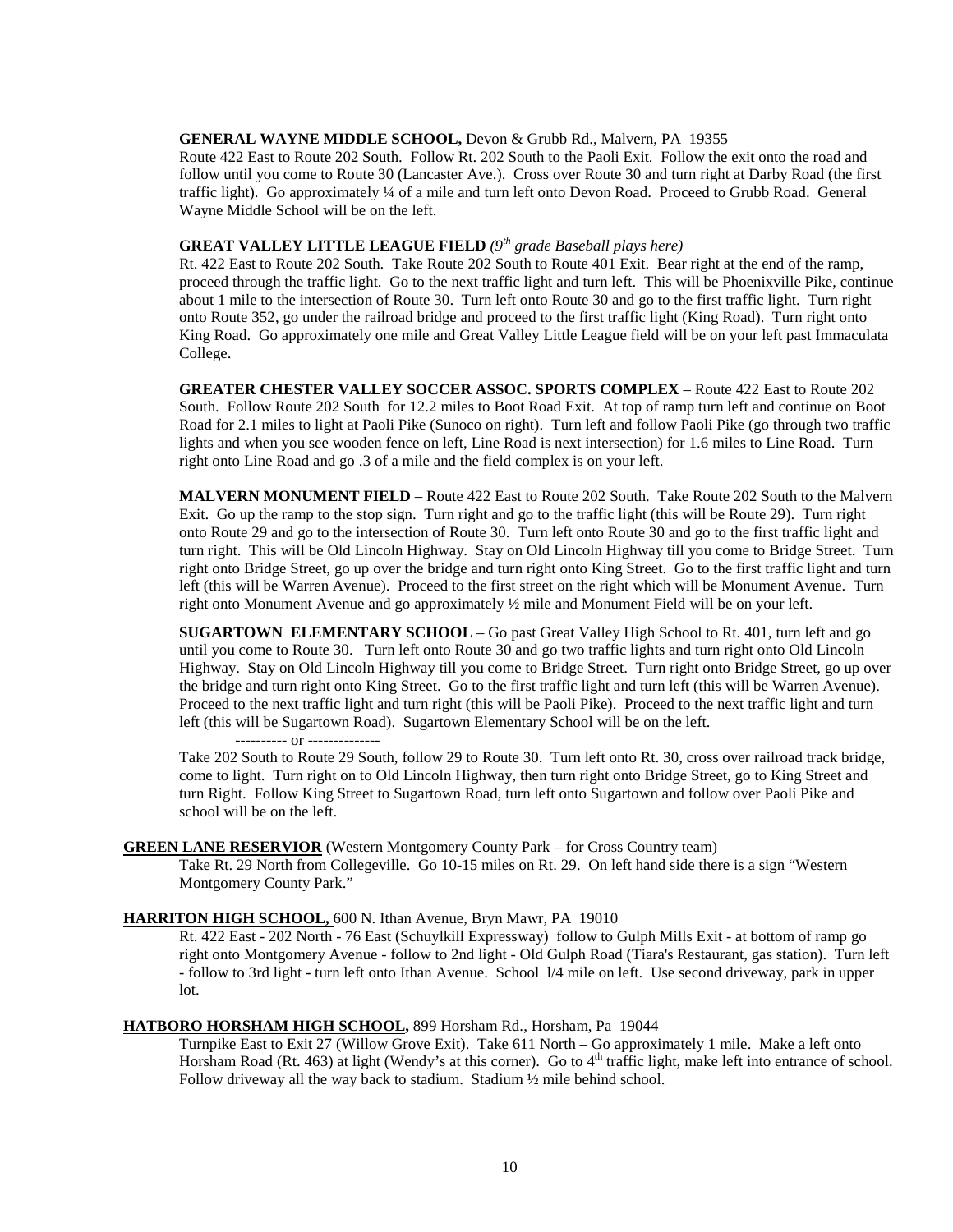**KEITH VALLEY MIDDLE SCHOOL** , 227 Meetinghouse Road, Horsham, PA 19044

Route 422 East to Pennsylvania Turnpike East. Follow PA Turnpike to Exit 343 Route 611. After paying toll take Route 611 North and follow for approximately 2 miles to Meetinghouse Road. Turn right onto Meetinghouse Road (gas station on corner) and follow to Keith Valley Middle School.

# **HAVERFORD HIGH SCHOOL** , 200 Mill Rd., Havertown, PA 19083

Take Schuylkill Expressway East to Rt. 476 South. Get off at Exit #9 Broomall-Upper Darby. Get off and turn left on West Chester Pike. Take first (L) on Lawrence Road (approx.  $3^{rd}$  light). Go to  $1^{st}$  light (L) on Eagle Road, go to 1<sup>st</sup> light make Right on Darby Road, continue to Mill Road make left.

WILLIAMSON/MANOA FIELD: Take Schuylkill Expressway East to Rt. 476 South. Get off at Exit #9 Marple Newtown-Upper Darby. Get off and turn left on West Chester Pike. Go about six lights to Eagle Road (Super Fresh/Starbucks) make right. Go to first traffic light (about 1 ½ blocks) and Williamson/Manoa Field is on the left.

**LYNNEWOOD ELEMENTARY,** 1400 Lawrence Rd., Havertown, PA 10983**- Soccer Field:**

Route 422 East to Route 76 East to Route 476 South (Blue Route). Follow to Exit 9 – Route 3 West Chester Pike. Turn left at bottom of ramp and stay in left hand lane, go to 3rd traffic light Lawrence Road and turn left. Go approximately one mile and school will be on left.

# **HAZLETON AREA HIGH SCHOOL,** 1601 West 23rd Street, Hazleton, PA 18202 (Main Office: 570-459-3221)

From Royersford:

Pennsylvania Turnpike Northeast Extension to Interstate 80 West to Hazleton exit (309 South). Turn left onto 309. Follow 309 South for about 6 miles. Pass McDonalds on left. One block before next traffic light is 23rd Street (Jack Williams Tire Service on corner). Turn right at 23rd Street for approximately ½ mile. Hazleton Area Career Center is on the left side of the street.

Parking: Proceed past the Career Center. Enter the large parking lot on the left. Parking will be available at the far end, closest to the building.

# **HEALTHPLEX SPORTS CLUB** , West Sproul Road, Springfield, PA

Rt. 422 East to Rt. 202 South to Rt. 76 East to Rt. 476 (Blue Route) South. Take Rt. 476 South to Exit 3 – Springfield. Exit onto Rt. 1 North. Exit onto Rt. 320 South (Sproul Road). Club is less than 1 mile on the right.

# **HENDERSON HIGH SCHOOL** , Lincoln & 400 Montgomery Avenues, West Chester, PA 19380

Go East on Rt. 422 ByPass. Take Rt. 202 ByPass South to Paoli Pike Exit (not Paoli Exit). Turn Right and proceed to  $(3<sup>rd</sup>/4<sup>th</sup>)$  traffic light at McDonalds (on the right). Turn right at McDonalds onto Montgomery Avenue (school secretary said there is no street sign). Go  $1\frac{1}{2}$  blocks and school is on the left. Turf football field is on campus, stadium is called J. Oscar Dicks Stadium.

# **EAST BRADFORD TWP. FIELD in Kenmara Development:** 9TH GRADE BASEBALL & 9TH GRADE GIRLS' LACROSSE – Take Rt. 202 South to Paoli Pike Exit. Turn left onto Paoli Pike and get on 202 North. Keep right on 202 North looking for Rt. 322 West towards Downingtown. Take 322 bypass (Downingtown Pike) to Copeland School Road and turn right (Copeland School Road is the first right after the first stop sign - NOT traffic light). Go to the second street and turn right onto Kenmara Drive. Go to dead end and turn left. Next street, turn left and follow signs to field.

or

Rt. 202 South to Route 30 West Bypass to Route 100 South, exit onto Pottstown Pike (Rt. 100S). Follow Pottstown Pike to Turner Lane and turn right (just before the West Chester Golf & Country Club). Follow Turner Lane to dead end and continue left to the traffic light and turn right. At the end of the bypass, turn right. Make your very next right onto Copeland School Road. Turn right into the 2nd entrance to Kenmara and follow the signs to the field.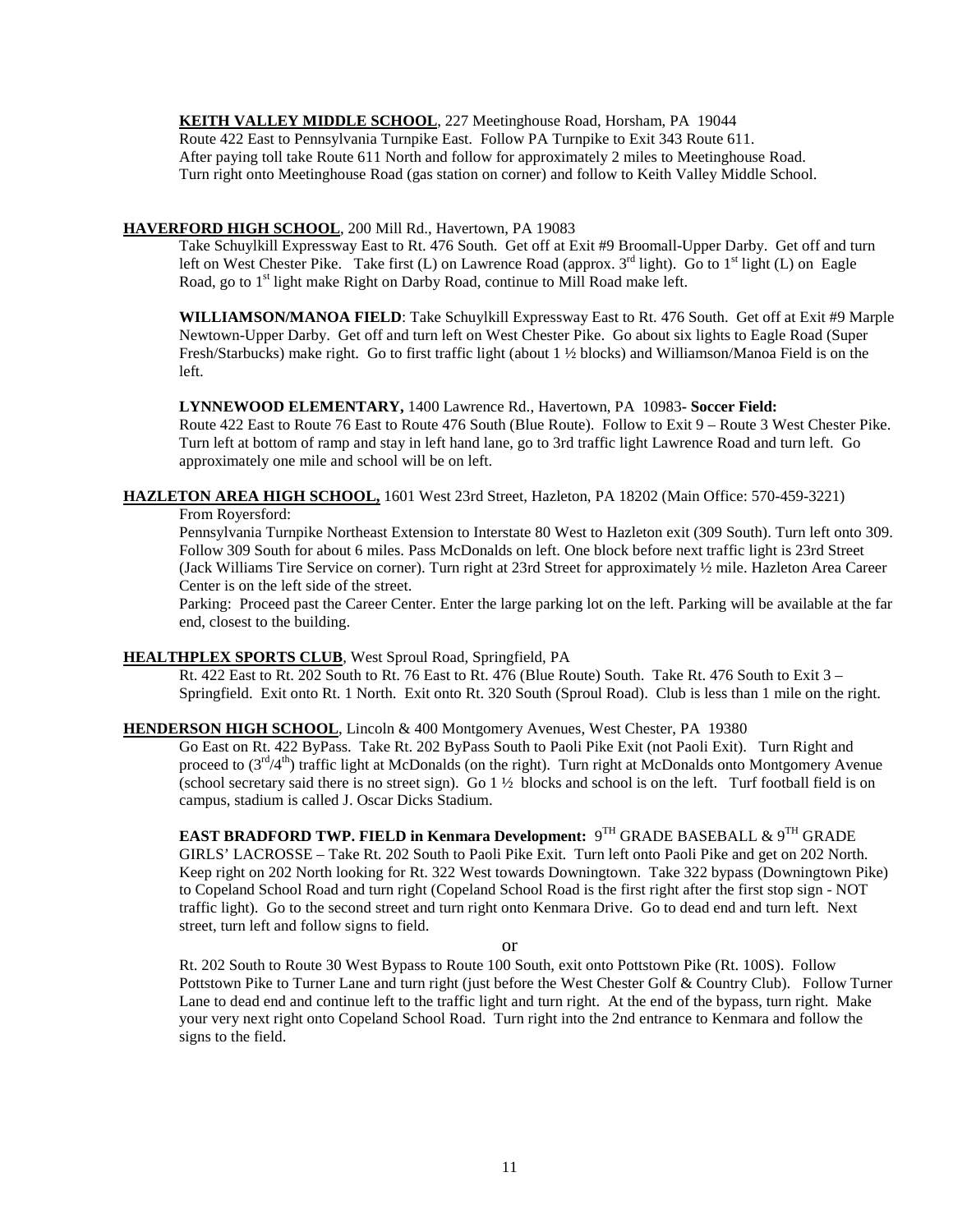**SCHRAMMS COMPLEX:** FIELD HOCKEY, GIRLS & BOYS' LACROSSE & SOCCER FIELDS – Same as above. School is located on the left and parking is available in the lot directly across from the school. The fields are located on the right side of Montgomery Avenue about a 30 second walk past the parking lot. Freshman field hockey plays at the school off of Montgomery Avenue. GIRLS' LACROSSE plays on Upper field on Montgomery Avenue.

**HOOPES PARK FIELD & WEST CHESTER GOLF CLUB:** 9TH GRADE BASEBALL FIELD & TENNIS - Take 202 ByPass South To Paoli Pike Exit. Turn left onto Paoli Pike. Follow Paoli Pike (Gay Street) into town. Stay to the left on Gay Street, do not follow signs for Rt. 3. Follow Gay Street to High Street. Turn right on High Street. Follow High Street to Ashbridge Street (*West Chester Golf Club-Varsity Tennis plays here*). Turn left onto Ashbridge. Go through 2 stop signs and field is on your right (*JV Tennis plays at Hoopes Park*).

**HENDERSON NORTH COMPLES (**Located north of West Chest on Rt. 100): 202 S to Boot Road Exit. At the end of the ramp make a right turn onto Boot Road. Continue on Boot Road until the intersection with Route 100/High Street. Turn Left onto Route 100/High Street. The park entrance will be on the left , just past the Wawa at Greenhill Road

**BOB OWENS FIELD at Fernhill Elementary School (on corner of Fernhill Road and Turner Lane)**: VARSITY BASEBALL FIELD & 9<sup>th</sup> GR. FIELD HOCKEY - Take 202 ByPass South To Paoli Pike Exit. Make a right off the exit onto Paoli Pike. Turn right onto Turner Lane (Franks Nursery, Gas Station). Follow Turner Lane to "Y" in the road. Owens Field is on the right.

**WEST GOSHEN COMMUNITY PARK: FLAGG FIELD -**JV BASEBALL FIELD, **HOLLOWELL FIELD** - SOFTBALL (Continued from the above Bob Owens Field Directions): - If you continue left pass Bob Owens Field (on your right) go to the next light (Five Points Road) and make a left. The West Goshen Community Park is on the corner (Flagg Field).

 $or -$ 

Take 202 South to Paoli Pike Exit. Turn left onto Paoi Pike. Turn left onto Five Points Road (first intersection). Follow Five Points Road to Fernhill Road. Park is at the intersection of Five Points and Fernhill Road.

**RADLEY RUN COUNTRY CLUB**: GOLF played here. Rt. 202 South to Rt. 926 (Street Road) Turn right onto 926. Follow to Birmingham Road (2nd light) and turn right. Follow Birmingham to Country Club Road and turn left. Follow to the Radley Run Country club on the left.

**FUGETT MIDDLE SCHOOL:** 202 South to the Paoli Pike Exit.. Come off the ramp and turn left. Follow Paoli Pike to Ellis Lane. (1<sup>st</sup> traffic light after Airport Road). Turn right onto Ellis Lane. Fugett Middle School is on the right.

# **INDIAN CREST MIDDLE SCHOOL** , 139 Harleysville Pike, Souderton, PA (Souderton School District)

Travel Route 113 towards Souderton – Cross over Rt. 63. Cross over Allentown Road and continue through 2 more lights. The school is set back off the road on the left (landmark to turn – overhead lights marking school zone). If you get into the town (Souderton) you went too far. Baseball games are played on field behind school.

# **INDIAN VALLEY MIDDLE SCHOOL** , 130 Maple Ave., Harleysville, PA 19438

Route 113 towards Souderton. Turn right onto Rt. 63 and follow to first intersection – Maple Avenue turn left. Indian Valley Middle School will be a few blocks ahead on right.

# INTERBORO HIGH SCHOOL, 16<sup>th</sup> & Amosland Rd., Prospect Park, PA 19076

Rt. 76 East (Schuylkill Expressway) to Rt. 476 South (Blue Route) to Route 95 North - Follow to Prospect Park Exit - go around cloverleaf - follow to  $2^{nd}$  light (Rt. 13 - Chester Pike) - Turn right - Go to  $3^{rd}$  light (funeral parlor on right, bank on left) make left (Amosland Road) - Go over bridge. Entrance to school is on the left.

# **KEITH VALLEY MIDDLE SCHOOL** – Go to Hatboro Horsham School District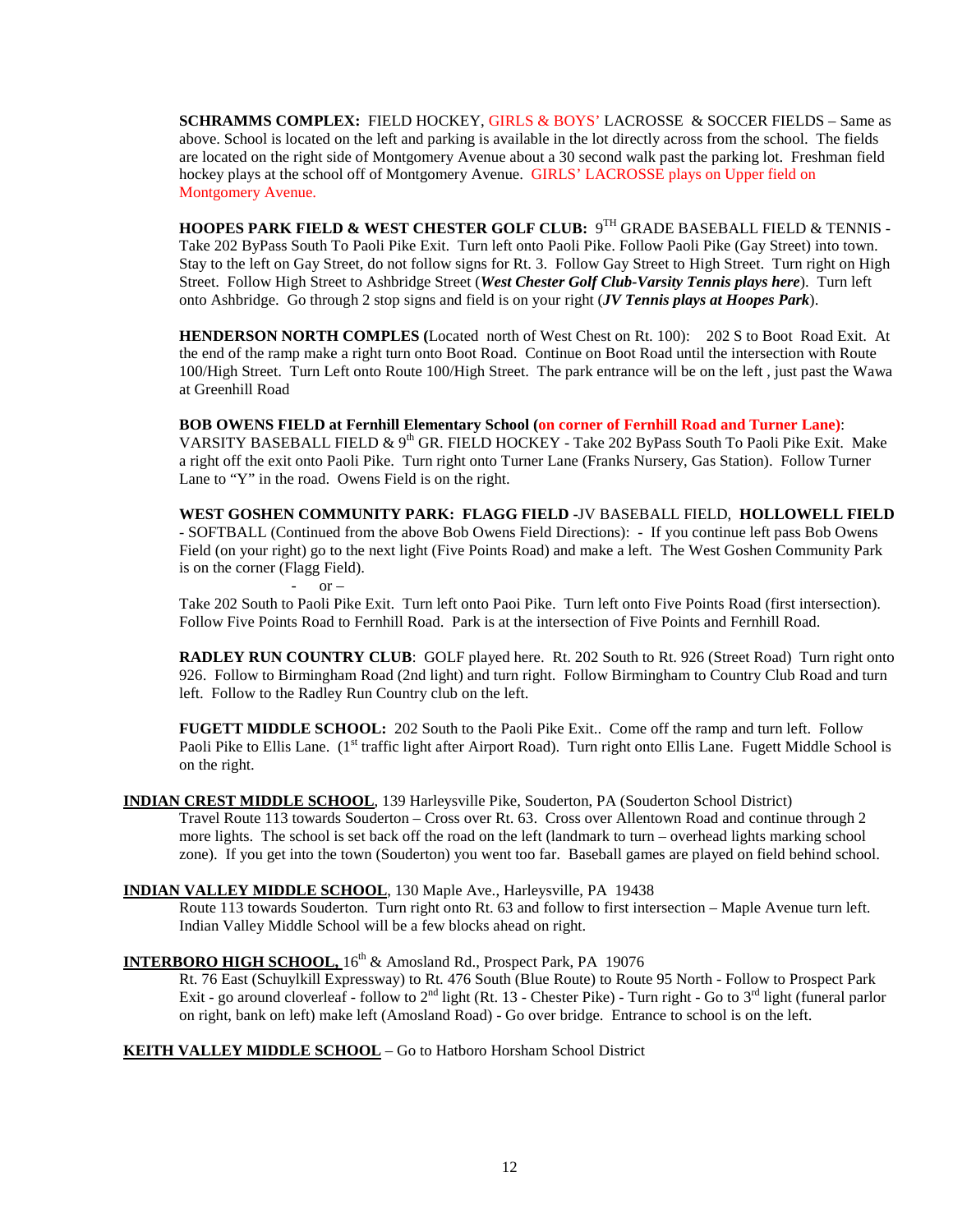# **KENNETT HIGH SCHOOL,**  100 E. South St., Kennett Square, PA 19348-3654

Route 422 East to Route 202 South to Route 1 South to Route 82 South heading towards Kennett, Once you are on Route 82 South you will come to a traffic light (the light is about 1.5 miles from Rt. 1 and you will see High School & tennis courts on left & LandHope Farms on right) go straight thru the traffic light and make the 1st left into the main parking lot of the high school and park towards the bus/transportation garages. The entrance to the gym is towards the far left of the school as you are looking at KHS. In-between the school and the transportation garages are steps that lead to the gym lobby entrance. **PLEASE NOTE that you cannot enter the gym via the main steps of KHS!**

# **KENNETT MIDDLE SCHOOL,** 195 Sunny Dell Road, Landenberg, PA 19350

# **KENNEDY KENRICK CATHOLIC HIGH SCHOOL** , 250 E. Johnson Highway, Norristown, PA 19401

Germantown Pike East towards Norristown to Route 202 South. Take Route 202 South and go approximately 3 or 4 lights, make left onto Johnson Highway. School is on corner. Softball fields are behind the school.

#### **KEYSTONE GAMES INVITATIONAL WRESTLING TOURNAMENT**

For 2008 tournament will be held at the: Toyota Arena, York Expo Center, 334 Carlisle Avenue, York, PA 17404 Directions to York Expo Center: Take Rt. 30 West to Carlisle Ave./Rt. 74 Exit. At end of exit, make a left at the traffic light (74 S). Stay in left-hand lane. The expo center is approx. 1 mile on the right-hand side. You can't miss it !

# **KUTZTOWN UNIVERSITY,** Kutztown, PA

Take Rt. 422 Bypass West. At Michael's Diner make a right onto Rt. 662. Stay on Rt. 662 until you hit Rt. 73. Left onto Rt. 73/662 until you see sign for Rt. 662. Right on Rt. 662. Follow until you get to Rt. 222. Right onto Rt. 222. Take Kutztown & Virginville Exit. Make right onto road where Kutztown College is on the right side on road.

#### **LACKAWANNA TRAIL HIGH SCHOOL** , P. O. Box 85, Factoryville, PA 18419-0085

Take Interstate 476 North (Northeast Extension of the Pennsylvania Turnpike). At the end of the N.E. extension (Exit 131), go straight and bear to right (Binghampton). At light go straight on Rt. 6 West & Rt. 11 North. Eight miles go straight through light. Stay on this for another 1 ½ miles. When Rt. 6 & Rt. 11 split, stay on Rt. 11 towards Nicholson. Another 1 ½ miles – sign for high school.

# LANSDALE CATHOLIC HIGH SCHOOL, 7<sup>th</sup> St. & Lansdale Avenue

Take old 422 East (Germantown Pike). Go North (left turn) on Route 363 (Valley Forge Road). Turn right at intersection on Rt. 63 (Main St.). \* Continue on Rt. 63 through Lansdale until St. Stanislaus Church on left side of street. Make a left at church onto Lansdale Avenue. Go 5 blocks on Lansdale Avenue – School on left at corner.

**Lansdale Catholic BOYS' LACROSSE FIELD:** Follow Rt. 63 East to Lansdale Avenue, make a left. (St. Stanislaw's school will be on your left.) Make a Right on  $5<sup>th</sup>$  street. Go straight to Crestview Street and make a left. Go straight down Crestview and park near the blue water tower (Frederick Road), the lacrosse field is on your left.

**FOOTBALL played at NORTH PENN HIGH SCHOOL,** 1340 S. Valley Forge Road, Lansdale, PA 19446 From Collegeville: Take Ridge Pike East to Collegeville Inn. Bear left on Germantown Pike. Take Germantown Pike East (Past Superior Tube Company) to Route Rt. 363 Valley Forge Road. Make a left onto Rt. 363 (Cross over Rt. 73, Morris Rd., and Sumneytown Pike) Right after crossing over Sumneytown Pike, the North Penn High School is on the left side of the road.

**SCHOOL ROAD PARK – Baseball.** Take Rt. 113 North to Rt. 63 East and make a right. Follow Rt. 63 to Forty Foot Road and make a left (this is still Rt. 63). Follow Forty Foot Road to Koffel Road in Hatfield and make a right. Follow Koffel to Vine Street and make a left. Follow Vine Street until dead end at School Road and make a right. The park is .2 of a mile on the left. The field is in the back of the park.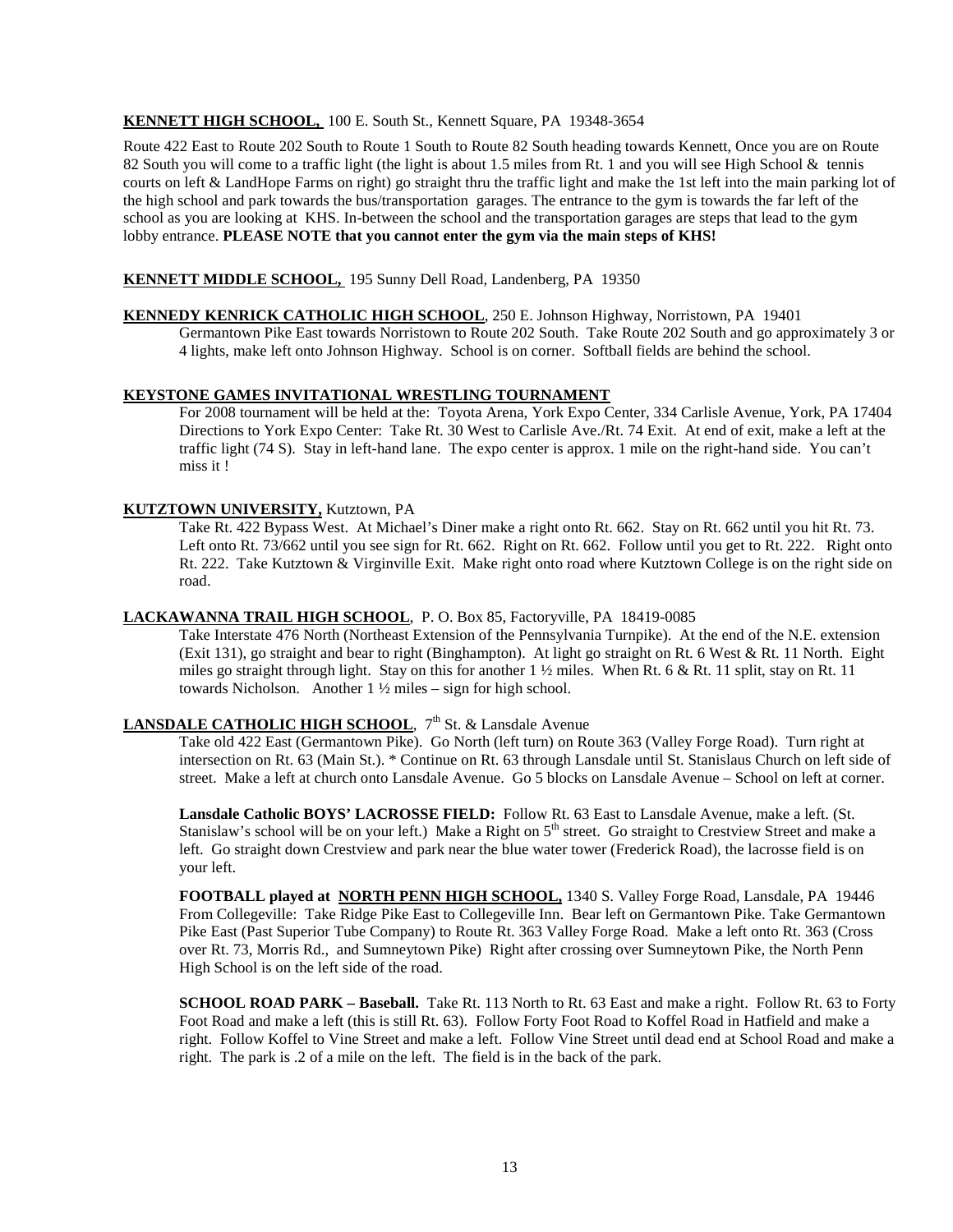**TENNIS COURTS at Fellowship Park**– \* On Rt. 63 in Lansdale, turn left at light on Line Street. While on Line Street proceed through next light and go pass North Penn Hospital. Look for Rosewood St. Make a right onto Rosewood. Go a short distance (about a block), there is a stop sign. Proceed through it and at the next stop sign, make a right and the tennis courts are there.

**CENTER SQUARE GOLF CLUB** - Germantown Pike to Route 363 North, turn left and follow Rt. 363 to Route 73 East, turn right and follow for approximately 1 mile and Centre Square Golf Course will be on right.

# **LEHIGH UNIVERSITY GOODMAN ATHLETIC COMPLEX**

Swamp Pike to Rt. 663 East (turn right). Follow Rt. 663 to Rt. 309 North (turn left). Follow Rt. 309 to Rt. 378 North (turn right). After going under Rt. 78 overpass, turn right onto Black River Road. Follow until come to T turn left onto Binger Road. Follow to Y and go straight onto Mountain Drive. Follow to Duh Drive and turn right. Then take right onto Goodman Drive. This will take you into the Athletic Complex.

# **LINCOLN UNIVERSITY** , Lincoln University, PA 19352-0999

POOL USED BY AVON GROVE FOR SWIM MEET: Take Route 1 South to Rt. 896 exit. Get off exit, turn left. At first stop light, turn right onto Old Baltimore Pike. Travel about one mile. Turn left into the second entrance at Lincoln University (not the main entrance). Park in back of the pool facility building.

# **LINE MOUNTAIN SCHOOL** , Route 225, Herndon, PA 17830 (School Phone 570-758-6051)

PA Turnpike West to Exit 19 (Harrisburg East). Follow signs for Route 322 West. *(Due to weather conditions you may decide which route is best to use.)*

*Flat roads:* Take 322 West to Route 147 North. Follow Rt. 147 North. Past the first set of signs for Rt. 225 stay on 147 North for approximately 25 more miles until you see sign to Rt. 225 again in Mandata. There will be a Hut Restaurant on the left and as soon as you past Jones' Hardware, keep to the **right\*** and follow Rt. 225. School is approximately one mile up on hill on left.

*Windy roads*: Take 322 West to Rt. 225 South. Follow 225 South about 25-30 miles. School is on Rt. 225 on the right side of road.

*(Estimated travel time 2 hr. 15 minutes. North Cumberland County)*

# **LIONVILLE MIDDLE SCHOOL** , 550 W. Uwchlan Ave, Exton, PA 19341

Route 113 toward Downingtown. Cross over Rt. 100, go about  $\frac{1}{4}$  to  $\frac{1}{2}$  mile, school on left.

#### **LOWER MERION HIGH SCHOOL** , 245 E. Montgomery Avenue, Ardmore, PA

422 East to 202 North. Stay in right lane for 200 yards, take 76 East. Take 76 East to Gulph Mills exit and take 320 South. Stay straight on this road (Rt. 320 turns but stays straight – road becomes Montgomery Avenue). School on left bout 6.7 miles from Route 76. Go past school and turn left on Owens Road into school parking lot.

# **LYONS PARK**, Lyons Station, PA 19536

R>>422 WEST TOWARDS READING. R>>662 @ MICHAEL'S DINER. CROSS RT. 562. BEAR LEFT STILL 662 (Covered Bridge Rd goes right). Cross OleyTurnpike Dairy Rd. BEAR LEFT ON 73 / 662. Cross Friedensburg Rd. BEAR RIGHT STILL 662. Cross Fry Road. R>>ROUTE 12 / PRICETOWN Road. L>>FORGEDALE RD @ BOYERS MKT. L>>LYONS RD. CROSS FREDERICKSVILLE RD (on right). R>>STATE RD/FLEETWOOD RS. QUICK RIGHT PARK AVE. FIELDS AHEAD ON RIGHT.

#### **MARPLE NEWTOWN HIGH SCHOOL** , 120 Media Line Rd., Newtown Square, PA 19073

Route 422 East to Rt. 76 (Schuylkill Expressway) to Rt. 476 South (Blue Route). Follow Blue Route to Exit 4 (Route3). At end of ramp turn right and go approximately 2 ½ miles (you will see Ford Dealership on right as you approach the traffic light) to traffic light at Media Line Road. Turn left and follow for 2 ½ blocks and make a right into the high school.

#### **METHACTON HIGH SCHOOL** , 1001 Kriebel Mill Road, Norristown, PA

Take Old Rt. 422 Ridge Pike to Collegeville, At Collegeville Inn bear to left onto Germantown Pike. School is on left hand side several miles down road.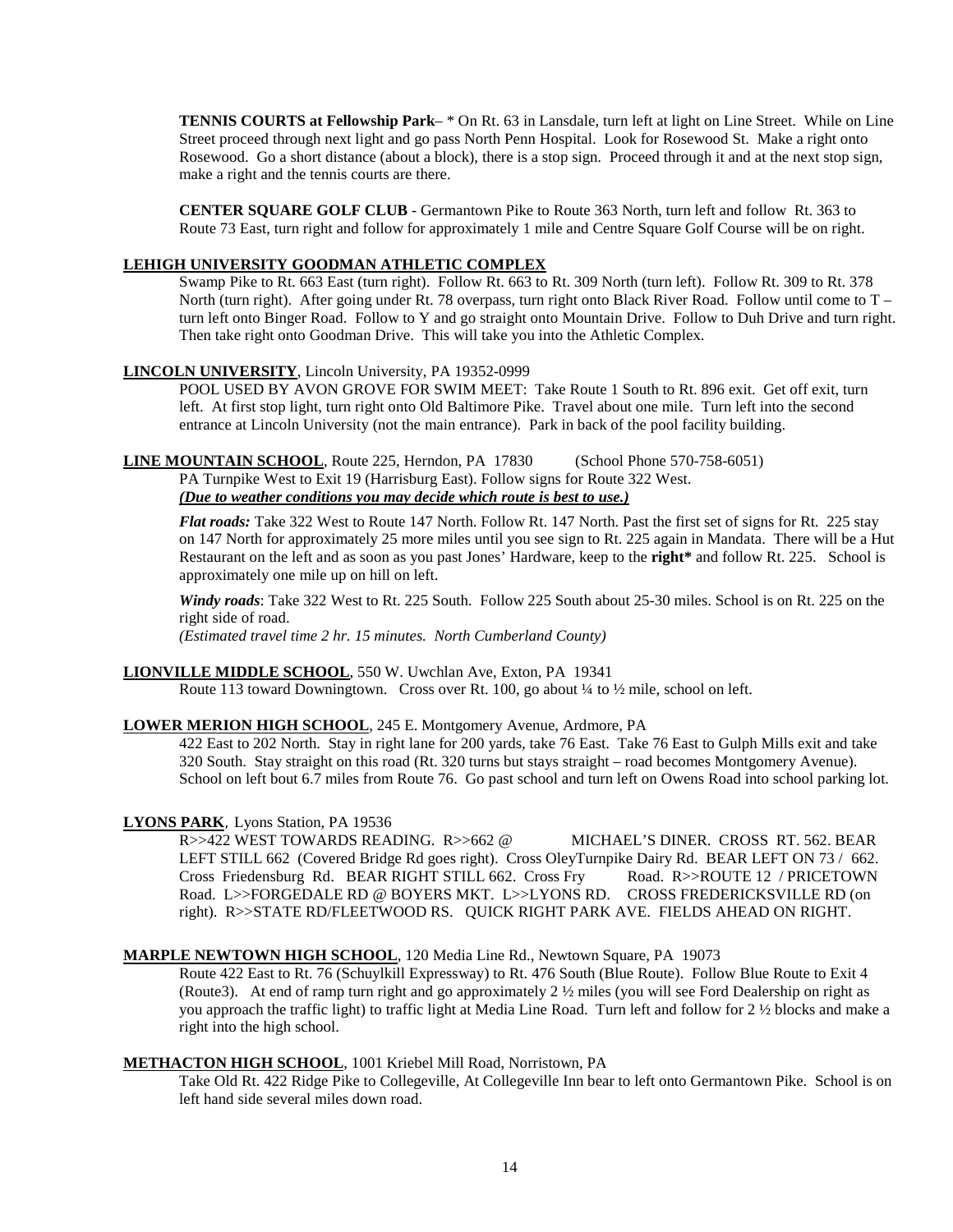# **MONSIGNOR BONNER HIGH SCHOOL,** 403 N. Lansdowne Ave., Drexel Hill, PA 19026

Route 422 East to Route 76 East to Route 476 South (The Blue Route) to Exit 9 (Upper Darby/Broomall Exit). Turn left onto Rt.3 East (West Chester Pike). Go 2.5 miles to Darby Rd. Turn right onto Darby Rd. and follow this road across Rt. 1 where it becomes Lansdowne Ave. Travel 1.5 miles past Delaware County Memorial Hospital and turn left 500 ft. past the hospital into the Pendergast/Bonner school campus. If you cross the trolley tracks, you have passed the school. Bonner is the second building on the left just past Archbishop Prendergast High School.

# **MOUNT ST. JOSEPH'S ACADEMY** , 120 W. Wissahickon Ave., Flourtown, PA 19031

Route 422 East to PA Turnpike. PA Turnpike East (Route 276) to Exit 26 Fort Washington. Route 309 South to Flourtown Exit. At bottom of ramp turn right onto Church Road. Follow Church Road to 1st left, East Mill Road, take East Mill Road to Bethlehem Pike. Turn left onto Bethlehem Pike and at 2nd light turn right onto Wissahickon Avenue. School and field will be on left approximately 1/4-1/2 mile.

# **MUHLENBERG HIGH SCHOOL** , Sharp Ave. & Frances St., Laureldale, PA 19605

Travel Rt. 422 West. As you approach Reading, 422 will divide to 422 Business. Bear left to stay on 422. **Do NOT** take 422 Business. Stay in the left lane and follow signs for 422W / 222N. Continue on this road until the  $6<sup>th</sup>$  exit, Rt. 12 East (Pricetown). Take the 5<sup>th</sup> Street Highway Exit (Route 222 Business). After getting off the exit, stay in the right hand lane to the traffic light. Stay on this road until the 8<sup>th</sup> traffic light, turning right on to South Temple Blvd. (The  $7<sup>th</sup>$  light is at a Sheetz gas station, after this you will pass the school on the right.) Travel 2 blocks turning right onto  $5<sup>th</sup>$  Avenue. Go one block to the stop sign and turn right. This road will take you to the parking lot.

# **NESHAMINY HIGH SCHOOL** , 2001 Old Lincoln Highway, Langhorne, PA 19047

Route 422 East to King of Prussia and get on Pennsylvania Turnpike East. Follow turnpike to Exit #28 (Philadelphia). Take Route #1 North. Follow Route #1 North – Morrisville. Go past Neshaminy Mall exit and Pendell exit. After Pendell Exit at top of hill there will be two lanes then a concrete barrier with a service road on other side of barrier. Get into service road and go approximately ½ mile and look for Langhorne Speed Shop – turn right go to stop sign – turn right and follow to next stop sign – turn left onto Old Lincoln Highway. Turn right into school, go to stop sign – to the left is girls' gymnasium and football stadium, and to right in rear of school is boys' gymnasium.

Please note: When exiting from school, turn right out of driveway and bear left onto Rt. 1 South.

#### **NEW HOPE – SOLEBURY HIGH SCHOOL**, 180 W. Bridge St., New Hope 18938-1498

#### **From I-95:**

Take I-95 north across the Delaware River to the New Jersey side. Get on Route 29 North to Lambertville. At the traffic light make a left and go across the free bridge into New Hope. Go through the light, across the railroad tracks and up the hill. The school is on the right hand side at the top of the hill. or

Take the Newtown exit from I-95. Get on Route 413 north to Route 232. Follow Route 232 to the end. Make a left into New Hope. At the second light, make a left, go over the railroad tracks and the school will be on your right.

#### **From the PA Turnpike:**

Get off the PA Turnpike at Exit 27 (Willow Grove, Route 611 north). Take Route 611 north to the exit for Route 202 North (just outside of Doylestown). Follow Route 202 north through Peddler's Village (in Lahaska) over to New Hope. On the outskirts of New Hope you will pass Logan Square. At the top of the hill Route 202 will curve to the left into New Jersey. STAY STRAIGHT (the sign for the Fountainhead is on the right). Go down the hill through the first traffic light (bordered by McDonald's and WaWa). The school is on the left ½ mile down.

#### **NEW OXFORD HIGH SCHOOL** , 130 Berlin Rd., New Oxford, PA

Take Rt. 30 West all the way to New Oxford square. As you enter the New Oxford square, go about l/4 distance around square and make a right. At this point travel two blocks to Berlin Road. Turn right onto Berlin Road and the school is straight ahead. Berlin Road runs parallel to Route 30.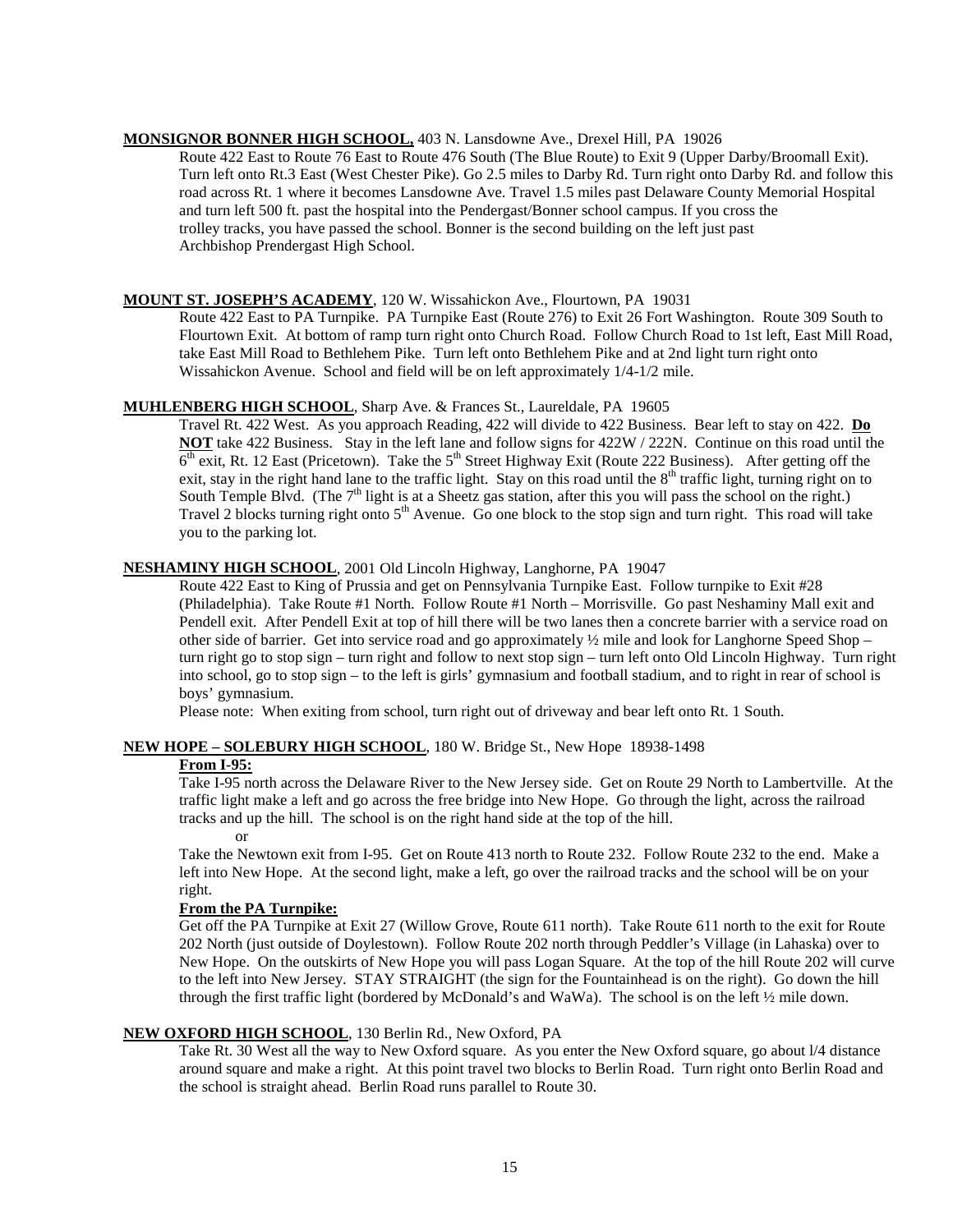#### **NORTHAMPTON MIDDLE SCHOOL** , 1617 Laubach Avenue, Northampton, PA 18067

Rt. 422 East to Rt. 100 North to Rt. 22 East to Rt. 145 North to Rt. 329 East (traffic light in the town of Egypt), right on Rt. 329 East to  $3<sup>rd</sup>$  light. Right on Laubach Avenue for six blocks, school will be on your left – a round white brick building.

#### **NORTH PENN HIGH SCHOOL,** 1340 S. Valley Forge Road, Lansdale, PA 19446

From Collegeville: Take Ridge Pike East to Collegeville Inn. Bear left on Germantown Pike. Take Germantown Pike East (Past Superior Tube Company) to Route Rt. 363 Valley Forge Road. Make a left onto Rt. 363 (Cross over Rt. 73, Morris Rd., and Sumneytown Pike) Right after crossing over Sumneytown Pike, the North Penn High School is on the left side of the road.

#### **NORRISTOWN HIGH SCHOOL** , 1900 Eagle Drive, Norristown, PA

East on Germantown Pike. Pass Rt. 363, and after passing Valley Forge Heart Hospital, look for Burnside Avenue. Turn right, go downhill and turn left onto Eagle Drive. (If you miss Burnside Avenue, the next street is Whitehall. You can also turn right here and get to the school because it sits between Burnside Avenue and Whitehall.)

**ROOSEVELT FIELD:** (Soccer played here) Germantown Pike to Swede Road. Turn right onto Swede Road. Swede Road becomes Markley Street. Continue on Markley Street and Roosevelt Field will be on the right.

#### **OCTORARA HIGH SCHOOL,** Atglen, PA 19310

Rt. 422 East to Rt. 202 South. Follow Rt 202 South to Rt. 1 South. Take Rt. 1 South for approximately 10-12 miles to Rt. 41 North. Take Rt. 41 North for approximately 9-10 miles (through Chatham and Cochranville) and Octorara High School will be on right.

#### **OLEY VALLEY HIGH SCHOOL,** 17 Jefferson St., Oley, PA 19547

Take Rt. 422 Bypass West. At Michael's Diner make a right onto Rt. 662. Stay on Rt. 662 until you hit Rt. 73. You will come to a T in the road, bear to the right. Go about 75 yards to a flashing yellow light – make a left. Go 75-100 yards on right is the entrance to the high school.

# **OWEN J. ROBERTS HIGH SCHOOL** , 981 Ridge Pike, Pottstown, PA

Rt. 422 West Bypass to Rt. 100 South (sign at exit "West Chester"). Go south on Rt. 100 (passing the Coventry Mall on right) to the fourth traffic light (St. Thomas Moore Church on right side). At light turn left onto Cadmus Road. Go about two blocks and turn right into school entrance. At baseball field you will see ahead the parking lot for high school events.

**CONNIE BATDORF PARK:** Rt. 422 West Bypass to exit at Pottstown – take Rt. 100 south. After Rt. 100 crosses over Rt.23, proceed approximately ¼ mile on Rt. 100 and the park will be located on the left.

#### **EAST COVENTRY ELEM. SCHOOL**: Jr. High Soccer played here.

Go through Spring City to Rt. 724 – Turn right onto Rt. 724 West – Go through light at Parkerford. Take second left after Dairy Express (Sanatoga Road) follow Sanatoga Road through next intersection. School will be on the right.

**MANATAWNY PARK:** Rt. 422 West go Rt. 100 North to King Street. Bear right onto King Street. Park is located in first block on your left-hand side.

**MIDDLE SCHOOL** : Go up to Baseball Field and turn left if going to Middle School events.

**SUNDSTROM FIELD**: Rt. 422 West go Rt. 100 North to King Street. Bear right onto King Street, go to 1<sup>st</sup> traffic light- turn left onto Manatawny Street. (at Y in road keep left) entrance to Sundstrom Field located approximately 100 yards on left.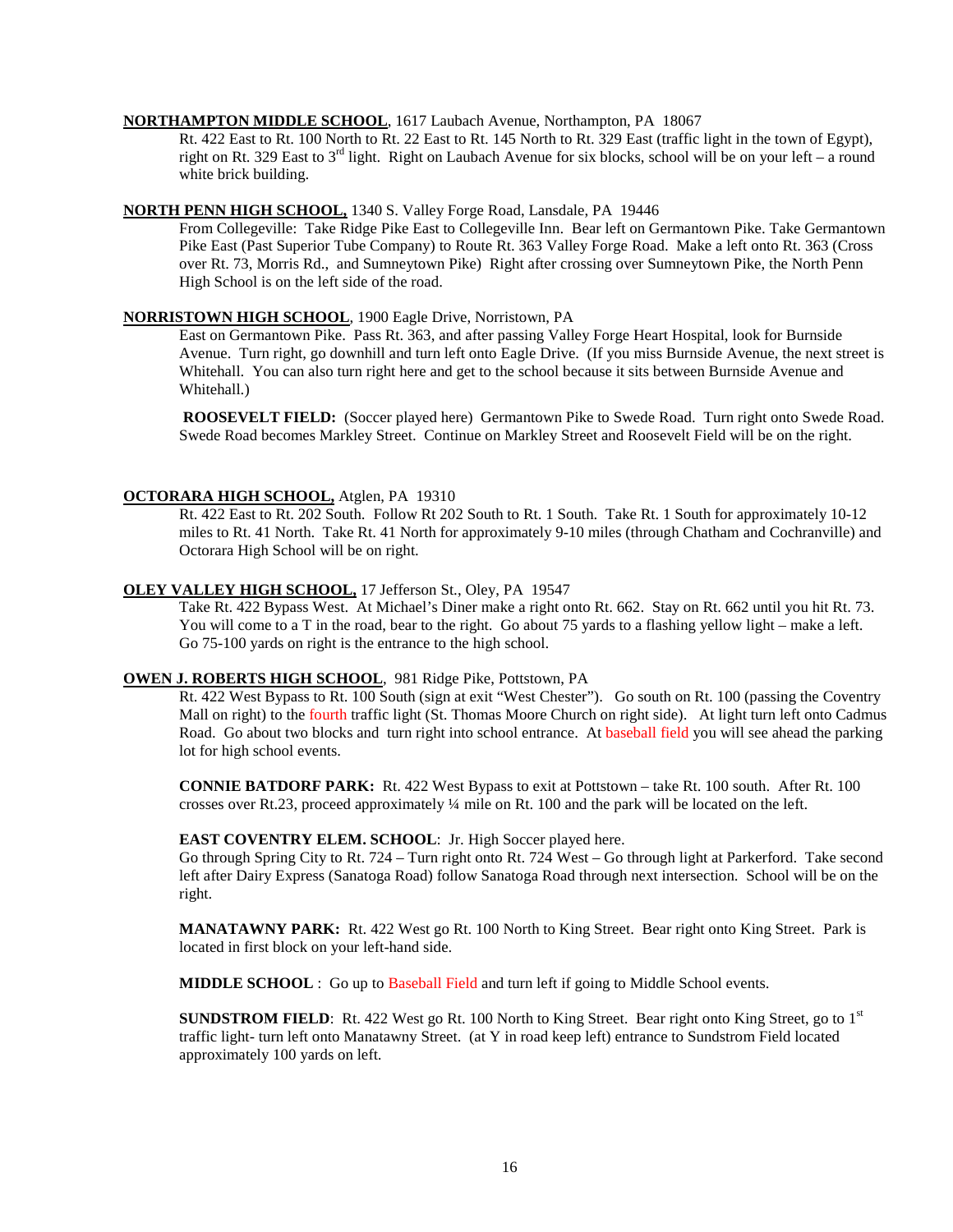**WAMPLER FIELD:** Junior High Softball games are played at this location.

Rt. 422 Bypass West to Hanover Street (Pottstown) Exit. At bottom of ramp, turn right, follow to stop light (before bridge at Quoit Club) turn right. This will take you to fields.

# **OXFORD HIGH SCHOOL**, 301 South 5<sup>th</sup> Street, Oxford, Pa 19363

Take 202 South to Route 1. Turn right on Route 1. Take Route 1 by-pass to exit for Route 10. Go up the ramp and turn right. Follow Rt. 10 to the center of Oxford and turn left at the first traffic light. Go over the railroad tracks to South Fifth Street. Turn right and go about a mile to school which is on the left.

#### **PARKLAND HIGH SCHOOL** , 2700 North Cedar Crest Boulevard, Allentown, PA 18104-9643

Rt. 422 West to Rt. 100 North to Route 22 East. Stay on Route 22 for **1 more exit beyond Route 309** to Cedar Crest Blvd. Exit to your right, heading north onto Cedar Crest Blvd. Go straight through the traffic light at Walbert Avenue and continue north for 1.6 miles. The high school is located on your left. (You will pass the old Troxell Jr. High which is now using the old high school building and is called Orefield Middle School.)

All high school contests are held at the new high school **with the exception of all football and soccer** which are still being played at the old high school (now Orefield Middle School – Route 309). Directions are as follows:

**OREFIELD MIDDLE SCHOOL**: Take Route 663 to Rt. 309 North. Rt. 309 North joins up with Rt. 78. Stay on Routes 78/309 and take Rt. 309 Tamaqua exit. Go approximately 4 miles, school on right.  $-$  or  $-$ 

Rt. 422 West to Rt. 100 North to Rt. 29N (Cedarcrest Blvd.) to Rt. 309 North. Go approximately 4 miles, Middle School on right.

# **PENNCREST HIGH SCHOOL** , 134 Barren Rd., Media, PA 19063

(Allow approximately 1 to 1 l/4 hour travel time.)

Take Schuylkill Expressway East to Rt. 476 South (Blue Route). Take Rt. 476 South to Exit #5 which is Springfield-Lima Exit. Follow signs to Lima - you will be on Route 1 South. Follow Route 1 South until it reduces in number of lanes. Look for signs for Middletown Road/Rt. 352. Take Rt. 352 North - this is a right turn before an overpass. Go through the 1<sup>st</sup> traffic light (Granite Run Mall) and take very next right - Van Leer Blvd. (This street is directly opposite JC Penneys in the mall). Boulevard will end and make right onto Barren Road . School and fields are located on Barren Road.

# PENNRIDGE HIGH SCHOOL, 1400 N. 5<sup>th</sup> St., Perkasie, PA 18944

Go East on Ridge Pike at Trappe turn left onto Rt. 113. Stay on Rt. 113 past Souderton. Go straight past the Rt. 309 intersection. At next traffic light, go to center land and make a left. At this intersection there is a Frederick's Flowers on far right hand side. (This road is old 309 which is also called Bethlehem Pike and eventually turns into Main St.). Go 2 blocks past the third traffic light (Washington House Hotel at  $3<sup>rd</sup>$  light). Turn right onto Church Street. Go 5-6 blocks, football stadium on left after you pass school – this is the location of Football/Soccer only. All other sports continue on  $5<sup>th</sup>$  Street through town (4 traffic lights) Pennridge High School will be on the left.

**Pennridge parking locations for basketball, volleyball and wrestling:**<br>From 5<sup>th</sup> Street, turn onto Blooming Glen Drive. To enter Pennridge High School, make a right at the first entrance off of Blooming Glen Drive and then take the first left. Make a right at the first parking lot, which is the athletic entrance. For **girls basketball** and **wrestling**, you should park in the first parking lot and enter the school at door **#11**. For boys basketball, continue behind the pool to the back parking lot. The entrance for **boys basketball is entrance #25**. For **water polo and swimming, use entrance #12** & the same parking lot as girls basketball & wrestling.

**Penn North Soccer Fields** – 1500 N. Fifth St., Perkasie – These fields are at the Pennridge High School complex.

**Poppy Yoder Field,** 610 S. Fifth St. Perkasie, PA 18944

From Route 309, take the Bethlehem Pike exit into Sellersville. Turn right

on Church Street. Yoder Field is on the left after you pass Penn South Middle School.

or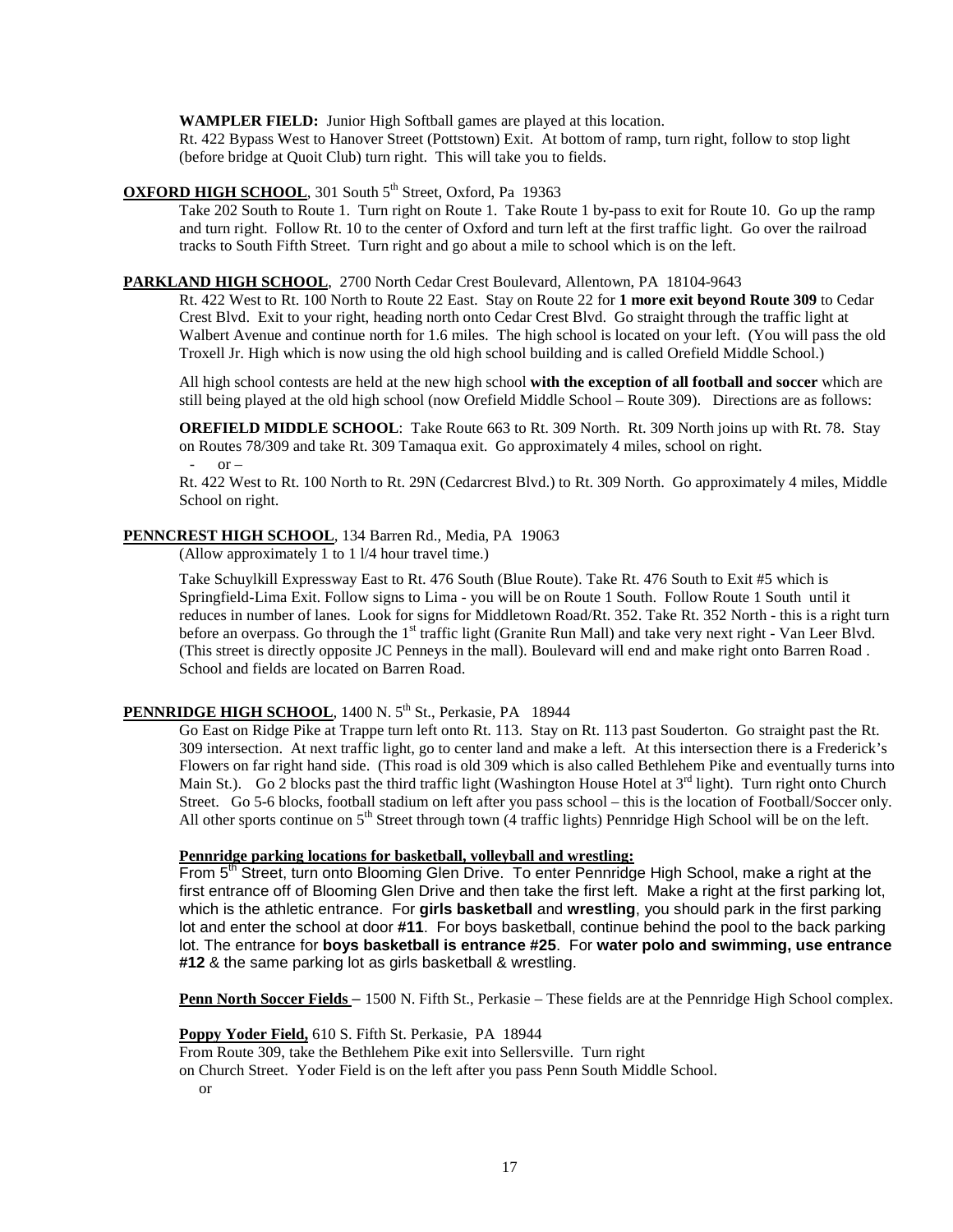From Route 313, turn on Fifth St. toward Perkasie. Go through Perkasie (4 traffic lights). After you cross Park Ave., bear right. Yoder Field is on the right

**Kulp (Second St.) Playground**: Directions from Pennridge High School, turn right onto Fifth St. to Market St. (third traffic light counting the light at Blooming Glen Rd.) Turn left onto Market St. It will dead-end at Second St. at the playground.

# **PENNSBURY HIGH SCHOOL EAST** , 705 Hood Blvd., Fairless Hills, PA 19030

PA Turnpike (Rt. 276) East to Exit #358 Levittown. Follow Route 13 North for 4 miles to Penn Valley Road Exit and make left onto Penn Valley Road.

Penn Valley Road will turn into Hood Blvd at Burger King. Follow Hood Blvd. to light at school driveway. Turn right into school and fields will be on left.

# **PENN WOOD MIDDLE SCHOOL** , 121 Summit Street, Darby, PA 19023

From Blue Route 476: North or South to Lima/Springfield Exit. Follow signs for Route 1 North (Springfield/Philadelphia). Follow Route 1 to 5th stop light and bear right onto State Road (Drexeline Shopping Center on right). Continue on State Road for 2 miles to Lansdowne Ave. Turn right on Lansdowne Ave. Follow Lansdowne Ave. for 3 miles to MacDade Blvd. (BVM Church on left). Turn left on MacDade Blvd. Go to Cedar Ave. and turn right. Follow to stop sign and turn right on 7th Street. The field is on the right.

#### **PENN WOOD HIGH SCHOOL** , 100 Green Avenue, Lansdowne, PA 19050

This is school location, but football plays at Kerr Field (see below):

Take Route 76 East. Go South on Rt. 476 (Blue Route). Exit off at the Media Exit. Make a left onto Baltimore Pike (depending on traffic you may be on this road for 20 minutes or so.) Baltimore Pike will go into two lanes instead of four lanes after you pass a big Acme Store. Look for a K-Mart store on the left side. After K-Mart go 3 lights. Take a left unto Lansdowne Avenue. Go 3 lights, make a right onto Essex Avenue. Then go 4 blocks – on right hand side is the gym.

#### **KERR FIELD:** Football games are played on this field.

Take Route 76 East. Go South on Rt. 476 (Blue Route) to Exit 3 – Lima/Springfield. Follow signs for Route 1 North (Springfield/Philadelphia). Follow Route 1 to 5<sup>th</sup> stop light and bear right onto State Road (Drexeline Shopping Center on right). Continue on State Road for 2 miles to Lansdowne Avenue. Turn right on Lansdowne Avenue. Follow Lansdowne Avenue for 2.5 miles to Baily Road (if you pass Mercy Fitzgerald Hospital you have gone too far). Turn left on Baily Road. Follow Baily Road for approximately 1-1.5 miles to end of street.

#### **PERKIOMEN SCHOOL** , 200 Seminary Avenue, Pennsburg, PA 18073

Starting at Limerick Dinner, turn onto Swamp Pike. Continue on Swamp Pike until the light at Rt. 663 (National Penn Bank on right at corner, drug store on left). Make a right onto Rt. 663. Travel on Rt. 663 and at one point Rt. 663 bears right as it merges with Rt. 73 for about 200 yards (the Hickory Park Restaurant is on the right at this area). After the restaurant, Rt. 663 bears to the left (Rt. 73 goes to the right) Stay on Rt. 663 for about 6-7 miles. You will past a shopping center on left. Look for a McDonalds and take the first left after McDonalds onto Washington Street. (Pennsburg Diner on corner.) Follow Washington Street until stop sign, make a left onto Seminary Avenue. Take next left (about 200 yards) and you will be on the campus. Drive through campus, baseball field on left and boys' lacrosse field is right there.

#### **PERKIOMEN VALLEY HIGH SCHOOL** , Rt. 29 & Trappe Rd., Graterford, PA

From the Rt. 422 Bypass. Royersford Exit, left or right onto Township Line Road toward Schwenksville. Cross over Ridge Pike (Old Rt. 422 – Wawa, Texaco at intersection) to first right at .8 miles (Wartman Road). Right on Wartman for 1.5 miles to the fifth right (Kagey Road). (\*) Right on Kagey to the first stop sign (Campus Drive – new Evergreen Elementary School). Left on Campus Drive to the HS stadium parking lot. Parking for lacrosse and field hockey is behind high school. Parking is no longer permitted at church.

\*Alternate – Follow Wartman Road around the bends to Bridge Street, turn right, go to Route 29, turn right. School will be on right.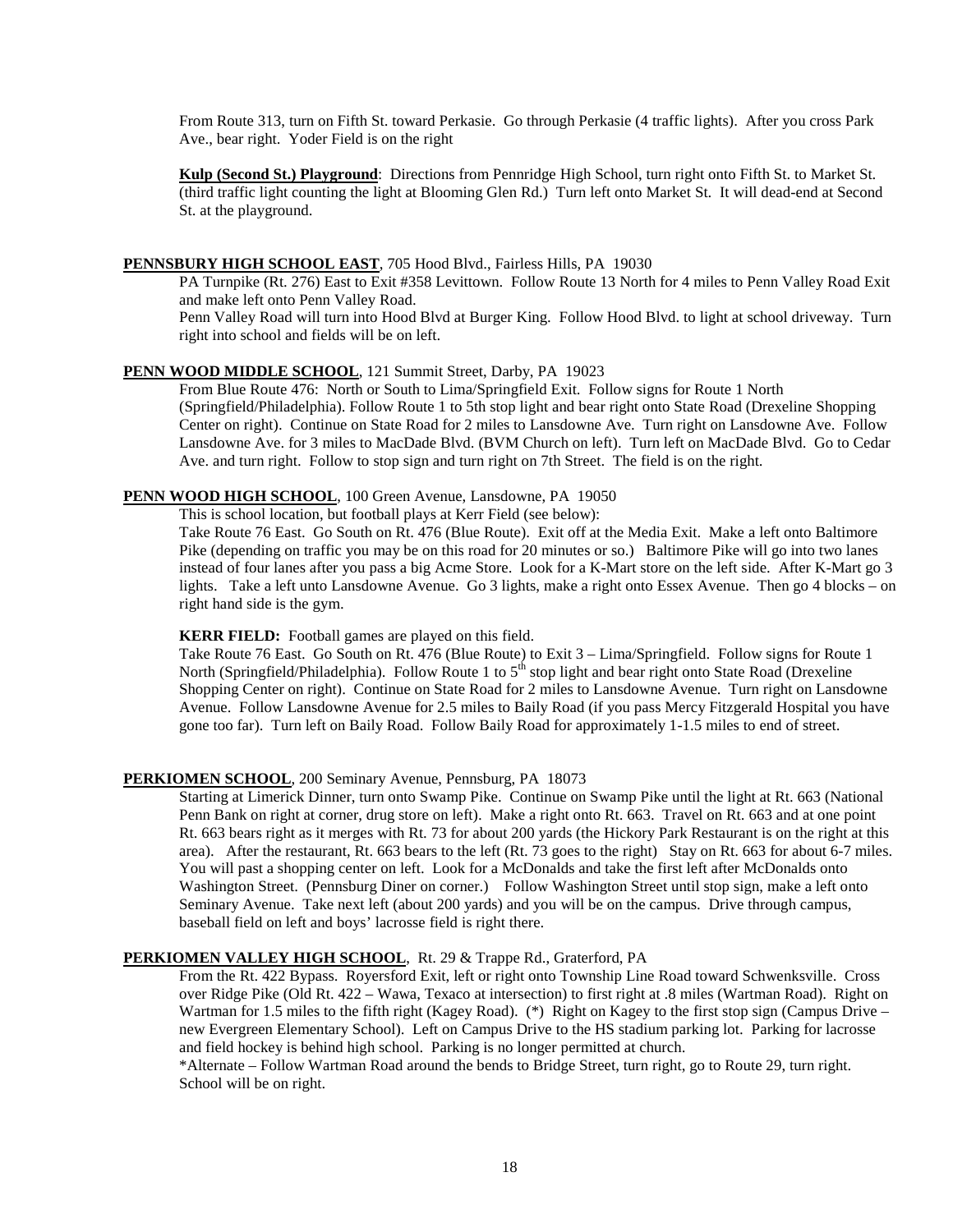#### **PERKIOMEN VALLEY EAST MIDDLE SCHOOL,** 100 Kagey Rd., Collegeville 19426:

 (Softball games played here in past years) Use same directions as high school. East middle school is on Campus Drive on left.

#### **PERKIOMEN VALLEY WEST MIDDLE SCHOOL,** 220 Big Rd., Zieglersville 19492:

Take Township Line (towards Schwenksville) to Rt. 29 North to Rt. 73 West – bear left. The school is about l or 2 miles up on your left.

# **SCHWENKSVILLE ELEMENTARY SCHOOL** 55 Second Avenue, Schwenksville, 19473

Follow Township Line across Ridge Pike and follow a few more miles to a T. Turn right and school will be on right behind retirement center.

#### **SKIPPACK ELEMENTARY,** 4081 Heckler Road, Collegeville 19426

Route 113 cross over Route 29, go approx 1 1/4 miles to Landis Road and turn right. Follow Landis road a short distance to Mt. Airy Road and turn left. Follow to Heckler Road (T) and turn left and school will be on right

**TRAPPE BUILDING** (Old Junior High): Take Rt. 113, cross over Ridge Pike. Make first right onto College Avenue. School is on the right – you can't miss it.

# **PHOENIXVILLE HIGH SCHOOL** , Gay Street & City Line Avenue, Phoenixville, PA

Rt. 422 East Bypass to Route 29 South. Follow Rt. 29 through Phoenixville. Cross over Nutt Road to the fifth right at City Line Avenue. Turn right onto City Line Avenue. ---- Or -------

Rt. 724 South into Phoenixville. Turn right onto Gay Street (immediately after 7-11 store & before Phoenixville Hospital) FollowGay Street to High School & Middle School.

#### **LOCATION OF 2003 FALL HOME PLAYING SITES:**

Cross Country – Valley Forge Christian College, Back Field Football – High School, Washington Street Field HS Field Hockey – High School, Behind Tennis Courts MS Field Hockey – High School, Behind Tennis Courts Golf – Pickering Valley Golf Course, Whitehorse Road JV Golf – Meadowbrook Golf Course, Route 29 HS Boy's Soccer – CAT-Pickering Tech School – Field #3 & #4 MS Boy's Soccer - CAT-Pickering Tech School – Field #2 HS Girls' V. Soccer - CAT-Pickering Tech School – Field #1 HS Girls' JV Soccer - CAT-Pickering Tech School – Field #4 MS Girls' Soccer – East Pikeland Elementary – Along W. 7 Stars Road Girls' Tennis – Courts behind HS Building

LOCATION OF 2005 SPRING HOME PLAYING SITES:

Baseball, Varsity – HS Field Baseball, JV – DeSanno Field 9BB – CAT Pickering Tech School District MS BB – DeSanno Field Softball,  $V & JV$  – behind the high school MS Softball – PECO Field Lacrosse, Girls – V & JV – behind the high School MS Lacrosse – behind the high school

**JV TENNIS COURTS:** Rt. 724 through Phoenixville, Go past hospital to light. Take left just past Pizza place onto Manavon Street. Go ½ block – Tennis courts back on the right.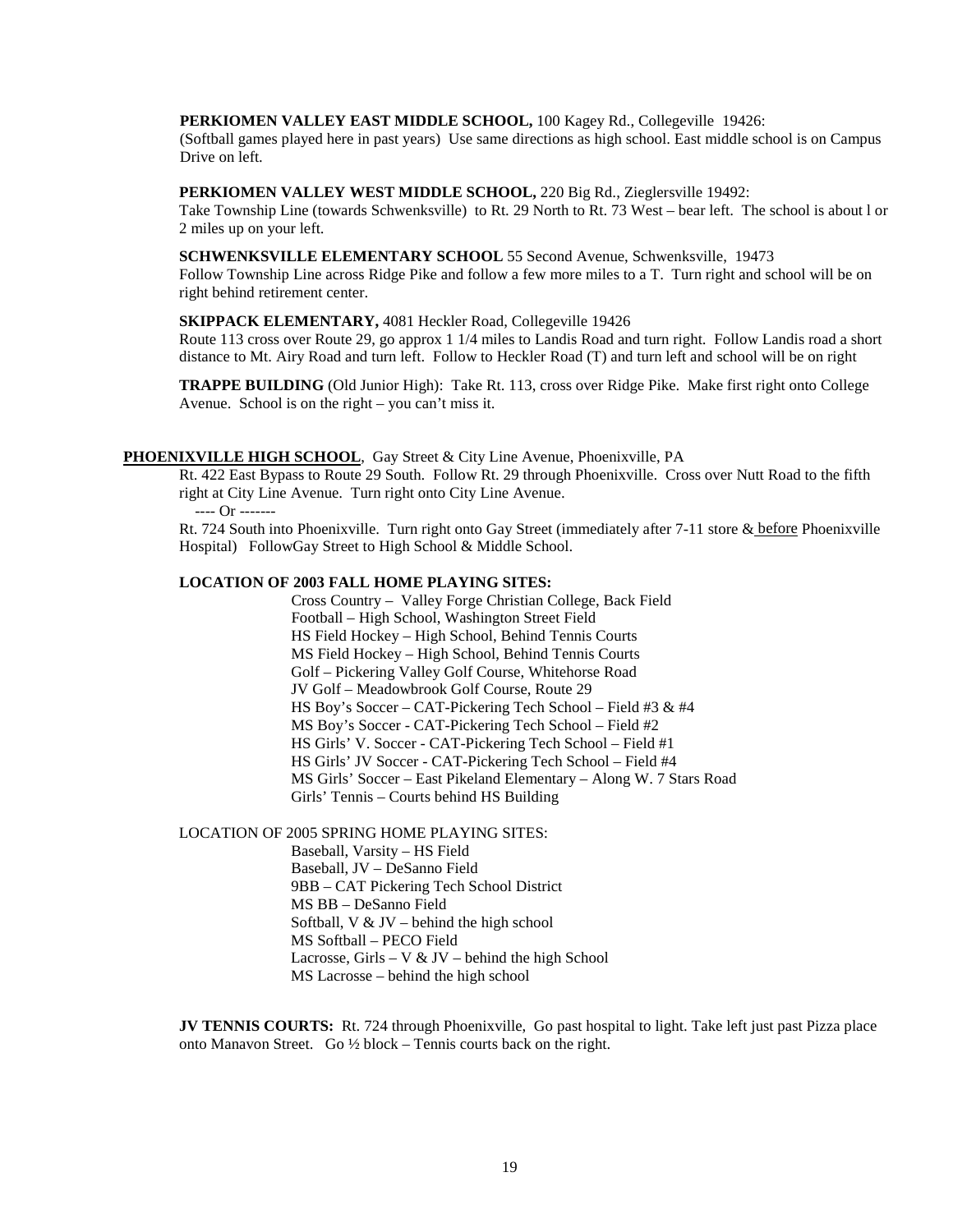**CAT-PICKERING SCHOOL** (Center for Arts & Technical School) 1580 Charlestown Road., Phoenixville: Soccer fields & freshman baseball field is located here. Rt. 724 into Phoenixville, turn right onto Bridge Street. Technical school 1 ½ mile on left.

**DESANNO FIELD:** Take Rt. 724 ( towards Phoenixville). At intersection of Rt. 113 continue straight on Rt. 724 and look for Mason Street on your left. Turn left onto Mason. Go straight and field is there.

**EAST PIKELAND ELEMENTARY:** Rt. 724 (towards Phoenixville) to Hares Hill Rd (before Water World) turn right and follow to stop sign, continue straight, go over bridge through the S- turn East Pikeland School will be on the left

**KIMBERTON YOUTH ATHLETIC LEAGUE (KYAL):** Take Rt. 724 to Hare's Hill Road (before Waterworld Swim Club). Turn right onto Hare's Hill Road. Continue on Hare Hill Road over bridge past East Pikeland Elementary School. At Kimberton Inn, turn left onto Kimberton Road. Fairground and field will be approximately ½ of mile up on the right hand side.

--or --- Take Rt. 724 (towards Phoenixville) to Rt. 113 intersection (MacDonalds on right), turn right at light onto Rt. 113. Proceed 1.5 miles to **soft** right, onto Kimberton Road. After shopping center and large retirement home, travel ¼ mile, pass Catholic school on left and you'll soon see Kimberton Fire House on left. Turn left into Fire House and you will see field complex off to right. Bathroom facilities are available on site.

**MIDDLE SCHOOL:** Go across Nutt Road, as you past the Football stadium, the Middle School is on the right.

**PECO FIELD:** 7/8 Softball played here in 2006. **(Directions from Phoenixville High School)** Rt. 23 West towards Pottstown. Turn left onto Bridge Street (Bridge Street is a traffic light immediately after Val Rio Diner – use left hand turning lane). Go approximately  $\frac{1}{2}$  mile – turn right onto Jefferson. (PECO building will be directly before turn). Field is at end of road on left.

**Or**

(**Directions from Rt. 724)** Follow Rt. 724 into Phoenixville. At traffic light (Saunders Auto Body) turn right onto Bridge Street. Follow Bridge Street for about ½ mile. Jefferson Street will be on your right.

**PHOENIXVILLE YMCA: (Directions from Phoenixville High School)** Rt. 29 South to the traffic light at Pothouse Road, turn Left onto Pothouse Road. YMCA will be on your right hand side ¼ mile down the road.

**PICKERING VALLEY GOLF COURSE:** Rt. 724/Rt. 23 East towards Valley Forge. Proceed through Phoenixville, turn right at traffic light after Ford dealership, onto White Horse Road. Follow White Horse Road, past Schuylkill Elementary, through two traffic lights, to Golf Course on right hand side.

**SCHUYLKILL ELEMENTARY SCHOOL**: Cross Country meets held here. Rt. 422 East Bypass to Route 29 South. Follow Rt. 29 through Phoenixville. Cross over Nutt Road continue to Pothouse Road. Turn left at light onto Pothouse, pass YMCA and Baker Park Swimming Pool. Schuykill Elementary is on left.

#### **VALLEY FORGE CHRISTIAN COLLEGE,** 1401 Charlestown Rd., Phoenixville, PA 19460

Go through Spring City to Route 724 East and turn right towards Phoenixville. Follow into Phoenixville and continue to Bridge Street. Turn right onto Bridge Street and continue to next traffic signal. Bridge Street becomes Charlestown Road at the traffic signal (Pothouse Road). Continue straight and VFCC's entrance is on the right just past the Center for Arts and Technology School.

# **PIERCE MIDDLE SCHOOL,** 1314 Burke Avenue West Chester, PA 19380

Route 422 East to Route 202 South. Follow Route 202 South to Route 100 Exit. Take Route 100 South. When Route 100 bears left you bear right onto Pottstown Pike. Follow Pottstown Pike for approximately 1/4 mile to Burke Road. Turn right onto Burke Road and school will be a few hundred yards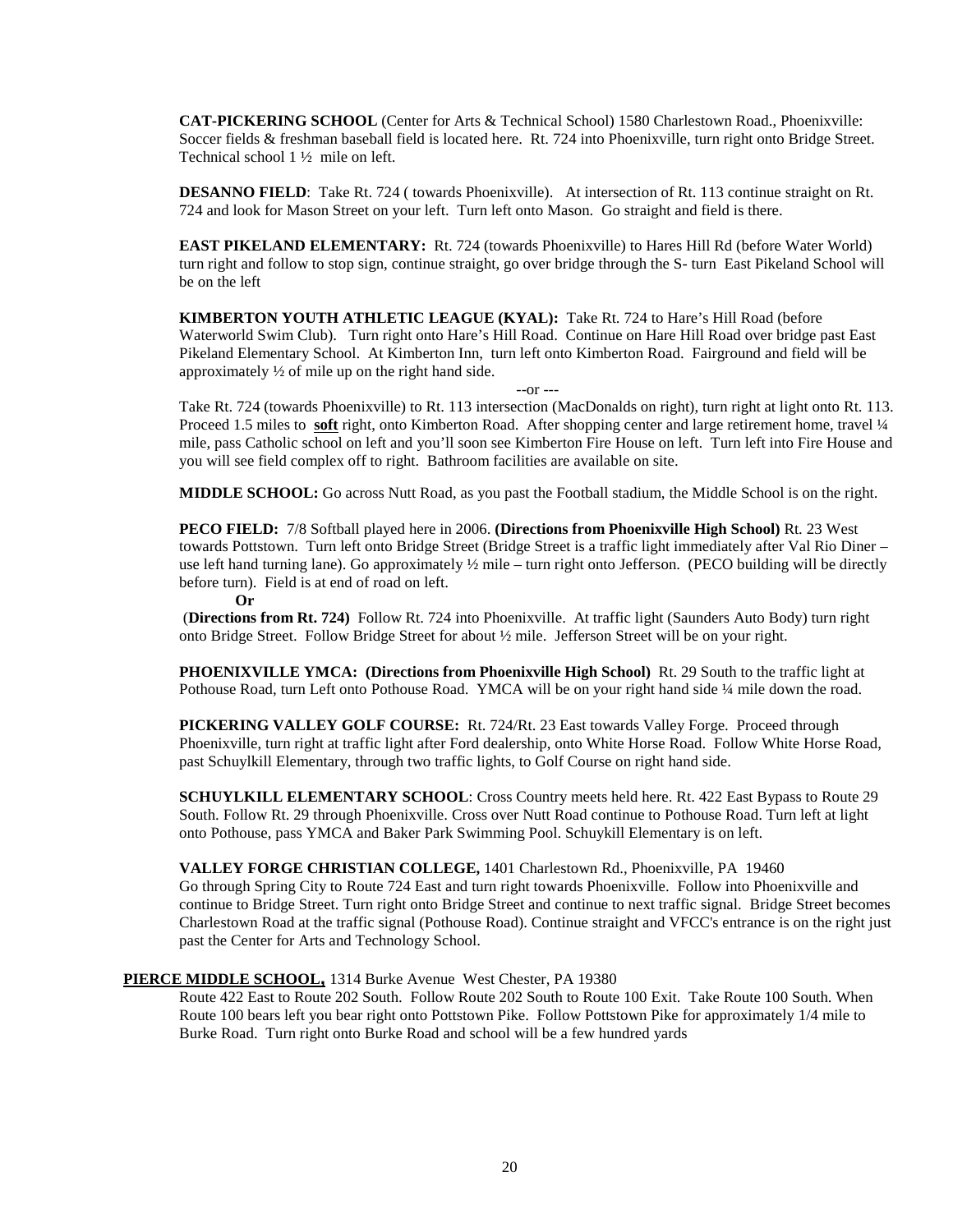#### **PLYMOUTH WHITEMARSH HIGH SCHOOL** , 230 Flourtown Road, Plymouth Meeting, PA

Germantown Pike – East go 1 mile past turnpike, school on left.

Or

Take turnpike East to Norristown exit. Turn right on Germantown Pike, go about 1 mile school on left.

# **POTTSGROVE HIGH SCHOOL** , Kauffman Rd., Pottstown, PA

Rt. 422 Bypass West to Sanatoga Exit. Straight at stop sign. Follow to traffic light. Turn left onto High Street and follow High Street approx. 1.2 miles to traffic light at Pleasant View Road (this light is before the K-Mart store which is on the left). Turn right at this traffic light onto Pleasant View Road, go about 7/10 mile and turn left onto Buchert Road. (drive slow as this road is easy to miss - the township building is on the left side of the road at this intersection.) Follow Buchert Road (\*) for approx. one mile until the T in the road. Turn right onto Kauffman Road, high school is on left. Turn into the  $1<sup>st</sup>$  driveway/parking lot.

No buses on school lane, buses should park in the West Parking Lot (at tennis courts).

Note: There is no parking on School Lane at Pottsgrove High School. School Lane is the road that bring you in from Charlotte Street (Route 663). The road that is at the stadium and goes between the two baseball/soccer fields.

**LOWER POTTSGROVE ELEMENTARY SCHOOL,** 1329 Buchert Road, Pottstown, PA 19464

(was previously the Pottsgrove Intermediate School before it was renovated.) Start at the above notation – (\* ) Follow Buchert Road for approximately 3/4 mile, Lower Pottsgrove Elementary School is on the right side.

**RINGING HILL FIRE HOUSE:** Follow 422 West to Sanatoga Exit. At stop sign go across intersection to traffic light. At traffic light, turn left onto High Street. Go approximately 1.2 miles to next traffic light at Pleasantview Road. Turn right onto Pleasantview Road. Follow Pleasantview Road approx. 7/10 of a mile to Buchert Road. Turn left onto Buchert Road. Go to the first traffic light and turn right onto Keim Street (Pizzeria is on left and mini-market on right). Travel approximately 8/10 of a mile. A sign for Roller Rink/Picnic Grove will be on your left. Turn left at Roller Rink and Picnic Grove sign. Pass the Roller Rink and go to the Fire House. Ball field is located behind the firehouse.

# **POTTSGROVE MIDDLE SCHOOL** , 1351 North Hanover St., Pottstown, PA

# *Going West on Route 422:*

.

Get off at the Sanatoga Exit. Turn left at first traffic light onto High Street. Follow High Street approx. 1.2 miles to first traffic light (before K-Mart store). Turn right onto Pleasantville Road. Travel on Pleasantville Road approx.7/10 mile to Buchert Road (Lower Pottsgrove Twp. Building on the corner to your left). Turn left onto Buchert Road. Follow Buchert Road to "T" in the road. You will be able to see the high school on your right. At the "T" Stop sign, turn Left and follow the curvy road to the stop sign (Mervine Street). At Stop sign turn right onto Mervine Street. Follow Mervine Street to "T" in the road, cemetery will be in front of you. Turn right onto Hanover Street. Travel approx. 2/10 of a mile. School will be on your left. Turn into driveway and follow the driveway to the first parking lot on the right.. For indoor events spectators need to enter through the glass doors. *Going North on Route 100:*

Take 100 North to State Street. (Giant Store & Applebee Restaurant on Right) Turn right at light onto State Street. At first traffic light turn left onto Wilson Street. At the second traffic light on Wilson Street turn left onto Hanover Street. Travel approximately 7/10 of a mile on Hanover Street. Turn into driveway and follow the road to the top of the hill. For indoor events spectators need to enter through the glass doors.

# **POTTSTOWN HIGH SCHOOL** , 749 N. Washington St., Pottstown, PA

Rt. 422 Bypass West to Armand Hammer Exit. Top of ramp, turn right , go to the 3rd traffic light (Pottstown Hospital on Right). Turn left onto High Street, go to next light (Dunkin Donut Shop at intersection) and turn right onto Beech Street. Follow up hill and around the bend to Y, bear to the right onto Jackson Street.Continue to the traffic light (YMCA building on left). Go straight at light (Wilson Street) and make first \* left onto Washington Street. School is right there.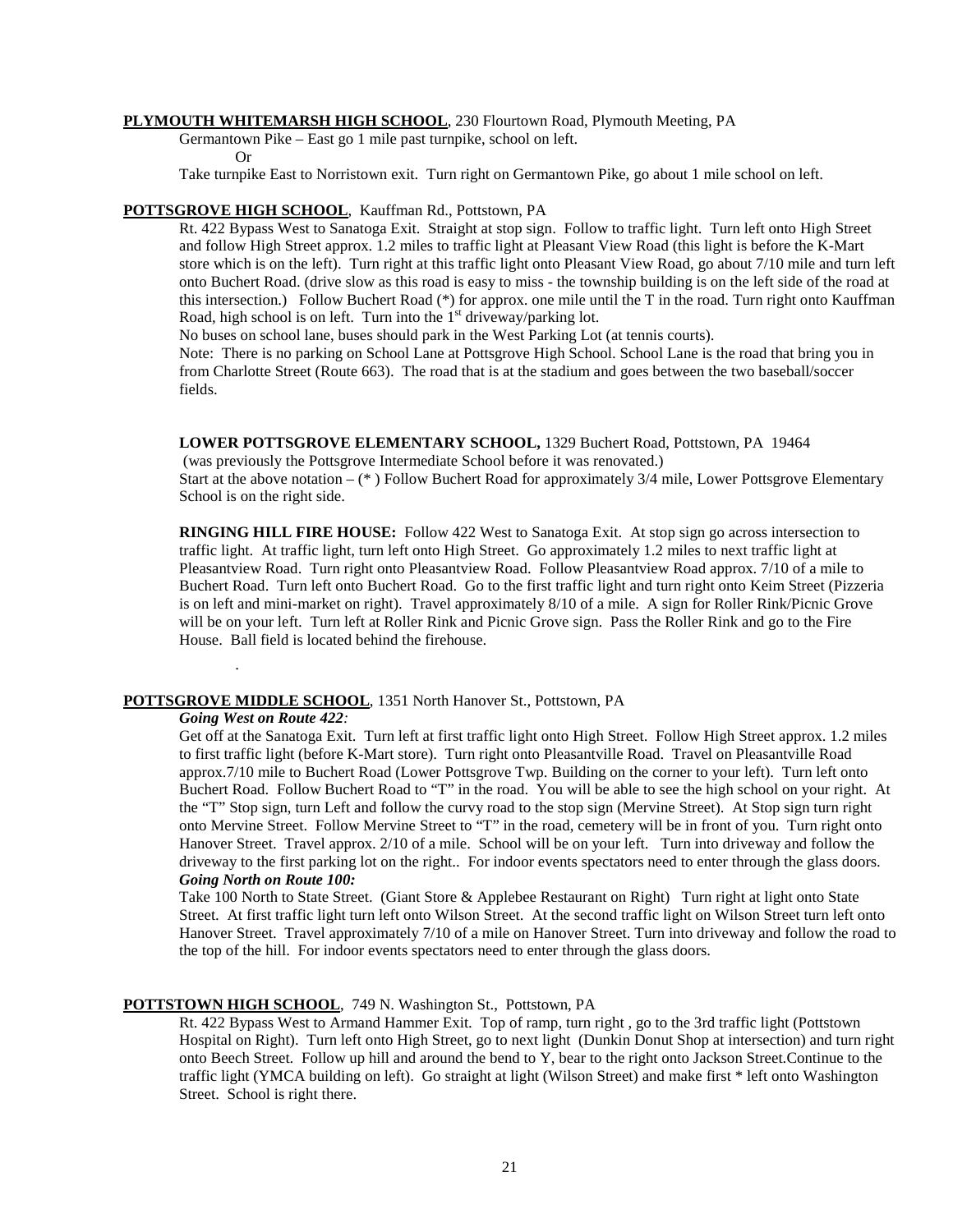**FRANKLIN ELEMENTARY**: Same directions until asterisk (\*) then turn Right onto Washington Street. Go about two blocks on Washington Street and elementary school is on the left side.

**HILLSIDE AQUATIC CLUB & BASEBALL FIELDS**, 134 W. Moyer Rd., Pottstown, PA 19464. Take Rt. 422 West to Rt 100 North. Turn right onto Moyer Road, go 3/10 mile.

**MAPLE STREET PARK,** Pottstown, PA 19464: Rt. 422 W to Armand Hammer Blvd. come to top of ramp and continue straight thru light. Follow to the next stop sign at T (422 Sports). Turn right onto Industrial Highway. Follow Industrial Highway past Fitness Club to Maple Street and turn right, field will be on right.

**NOVACK FIELD (Night Softball Games) & SUNDSTROM FIELD (Night Baseball Games):** Route 422 West to Route 100 North. Follow Route 100 North to 1<sup>st</sup> traffic light (King Street- Pottstown Diner on corner). Turn right onto King Street and go to Manatawny Street (Ice House Deli). Turn left and go 1 mile – Novack & Sundstrom Fields will be on left. (First driveway entrance is for Sundstrom Field, second driveway is for Novach Field.) If you go under overpass then you went too far.

**MEMORIAL PARK (also is called MANATAWNY PARK):** Route 422 West to Route 100 North. Follow Route 100 North to 1<sup>st</sup> traffic light (King Street-Pottstown Diner on corner). Turn right onto King Street and go one-half block and turn left into park where baseball fields are located.

**SUNDSTROM FIELD:** Rt. 422 West go Rt. 100 North to King Street. Bear right onto King Street, go to 1st traffic light- turn left onto Manatawny Street. (at Y in road keep left) entrance to Sundstrom Field located approximately 100 yards on left.

# **POTTSVILLE AREA HIGH SCHOOL**, 16<sup>th</sup> & Elk Avenue, Pottsville, PA 17901

Rt. 422 Bypass West through Reading stay in left lane and take Rt. 222 North. Go North on Rt. 61. From Reading area it is about a 45 minute drive until you get into Pottsville. When entering Pottsville, look for Rt. 209 signs. Go left onto 209 south. Stay on Rt. 209 – it's name changes to Center St. and then to Market Street. At  $12^{th}$  & Market, make a right onto  $12^{th}$ . Go about one-fourth of a mile to a 4-way stop sign. Go left onto Laurel Boulevard. You can see the school complex when making the turn – it's on the left side of the road about  $\frac{1}{4}$  mile. (In the past Martz Hall was the place and signs to look for when a wrestling tournament was held there.)

#### **QUAKERTOWN COMMUNITY BASEBALL FIELDS**

Take Rt. 663 North to Quakertown. Follow all the way to Rt. 309. Stay straight on Rt. 663 and cross over Rt. 309, go past first traffic light to 9<sup>th</sup> Street. Make left onto 9<sup>th</sup> Street. Right on Mill Street. Field on right.

### **QUAKERTOWN COMMUNITY SR. HIGH SCHOOL** , 600 Park Avenue, Quakertown, PA 18951

North on Rt. 29 into Pennsburg. Turn right on Rt. 663. Take Rt. 663 into Quakertown. Turn right onto Rt. 309 (at Trainers' Restaurant). Go one traffic light (Park Avenue) turn left on Park Avenue to  $7<sup>th</sup>$  and Park Avenue.

#### **RADNOR HIGH SCHOOL** , 130 King of Prussia Road, Radnor, PA 19087

Take Schuylkill Expressway Rt. 76 East. Go South on Rt. 476 (Blue Route). Get off at first exit (Route 30 Villanova/Radnor). Bear to right at the end of exit ramp. Go about 100 yards to stop light. Make a left at stop light onto King of Prussia Road. Go about one block, make left into school.

# **READING CENTRAL CATHOLIC HIGH SCHOOL** , 1400 Hill Rd., Reading, PA 19602

PLEASE NOTE THESE DIRECTIONS ARE TO STADIUM as Soccer is played off campus at Central Catholic Stadium in St. Lawrence not at school. Rt. 422 Bypass west from Pottstown. Pass Walmart on left , at traffic light with Wendy's on right and McDonald's on left – turn Right onto Shelbourne Road (turn is across from Zeswitz). Follow that road (golf course on left) approximately 2 miles to traffic light at top of small hill. Turn left, go less than 1 mile to Central Catholic Stadium.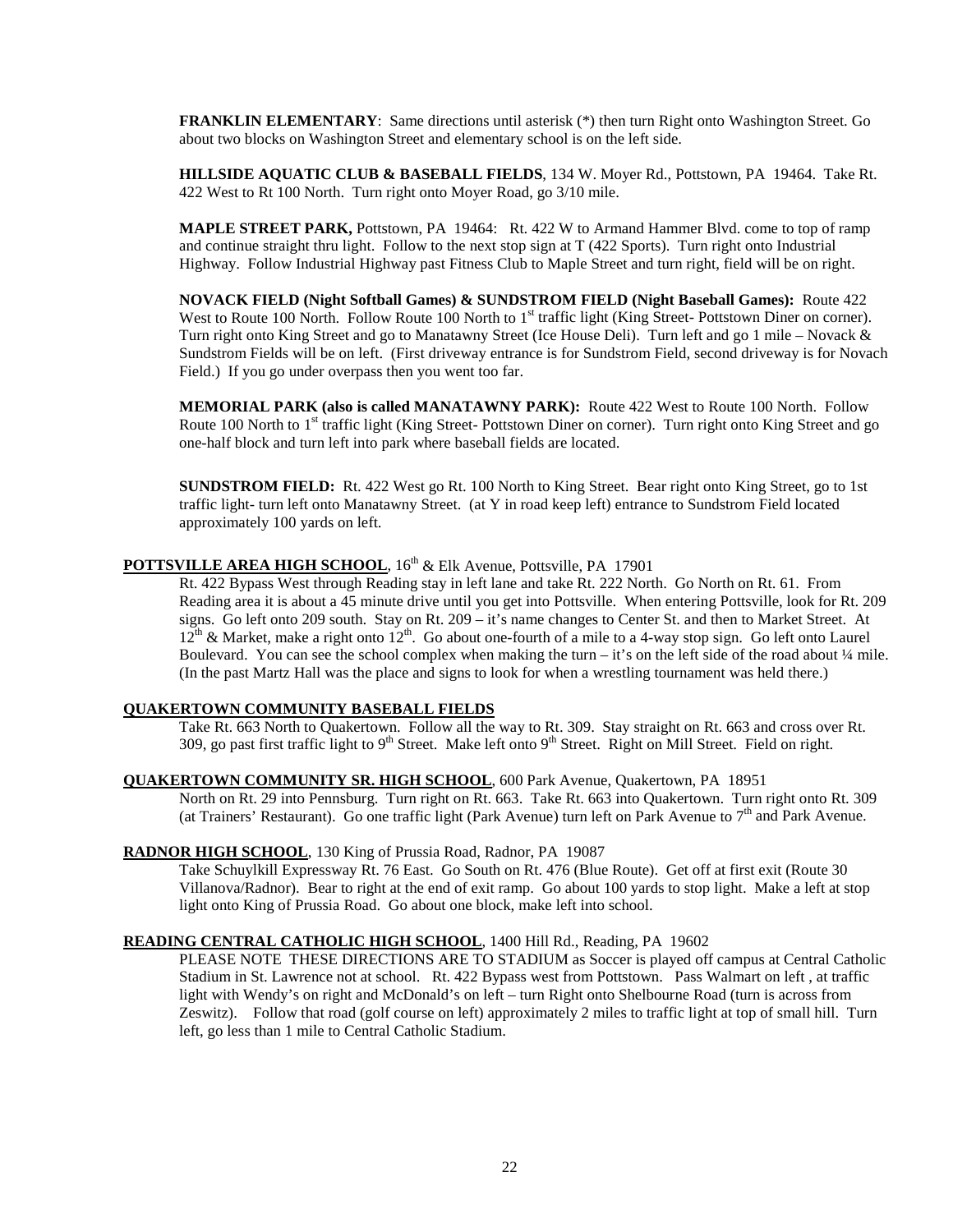# READING HIGH SCHOOL, 801 N. 13<sup>th</sup> Street, Reading, PA 19604

Take Rt. 422 Bypass West. Go straight onto Rt. 422 Business when Rt. 422 splits at Boscov's Department Store at Mt. Penn.) Take Rt. 422 Business right up and into business section of Reading. At 11<sup>th</sup> and Penn Street turn right. Go 2 blocks to Walnut Street. Turn right onto Walnut Street. Go up a hill 2 blocks to 13<sup>th</sup> Street. Turn left at  $13<sup>th</sup>$  Street. Go about 1 to 1 ¼ mile. On the right hand side is the high school and right next to that is the field house. A large driveway separates the school and field house.

**Reading High - George Field** - Take Rt. 422 Bypass West. Follow Rt. 422 West Bypass to Exit for Route 12 East, Pricetown. Follow Route 12 East for a few miles and exit at 5<sup>th</sup> Street. Turn left at bottom of ramp. Go to 2<sup>nd</sup> light and field is on left.

**Schelegels' Park – 9th Gr. Baseball Field** – Take Rt. 422 West toward Reading, once you are in Exeter Township., Rt. 422 splits, bear left and follow the signs for Rt. 422/Reading (do not take 422 Business). Follow the bypass for two exits; at the second exit (it's a left lane exit) it says Lancaster Avenue, Rt. 222 South- take this exit and follow it down to the light. At the light make a left onto Lancaster Avenue, then a quick right into the park; follow the road into the park going up the left side all the way to the top. Field is on the top.

# **RIDLEY HIGH SCHOOL,**  1001 Morton Avenue, Folsom, PA 19033

Rt. 422 East - Route 202 North to Rt. 76 East (Schuylkill Expressway) to Rt. 476 South (Blue Route) to Exit 1 MacDade Blvd. Left onto MacDade Blvd - Go 3 main lights - Morton Avenue (*left turning arrow* - big intersection) - Turn left - Go one block school is on left. Gymnasium is at far right end of school.

# **ROMAN CATHOLIC HIGH SCHOOL** , 301 N. Broad St., Philadelphia, PA 19107-1094

RIVER FIELD (for Soccer games): Rt. 76 East to Spring Garden Street Exit. At exit at top of hill make left. Follow road around and stay in right hand lane (for about 200-300 yards) and the soccer field will be on the right.

# **ROSE TREE PARK**

Rt. 422 East to Rt. 76 East (Schuylkill Expessway). Turn onto Rt. 476 South (Blue Route) to Exit 3 (Route 1 bypass). Follow Rt. 1 South to Rt. 252. Turn right on Rt. 252 – Rose Tree Park is on right.

# **SAINT BASIL ACADEMY**, 711 Fox Chase Road, Jenkintown, PA 19046 • 215.885.3771

Route 422 East to PA Turnpike East to Exit 27, Willow Grove. Follow 611 South through Willow Grove to Jenkintown. Go through Jenkintown to Route 73 East. Turn left on 73 East. Go one block to first traffic light (Meetinghouse Road). Turn left on to Meetinghouse Road and go to second traffic light. Turn right onto Fox Chase Road. Follow signs to Manor College. The school is directly opposite of the college.

# **SAINT PIUS X HIGH SCHOOL** , 844 N. Keim Street, Pottstown, PA

**SCHOOL & COACH MICH STADIUM** (for Football & Field Hockey) -

Rt. 422 Bypass West to Armand Hammer Exit. Top of ramp, turn right, go through three traffic lights (past Pottstown Hospital on right) and follow road up hill and road turns into Wilson Street. Follow until you reach a dead end and turn right onto Keim Street. Take first right onto Mulberry Street and school is on your right. *Busses can either park along the baseball field fence or back into the locker rooms between the school and stadium.*

**CHRUSCH FIELD at GERALD RICHARDS' PARK** (for Soccer & Cross Country) – Lower Pottsgrove: Go west on 422 and exit at Armand Hammer Blvd. Go right on Armand Hammer. At the 3rd light, turn right onto High Street. Follow High Street and at the 2<sup>nd</sup> traffic light turn left onto Pleasant View Road. Stay on Pleasant View until you reach Buchert Road and turn left onto Buchert. Soccer fields are ¼ mile up and on your left.

# **HECKLER FIELD AT PALMER PARK**, Skippack (for Baseball) –

**From Collegeville:** Follow Route 113 North (Bridge Rd) towards Skippack. Once you cross over Route 29 (Gravel Pike you will go approximately 2.5 miles. Turn Right onto Creamery Rd. The entrance to Palmer Park is on the Right.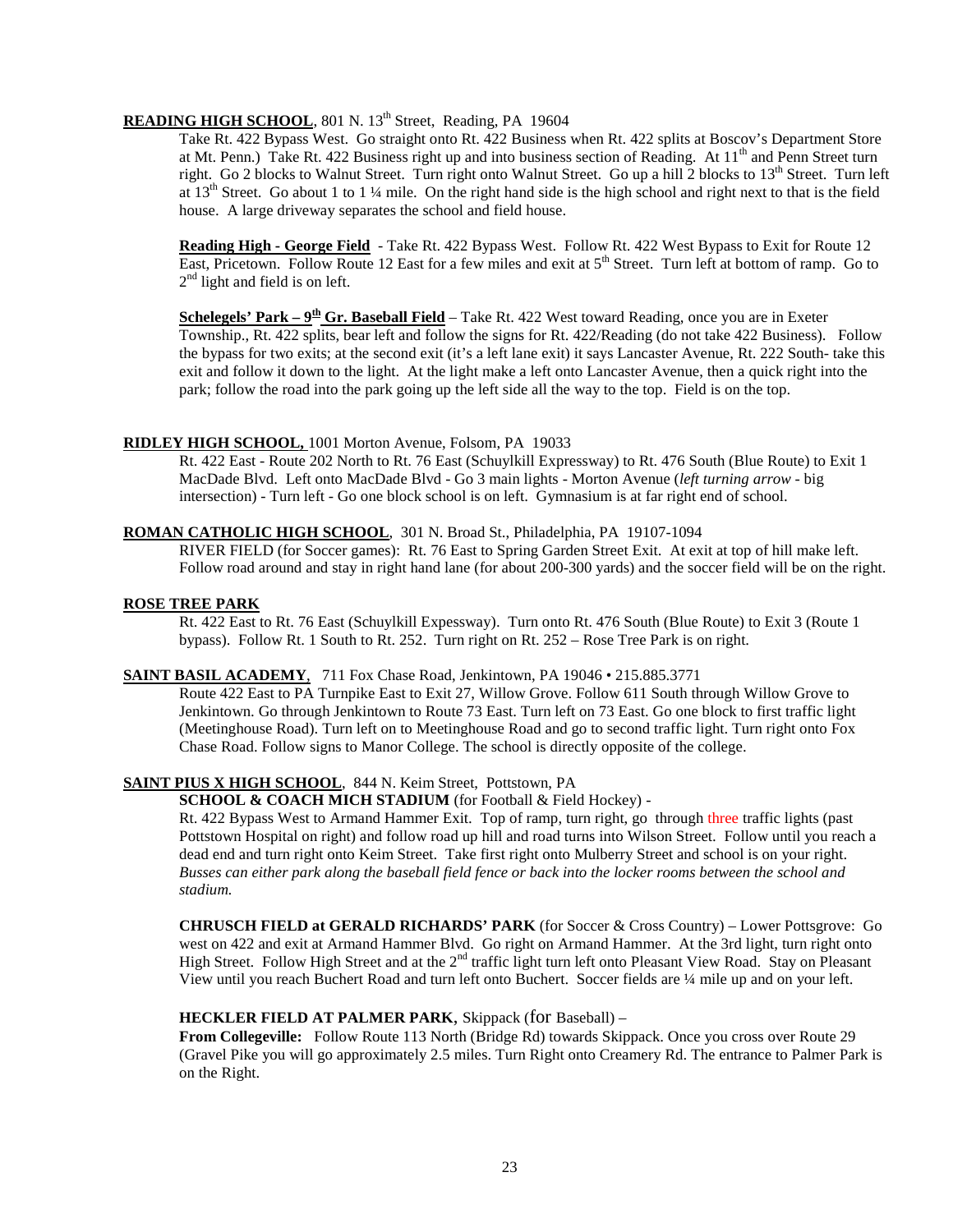**HICKORY VALLEY GOLF COURSE**, Gilbertsville (for Golf) – Follow directions for school, but instead of turning onto Mulberry, go straight. Go through traffic light and at the  $1<sup>st</sup>$  stop sign turn right onto Charlotte Street. Follow again until 1<sup>st</sup> stop sign. You should now be able to see sign to your right for Hickory Valley.

**HILLSIDE AQUATIC CLUB & BASEBALL FIELDS**, 134 W. Moyer Rd., Pottstown, PA 19464. Take Rt. 422 West to Rt 100 North. Turn right onto Moyer Road, go 3/10 mile.

**SUNDSTROM FIELD:** Rt. 422 West go Rt. 100 North to King Street. Bear right onto King Street, go to 1st traffic light- turn left onto Manatawny Street. (at Y in road keep left) entrance to Sundstrom Field located approximately 100 yards on left.

#### **SANDY RUN MIDDLE SCHOOL, 520 Twining Rd., Dresher, PA 19025-1919**

RUN MIDDLE SCHOOL, 520 Twining Rd., Dresher, PA 19025-1919<br>To gym to play 7/8<sup>th</sup> Grade Volleyball: Get off the turnpike at the Willow Grove/611 exit. (As of 10/6/06 there is a lot of construction at the Fort Washington exit) Take 611 South, and make a Right onto Fitzwatertown Road (once you merge onto 611 South it is the 4th light.) Follow Fitzwatertown and at your first light, turn Right onto Route 63 (Welsh Road-Luk Oil on your right). Make a Left at the 2nd light onto Twining Road (Super Fresh will be on your left), and follow Twining through the 2nd light and the entrance to Sandy Run will be on your right. Follow the path to the back of the school. Our main entrance is in back, near our flagpole and a long cement path lined with flower pots.

#### **SCHUYLKILL VALLEY HIGH SCHOOL** , R.R.2 Box 2165, Leesport, PA 19533

Take Rt. 422 Bypass West. At Michael's Diner make a right onto Rt. 662. Stay on Rt. 662 until you hit Rt. 73. You will come to a T in the road, turn left onto Rt. 73. Continue on Rt. 73 – you will cross over Rt. 222 and continue for another 2 miles past Ontalanne Reservoir and school will be after that on right hand side at the intersection of Rt. 73 and Rt. 61. *(Estimated Travel Time 1 hour.)*

#### **SOLANCO HIGH SCHOOL,** 585 Solanco Road, Quarryville, PA 17566

Take 202 to Route 30 West. Follow Rt. 30 to Rt. 896. Turn left onto Rt.896 South and take into Strasburg. At the red light in Strasburg go straight (May Post Office Rd.) This is a winding back round and stay on it until you reach 372. Turn right and go into the boro of Quarryville. Turn left onto 222 South and the High School is on the right about 3 miles out of town.

--------- or -------------

PA Turnpike West to Route 222 Reading Exit. Take Rt. 222 South and follow into Lancaster. Stay on Rt. 222 through Lancaster, a couple of miles south of Lancaster Rt. 222 South goes left at a traffic light, stay on Rt. 222 for approximately 15 miles into Quarryville. Continue to follow signs for Rt. 222 south. Rt. 222 South will make a right in Quarryville, continue to follow and school will be on right 2-3 miles down the road.

--------- or -------------

Rt. 724 East into Phoenixville. Make right onto Rt. 113 South to Route 30 West to Rt. 896 South. Rt. 896 South (May Post Office Road) for 6.4 miles. You will come to Rt. 372 take a right onto Rt. 372 west. Proceed for 2.3 miles on Rt. 372 West. You will enter Quarryville Boro. Look for Rt. 222 South. Take a left onto Rt. 222 South. Follow Rt. 222 South for 2.1 miles. Solanco High School will be on the right.

#### **SOUDERTON HIGH SCHOOL** , 625 Lower Road, Souderton, PA 18964 **(New School Location as of 2009)**

Take Route 113 North toward Souderton to Schoolhouse Road (approximately 1.5 miles past the intersection with Route 63). Turn right onto Schoolhouse Road approximately 1 mile to Lower Road. Turn left on Lower Road, and the High School main entrance is approximately 1 mile on the left.

#### **COUNTY LINE FIELDS (Boys & Girls' Soccer, Boys' & Girls' Lacrosse & Field Hockey):**

Follow Route 113 North to the Village of Harleysville. Continue on Route 113 North approximately 6 miles to East Broad Street. Turn left onto East Broad Street approximately 1/2 mile to County Line Road. Turn Left onto County Line Road. The field is located on the right before the walking bridge.

**HARLEYSVILLE COMMUNITY CENTER (Souderton HS Baseball):** Go East on Ridge Pike, Turn left onto Rt. 113. Travel on Rt. 113 through Lederach until Rt. 63. Turn right onto Rt. 63 (Sumneytown Pike). Go to next traffic light – Make a left onto Maple Avenue, follow 1 mile and make a right on Yoder Road, Community Center will be on the right..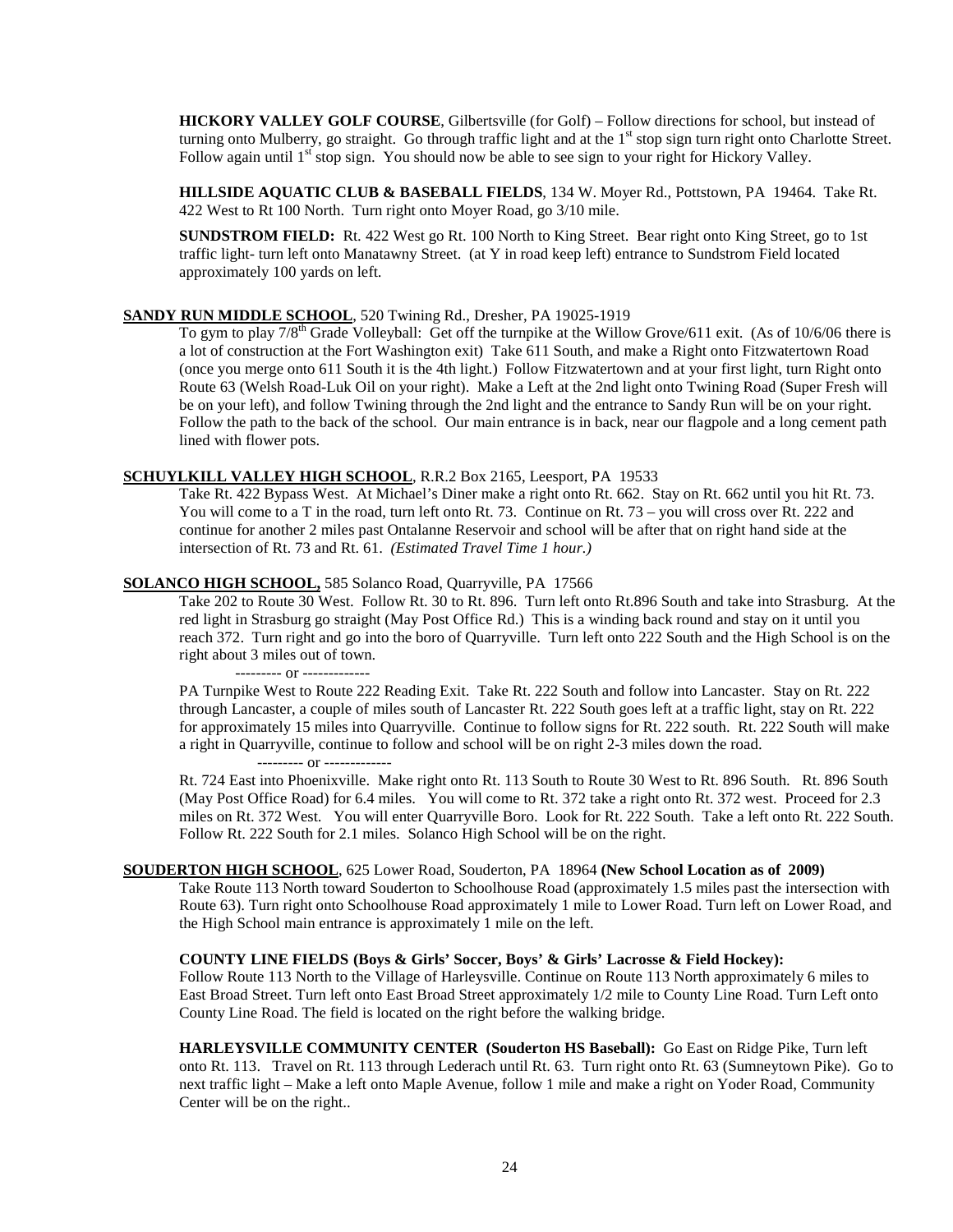**TELFORD LIBRARY (Souderton Softball):** Route 113 towards Souderton – cross over Route 63 and continue on Route 113. A few miles ahead at a Getty gas station you will go left (Telford Pike). Follow Telford Pike to Main Street (comes to a T). Turn left and go to intersection at Church Road. Telford library on right.

#### **SOUTHERN CHESTER COUNTY YMCA** , 880 West Baltimore Pike, West Grove, PA 19390

Route 422 East to Route 202 South. Take Route 1 South to Rt. 796 exit. Take Route 796 South towards Jennersville. At traffic light, turn right onto Old Baltimore Pike. Entrance to SCC YMCA is about a mile from traffic light on right side.

# **SOUTHERN LEHIGH HIGH SCHOOL ,** 5800 Main Street, Center Valley, PA 18034

Route 663 North to Route 309 North, follow Route 309 North for approximately seven (7) miles to Rt. 378 North. Turn right onto Rt. 378 North and go less than one mile to 1st traffic light. Preston Lane. Turn left onto Preston Lane and middle school is on right, this is where boys' lacrosse field is located.

#### **SPRINGFIELD (DELCO) HIGH SCHOOL** , 49 W. Leamy Avenue, Springfield, PA 19064

Take Rt. 422 Bypass West to end for Philadelphia. Exit onto Rt. 76 West (Schuylkill Expressway) to Philadelphia. Exit at Rt. 476 South (Blue Route). Take Exit #3 marked "Springfield/Lima". Follow Springfield signs. Look for Rt. 320 South. Turn right onto Rt. 320 South. At second light make a left onto Rt. 420 south (Value City on left). Go to next light (about 1 mile). Turn left onto Rolling Road – this road goes directly to school.

#### **SPRING-FORD HIGH SCHOOL,** 350 S. Lewis Rd., Royersgord, PA 19468

Take 422 East to Royersford Exit. At light, make right onto Townshipline Rd. At light, make left on to Walnut St. Take Walnut St. to Lewis Rd and make a left. High School is approx 1/2 mile down on left and 9<sup>th</sup> grade center is on right side of street where football stadium is located.

#### **STRATH HAVEN HIGH SCHOOL,** 205 S. Providence Rd., Wallingford, PA 19086

Take 76 East (Schuylkill Expressway) to Philadelphia. Exit expressway at Rt. 476 South (Blue Route). Exit Blue Route at Exit #3. At end of ramp turn right and immediately move over to left lane and go to first left hand turn, Turner Road. Turn left and follow over railroad tracks to traffic light at Providence Road. Turn left onto Providence Road and travel a short distance to the campus. High School on right. Football field and middle school on left.

#### **STROUDSBURG HIGH SCHOOL** , 1100 W. Main St., Stroudsburg, PA 18360

Rt. 663 North to PA Turnpike-Northeast Extension. Take Exit at Allentown (Rt.22). \* Follow Rt. 22 East to Rt. 33 North to Rt. 209 North to Rt. 80 East. Take Rt. 80 East to (the first exit), Exit 305, Main Street. \*\* Turn right onto West Main Street, take first left onto Linden Street for stadium and athletic fields. Second left onto Elizabeth Street for rear of high school and third left into east parking lot for gymnasium.

 $\alpha r$  –

Take Rt. 100 North to Rt. 22 East - Continue at \* above.

**STROUDSBURG JR. HIGH**: (JV Basketball scrimmage) Use above directions to school and start at this point \*\*Turn right onto West Main Street from Rt. 80 East, turn left at 2<sup>nd</sup> traffic light onto 9<sup>th</sup> Street (Rt. 611 north), go to first stop light and turn right onto Chipperfield Drive to school (approximately 2 miles on left)

#### **SUN VALLEY HIGH SCHOOL ,** 2881 Pancoast Ave., Aston, PA

Take Rt. 202 South to Route 1. Go left on Route 1 East about 1 mile to Rt. 322. Go right on Rt. 322 East. Go 5-7 miles, stay in right and take Rt. 452 North. Go about 1 mile to second traffic light (Rite Aid Drug Store at this intersection). Turn right (Dutton Mill Road). Go ¼ mile, school on right. Field Hockey field is behind the school. *(Approximate travel time - 1 hour)*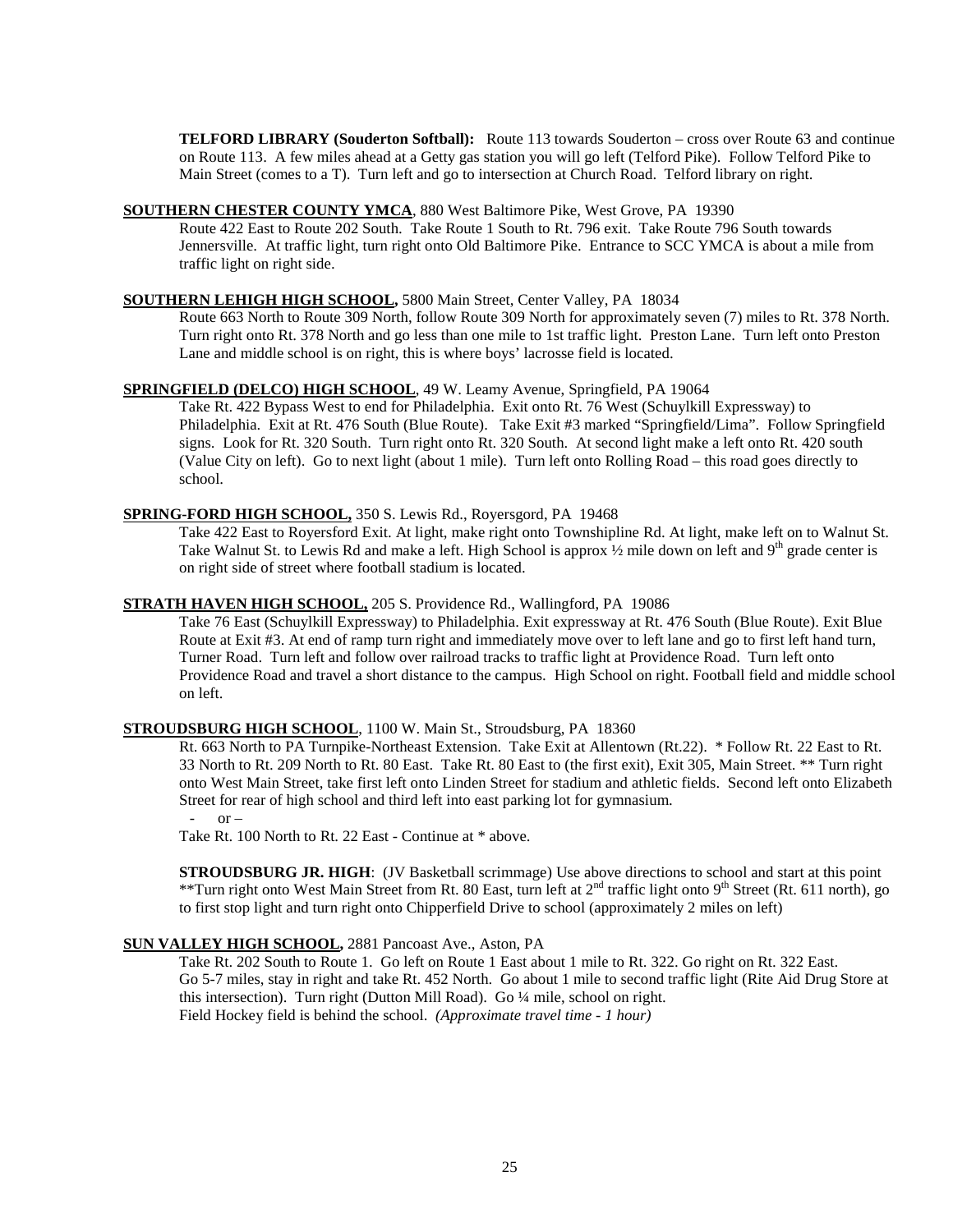# **TRI-VALLEY HIGH SCHOOL** , 155 E. Main Street, Hegins, PA 17938

Route 422 West to Myerstown. Go North on Route 501 to Pine Grove then go West on Rt. 443 to 81 North. Follow 81 North to Exit 34. Then take Route 25 West to Hegins. School is located on Route 25 on left side between Hegins & Valley View. (*Approximate travel time – 2 hours*)

# **HARRY S. TRUMAN HIGH SCHOOL** , 3001 Green Lane, Levittown, PA l9057

PA Turnpike East to Exit 29 – through toll booth to Route 13N. Go approximately 50 feet on Rt. 13N to first light. Make left (Green Lane). Follow to first light – school across the street.

# **TWIN VALLEY MIDDLE SCHOOL** , Clymer Hill Road, Elverson, PA 19520

*Jr. High Baseball played here in the past.*

Route 23 West . Turn right in Elverson at traffic light where big sign for Twin Valley High School is on the right. Go past high school, turn left at Clymber Mill Road, down past Middle School and Elementary Center. Baseball field is right there.

# **UNIONVILLE HIGH SCHOOL,** 750 Unionville Rd., Kennett Square, PA 19348-1531

Take Rt. 422 East to Route 202 South to West Chester. In West Chester stay on Route 202 South and continue for about 2 miles. You will pass Westminster Presbyterian Church on right. At Route 926 & Route 1 make a right (Acme on left). Follow 926 for about 6 miles. It winds and turns. Follow Rt. 926 until you come to intersection of Route 82. Make right and follow ½ mile to school on right.

**UNITED SPORTS TRAINING CENTER** , 1428 Marashallton-Thorndale Rd., Downingtown, PA 19335 (610-466-7100) Rt. 422 Bypass East. Take Rt. 202 South and exit at Rt. 30 West (following signs to Coatesville/Downingtown). Exit Rt. 30 at Thorndale/Rt. 340 Exit. Turn left at exit onto Rt. 340 East. Proceed through 2 traffic lights and USTC is on the right approximately 1 mile up the hill.

Or

Follow Rt. 724 to Rt. 113 South. Follow Rt.113 South to Rt. 30 (bypass). Take a right onto Rt. 30 (bypass) West to Thorndale/Rt. 340 Exit. Turn left onto Rt. 340 East. Proceed through 3 traffic lights and USTC is on the right approximately 1 mile up the hill. Underpass height 15+ ft.

# **UPPER DARBY HIGH SCHOOL** , 601 N. Lansdowne Avenue, Drexel Hill, PA 19082

Take the Schuylkill Expressway East to Blue Route – Rt. 476 South. Get off Exit #4 – Route 3 "Upper Darby/Broomall". Make left, go East on Route 3. Look for Kohl's Store & make right on Darby Road (after one block it becomes Lansdowne Avenue). Once you cross over Rt. 1, the school will be on the left after the  $4<sup>th</sup>$  traffic light.

**UPPER DARBY – NAYLOR'S RUN PARK:** Take the Schuylkill Expressway East to Blue Route - Rt. 476 South. Get off Exit #9 - Route 3 "Upper Darby/Broomall". Make left, go East on Route 3. Look for Kohl's Store & make right on Darby Road (after one block it becomes Lansdowne Avenue). Once you cross over Rt. 1, the school will be on the left after the 4th traffic light. Continue past high school to Garrett Road and turn left. Continue on Garrett and Road and go under trolley tracks to entrance to Naylor's Run Park.

#### **UPPER DUBLIN HIGH SCHOOL** , 800 Loch Alsh Avenue, Fort Washington, PA 19034

At Valley Forge, go East on the Pennsylvania Turnpike. Take Fort Washington Exit off turnpike. Pay Toll. Go North on Rt. 309. Take first exit at Highland Avenue, take a right, go ½ block, left at light at Fort Washington Avenue. School on left.

To Turf Fields to play Lacrosse with Upper Dublin: At Valley Forge, go East on the Pennsylvania Turnpike. Take Fort Washington Exit off turnpike. Pay Toll. Go North on Rt. 309. Take 2<sup>nd</sup> exit at Susquehanna Avenue, make a right at stop sign, go to  $1<sup>st</sup>$  light, make a right onto Spark Drive and follow to turf field.

# **UPPER MERION HIGH SCHOOL,** 435 Crossfield Rd., King of Prussia, PA 19406

Take Rt. 422 Bypass East, exit at Rt. 23 "Valley Forge Park." Make a left onto Rt. 23. Go about two miles on Rt. 23 (Valley Forge Road). Make a right onto Prince Frederick Street. Go to Crossfield Road – make a right. Go down 3 houses and ball fields/stadium are along road. Make left and the high school is on top of hill.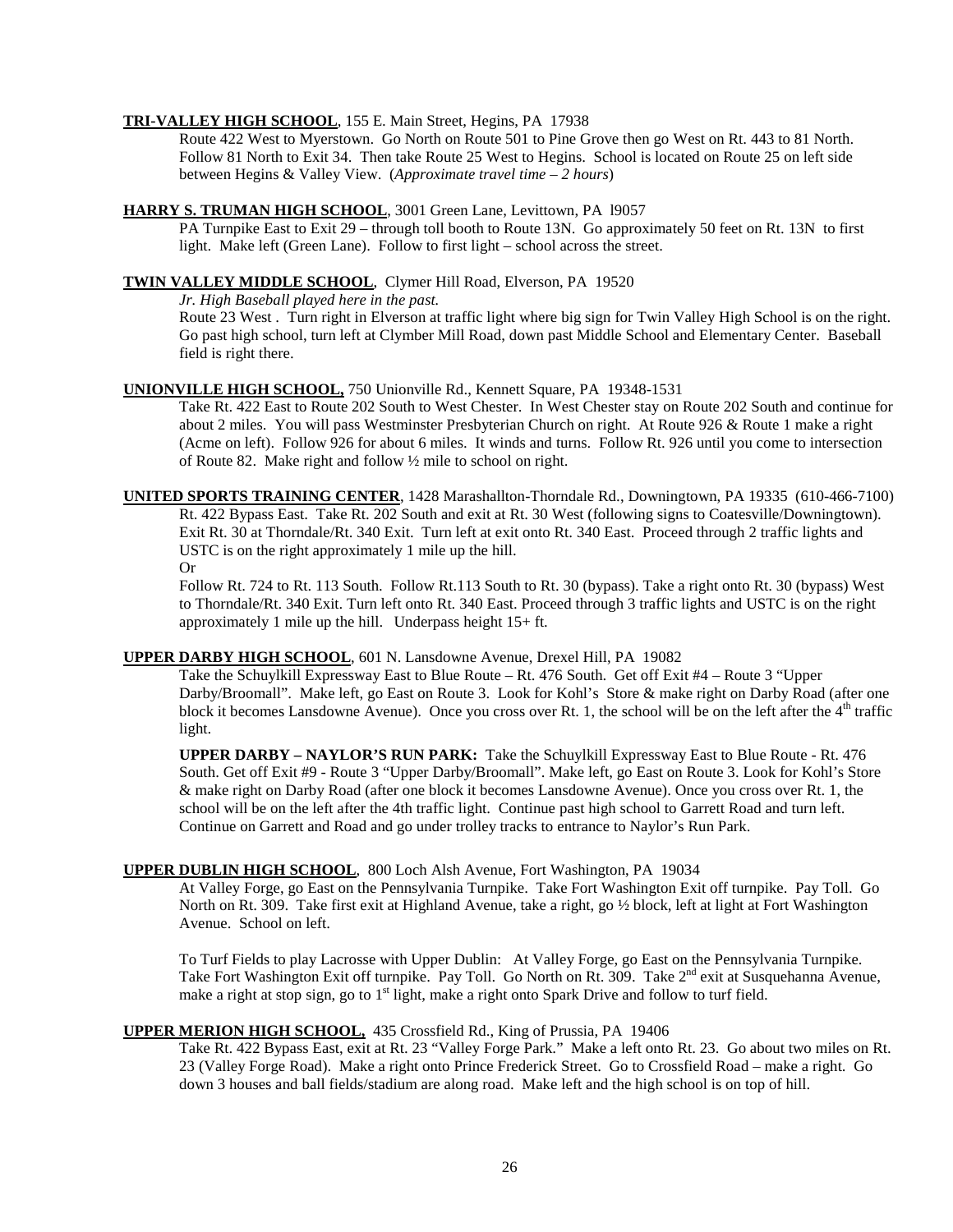WALKER FIELD (Softball games): Old Fort & Williams Road, King of Prussia, PA 19406

# **UPPER PERKIOMEN HIGH SCHOOL** , 2 Walt Road, Pennsburg, PA

Starting at Limerick Dinner, turn onto Swamp Pike. Continue on Swamp Pike until the light at Rt. 663 (National Penn Bank on right at corner). Make a right onto Rt. 663. Continue on Rt. 663 for about 7 ½ miles (you will past Hickory Park Restaurant on right when Rt. 73 and Rt. 663 join for a short distance). At traffic light (before Pennsburg) turn right onto Montgomery Avenue (there is a Citco Gas Station called "Scooty" at intersection). Go about three-fourth of a mile on Montgomery Avenue (you will be able to see the school), make a right onto Walt Road and then a quick left into the school parking lot.

Parking for all spring sports: buses and spectators should park in lot by outdoor basketball courts then walk to fields. Turn right onto Walt Road – parking is on right.

### **UPPER PERKIOMEN MIDDLE SCHOOL** , Jefferson Street, East Greenville, PA 18041

#### Jr. High Softball played here.

Rt. 663 to Rt. 29 North (left hand turn). Go about 1 mile through traffic light. Go 2 more blocks to  $6<sup>th</sup>$  Street. Turn left onto  $6<sup>th</sup>$  Street. Go down 1 ½ blocks. See tall fencing – make left hand turn into there.

---- or ----

Take Township Line Road until it deadends into Limerick Road. Make a right onto Limerick Road – turns into Perkiomen Avenue. When road comes into deadend in Schwenksville. Make a left onto Route 29. Go approximately 15 miles. Route 29 is named Main Street when entering Red Hill. Make a right onto 6<sup>th</sup> Street. Go down 1 ½ blocks. See tall fencing – make left hand turn into there.

#### **URSINUS COLLEGE** , Main St., Collegeville, PA 19426

Softball field: Township Line Road to Ridge Pike, turn right. Follow Ridge Pike into Trappe and past the Trappe shopping center. Will then come to a light at 9th Avenue, Turn left...go to next right which is entrance to College. Park in 1st driveway and follow walkway behind new intramural building and continue to softball field (which is past baseball field).

#### VALLEY FORGE MIDDLE SCHOOL, 105 W. Walker Rd., Wayne, PA 19087-1193

Y FORGE MIDDLE SCHOOL, 105 W. Walker Rd., Wayne, PA 19087-1193<br>Rt. 422 East, Rt. 202 South. Get off 1<sup>st</sup> exit (Rt. 252), at bottom of ramp turn right. Go about ¼ mile and school is on the left.

# **VILLA JOSEPH MARIA HIGH SCHOOL** , 1180 Holland Rd., Holland, PA 18966

*(Estimated driving time from Spring-Ford High is l hour and 15 minutes – with no traffic)*

Take 422 East to 202 North to 276 (PA Turnpike) East.

Off at Exit 27 (Willow Grove-Doylestown Rt. 611) to Rt. 611 North Doylestown – stay to the right after you pay your toll. Follow 611 North for 7.7 miles – You will see Doylestown Pointe Plaza on the right – After the shopping plaza, at the light

Turn Right on Almshouse Road – Stay on this road for 9.4 miles – it will eventually change names to Newtown-Richboro Road. Right on Holland Road – This road is at a light and there is a Fluehr's Funeral home at this intersection. Follow this road for about  $\frac{1}{2}$  mile and the school is on the right hand side of the road. Follow the driveway all the way around to the back of the building. You will come to a stop sign and see the field on the right. You can park in the lot there.

#### **VILLA MARIA ACADEMY,** 370 Old Lincoln Highway Malvern PA 19355

Route 422 East to Route 202 South (West Chester) to Route 29 Malvern. Follow Rte 29 South to Route 30. Turn Left onto Route 30 and go two-tenths of a mile to first road on right. (Old Lincoln Highway) Turn right onto Old Lincoln Hwy and follow for about a mile. School will be on left.

# **WACHOVIA ARENA AT CASEY PLAZA,** Wilkes Barre, PA 18711

Times Leader Wrestling Tournament: PA Turnpike Northeast Extention to Wilkes Barre Exit. After paying toll turn left onto Route 115. Follow Route 115 down the mountain and cross over Route 81. Take the  $1^{st}$  Exit off Cross Valley Expressway (Route 115) – Exit 1. Stay to right and merge onto Kitter Street. Follow Kitter Street to 2<sup>nd</sup> light and make left onto Monday Street. (Friday's located on right). Follow Monday Street to the 4<sup>th</sup> light at intersection of Highland Park Blvd. Make left onto Highland Park Blvd. and Wachovia Arena is 1/8 mile down on left.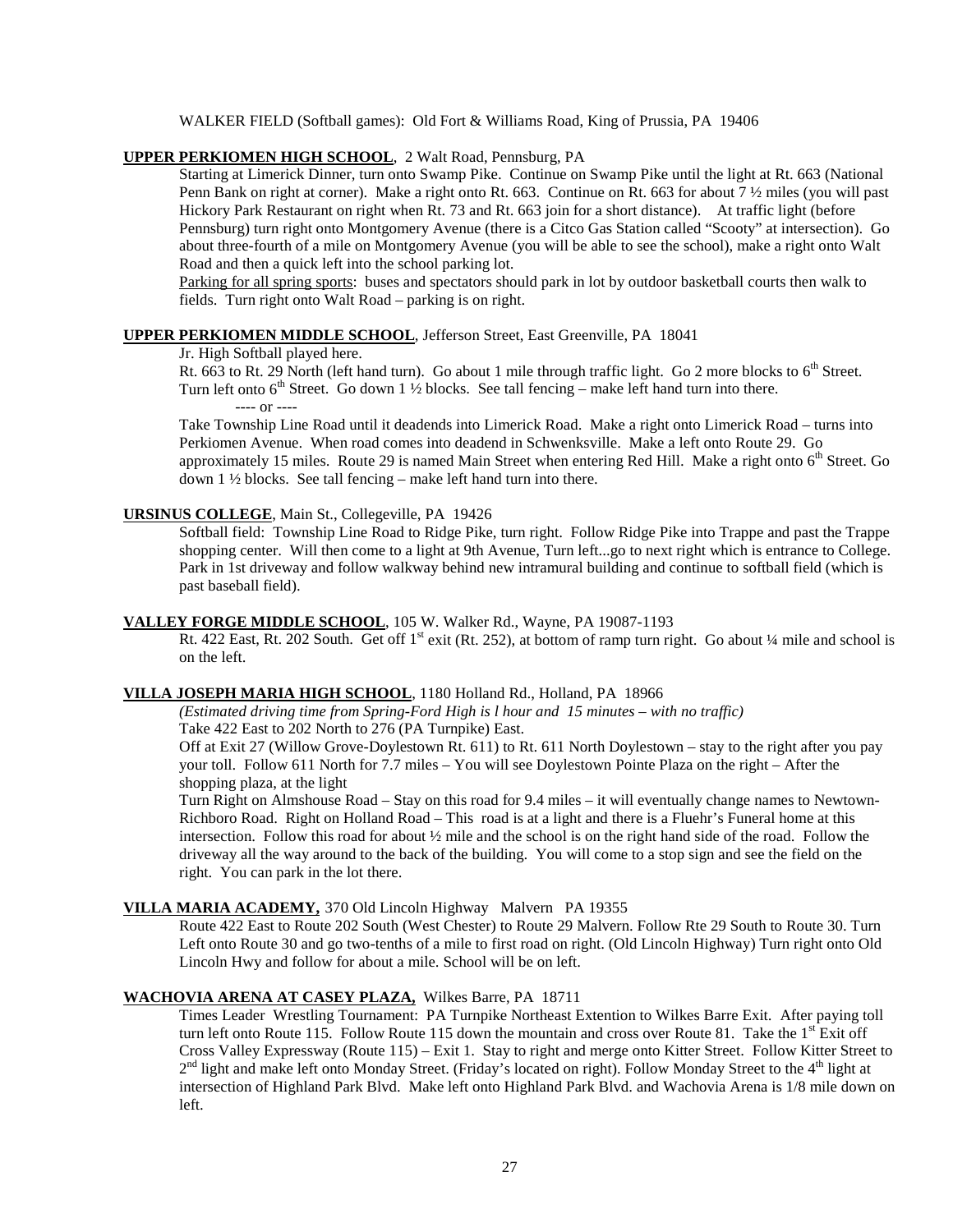# **WEST CHESTER BAYARD RUSTIN HIGH SCHOOL,** 1100 Shiloh Road, West, Chester, PA 19382

Rt. 422 East to Rt. 202 South. Follow 202 South to the Westtown Rd. Exit. Turn left onto Westtown Rd. Follow Westtown Rd. to Five Points Rd. (stop sign) and turn right. Follow Five Points Rd. to dead end (Little Shiloh Rd.) and turn left. Go to next stop sign and turn right onto Shiloh Rd. Follow Shiloh to school on the right.

#### **WEST CHESTER EAST HIGH SCHOOL** , 450 Ellis Lane, West Chester, PA 19380

Take 422 Bypass East to Rt. 202 ByPass South to the Paoli Pike Exit at West Chester. End of ramp turn left onto Paoli Pike. \*Go to second traffic light and turn Right into our (New Entrance as of 2004) school complex. Go to stop sign. Turn Right and following the Stadium (on the opposite side is the construction area) and when that ends you will see the new parking lot for our new gyms. In front of the entrance to the right is the new ticket window, it will have a sign over it "Tickets". This is where you will purchase tickets.

\*Old Entrance: Get off Rt. 202 Bypass at the Paoli Pike Exit and make a left and go to the third traffic light. Turn right onto Ellis Lane. At the top of the hill turn right into the school complex. Continue up the drive and continue past old high school entrance or you can park in front of the Main Office parking lot and walk to the New Entrance on the left. There is a new ticket window with a sign "Tickets".

**GOLF** @ **HERSHEY'S MILL GOLF CLUB**: 202 N or S take Boot Road Exit. (South—left onto Boot Road) (North—right onto Boot Road). At traffic light turn left onto Greenhill Road. Go 1.4 miles to second entrance to club on right (Main gate). You must enter through main gate on Greenhill Road. Give your name at the gate then proceed to top of hill. Make left at stop sign and follow signs to Golf Club (HMGC).

**SOFTBALL, FRESHMEN BASEBALL, J.V. TENNIS – East Goshen Park**: Paoli Pike exit seven traffic lights ( $7<sup>th</sup>$  light is Rt. 352) go through and ½ mile on left is the East Goshen Recreational Park. Turn left into park, turn left and first field is the J.V. field and the second field is the Varsity field. For Tennis courts: Turn left into complex and bare left and the tennis courts will be down on the right.

**VARSITY TENNIS - Immaculata University**: Take Paoli Pike Exit and turn left onto Paoli Pike. Continue on Paoli Pike past light at Ellis Lane past East High School. Follow Paoli Pike to Rt. 352. Turn left onto Paoli Pike to the 2<sup>nd</sup> traffic light (King Road). Turn left onto King Road and follow for about 1  $\frac{1}{2}$  to 2 miles. Immaculata University will be on your right. Turn right after Alumni Hall which will be on your right. Follow road up hill and the Tennis Courts will be on your left.

**J.V. BASEBALL** is played on **FLAGG FIELD** @ **West Goshen Park**: Paoli Pike Exit, first traffic light turn left onto Five Points Road. Next light cross over Fern Hill Road and field is next to Ice Line.

**GIRLS VARSITY & J.V. LACROSSE – Greater Chester Valley Soccer Association**: Take Paoli Pike Exit and turn left onto Paoli Pike. Continue on Paoli Pike past light at Ellis Lane past East High School. Follow Paoli Pike through Rt. 352 intersection. Follow straight until next intersection (Line Road). Turn right onto Line Road. Field will be down on left. Turn left into complex and follow stone road straight to the end of complex. Lacrosse field fields will be on your right at the very end.

#### **WEST-MONT CHRISTIAN ACADEMY** , 873 South Hanover Street, Pottstown, PA 19465

Route 422 West to Hanover Street Exit. At bottom of the exit ramp, turn left onto Hanover Street, cross over Rt. 724 go up the hill and school in on the right hand side. Gym is in back of school.

# **WHITEHALL HIGH SCHOOL** , 3800 Mechanicsville Rd., Whitehall, PA 18052-3397

Route 422 West to Route 100 North. Follow Route 100 North to Route 22 East. Take Route 22 East towards Bethlehem to Route 145 North/MacArthur Road (note - this is the 2nd exit for Rt. 145). Make right onto Rt. 145 North/MacArthur Road (at traffic light off exit ramp). Go straight through the next (8) traffic lights, at the 8th traffic light, turn left onto Mechanicsville Road. Go approximately ½ mile, Whitehall High School is on left hand side. Middle School (JV basketball game) is on right hand side.